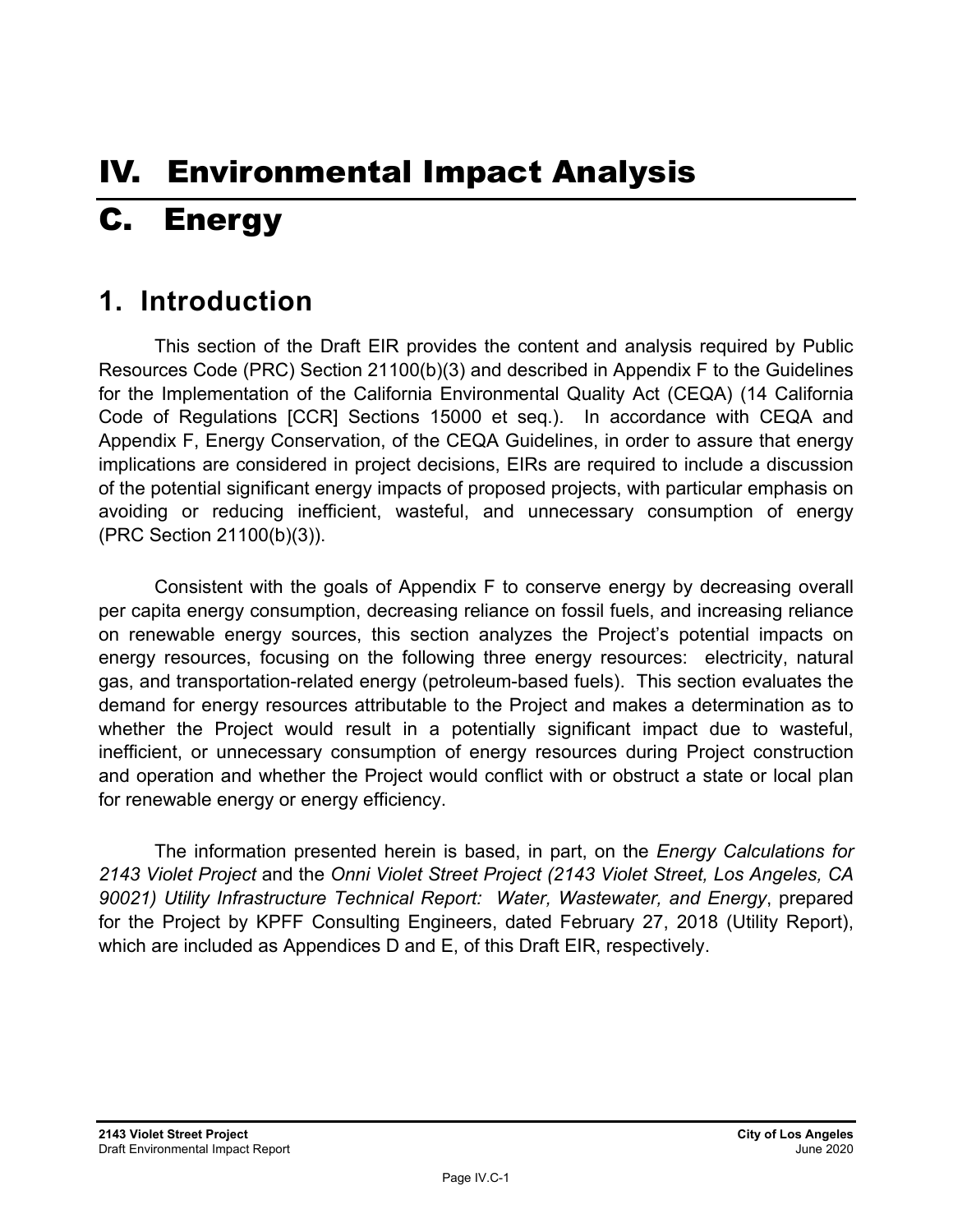## **2. Environmental Setting**

## **a. Regulatory Framework**

(1) Federal

First established by the U.S. Congress in 1975, the Corporate Average Fuel Economy (CAFE) standards reduce energy consumption by increasing the fuel economy of cars and light trucks. The National Highway Traffic Safety Administration (NHTSA) and U.S. Environmental Protection Agency (USEPA) jointly administer the CAFE standards. The U.S. Congress has specified that CAFE standards must be set at the "maximum feasible level" with consideration given for: (1) technological feasibility; (2) economic practicality; (3) effect of other standards on fuel economy; and (4) need for the nation to conserve energy.1

- (2) State
	- *(a) California Building Standards Code (Title 24)* 
		- *(i) California Building Energy Efficiency Standards (Title 24, Part 6)*

The California Building Energy Efficiency Standards for Residential and Nonresidential Buildings (CCR, Title 24, Part 6) were adopted to ensure that building construction and system design and installation achieve energy efficiency and preserve outdoor and indoor environmental quality.

On May 9, 2018, the California Energy Commission (CEC) adopted the 2019 Title 24 Standards, which went into effect on January 1, 2020. The 2019 standards continue to improve upon the previous (2016) Title 24 standards for new construction of, and additions and alterations to, residential and non-residential buildings.<sup>2</sup> The 2019 Title 24 Standards, the standards ensure that builders use the most energy efficient and energy conserving technologies and construction practices. As described in the 2019 Title 24 Standards represent "challenging but achievable design and construction practices" that represent "a major step towards meeting the Zero Net Energy (ZNE) goal." Single-family homes built with the 2019 Title 24 Standards are projected to use approximately seven percent less energy due to energy efficiency measures versus those built under the 2016 standards. Once the mandated rooftop solar electricity generation is factored in, homes built under the 2019 standards will use about 53 percent less energy than those under the 2016

*<sup>1</sup> For more information on the CAFE standards, refer to www.nhtsa.gov/laws-regulations/corporateaverage-fuel-economy, accessed April 9, 2020.* 

*<sup>2</sup> CEC, 2019 Building Energy Efficiency Standards.*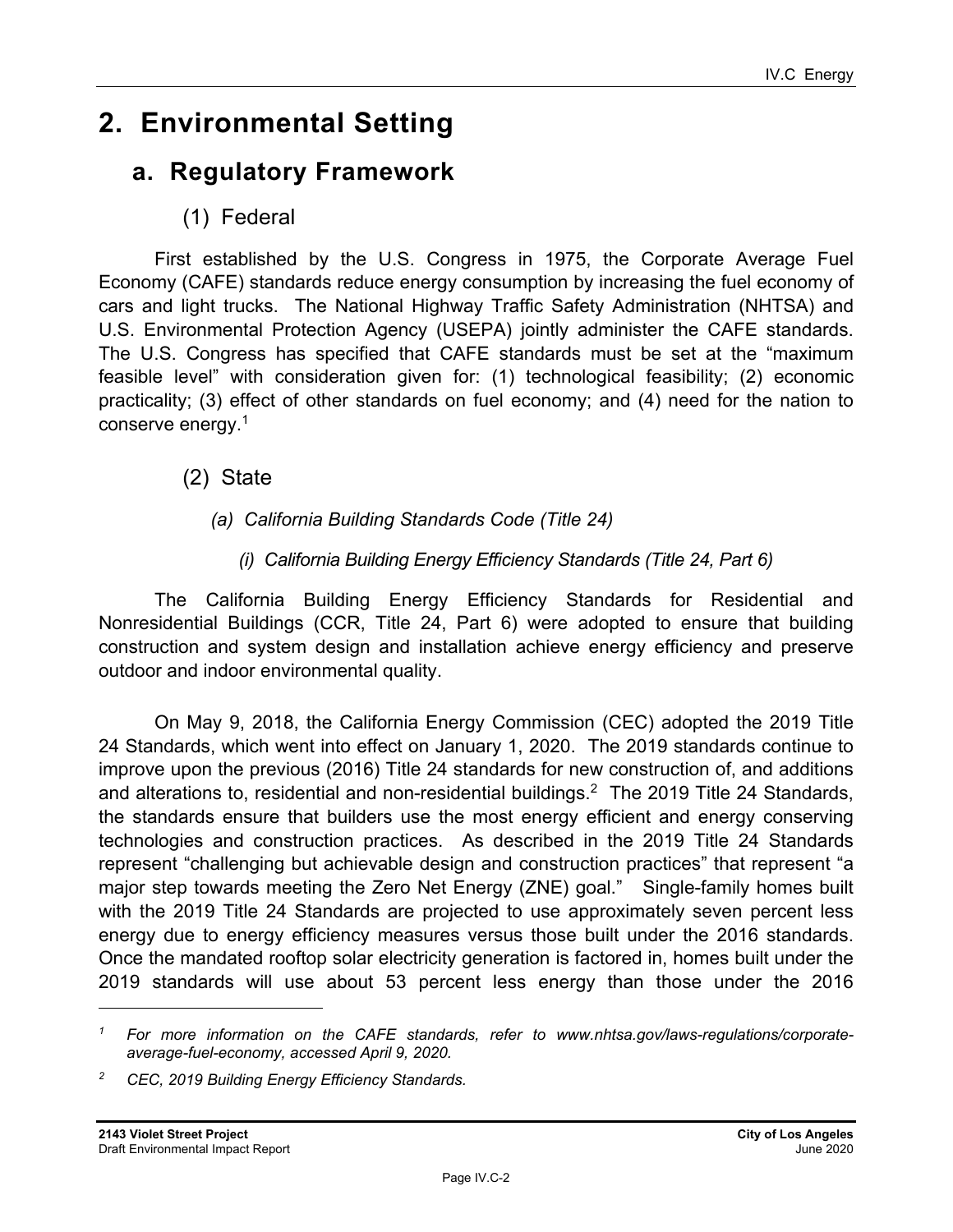standards. Nonresidential buildings are projected to use approximately 30 percent less energy due mainly to lighting upgrades.<sup>3</sup> Compliance with Title 24 is enforced through the building permit process.

### *(ii) California Green Building Standards (Title 24, Part 11)*

The California Green Building Standards Code (CCR, Title 24, Part 11), commonly referred to as the CALGreen Code, went into effect on January 1, 2017. The 2019 CALGreen Code, which went into effect January 1, 2020, includes mandatory measures for non-residential development related to site development; energy efficiency; water efficiency and conservation; material conservation and resource efficiency; and environmental quality.4 Most mandatory measure changes in the 2019 CALGreen Code from the previous 2016 CALGreen Code were related to the definitions and to the clarification or addition of referenced manuals, handbooks, and standards. For example, several definitions related to outdoor water use were clarified to present a more generic reference to irrigation requirements for residential developments. In addition, the 2019 CALGreen Code resulted in minor changes to voluntary measures related to landscaping water usage and indoor air quality. Compliance with the CALGreen Code is enforced through the building permit process.

#### *(b) California's Renewable Portfolio Standard*

First established in 2002 under Senate Bill (SB) 1078, California's Renewable Portfolio Standards (RPS) require retail sellers of electric services to increase procurement from eligible renewable energy resources to 33 percent of total retail sales by 2020.<sup>5</sup> The California Public Utilities Commission (CPUC) and the California Energy Commission (CEC) jointly implement the RPS program. The CPUC's responsibilities include: (1) determining annual procurement targets and enforcing compliance; (2) reviewing and approving each investor-owned utility's renewable energy procurement plan; (3) reviewing contracts for RPS-eligible energy; and (4) establishing the standard terms and conditions used in contracts for eligible renewable energy.<sup>6</sup>

*<sup>3</sup> CEC, News Release: Energy Commission Adopts Standards Requiring Solar Systems for New Homes, First in Nation, www.energy.ca.gov/news/2018-05/energy-commission-adopts-standards-requiring-solarsystems-new-homes-first, accessed April 9, 2020.*

*<sup>4</sup> California Building Standards Commission, 2019 Green Building Standards Code.* 

*<sup>5</sup> CPUC, Renewables Portfolio Standard (RPS) Program, www.cpuc.ca.gov/rps/, accessed April 9, 2020.*

*<sup>6</sup> CPUC, Renewables Portfolio Standard (RPS Program), www.cpuc.ca.gov/rps/, accessed April 9, 2020.*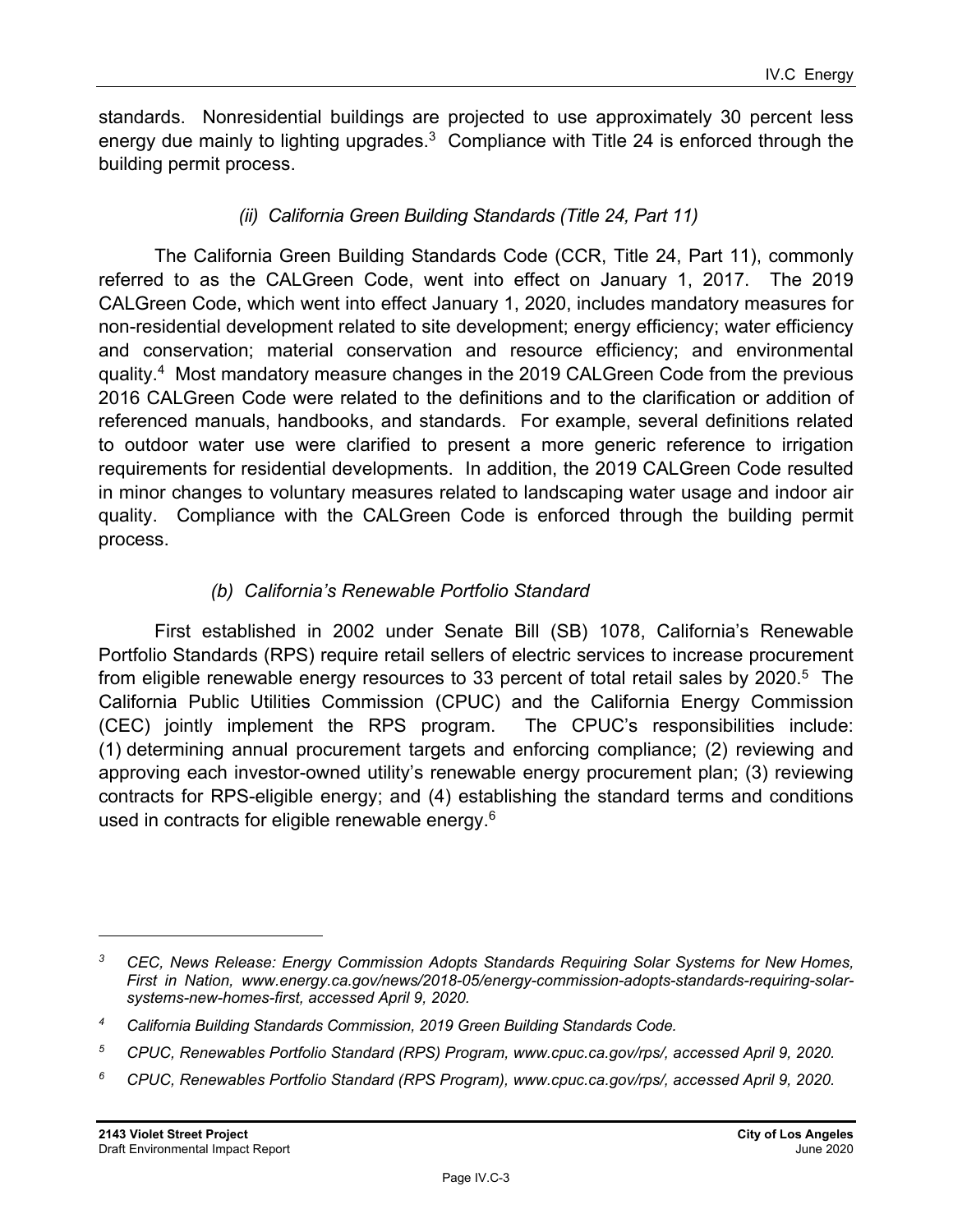#### *(c) Senate Bill 350*

SB 350, signed October 7, 2015, is the Clean Energy and Pollution Reduction Act of 2015. SB 350 is the implementation of some of the goals of Executive Order B-30-15, issued in April 2015, which established a new statewide policy goal to reduce GHG emissions 40 percent below their 1990 levels by 2030. The objectives of SB 350 are to: (1) increase the procurement of electricity from renewable sources from 33 percent to 50 percent; and (2) double the energy efficiency savings in electricity and natural gas final end uses of retail customers through energy efficiency and conservation.<sup>7</sup>

#### *(d) Senate Bill 100*

SB 100, signed September 10, 2018, is the 100 Percent Clean Energy Act of 2018. SB 100 updates the goals of California's Renewable Portfolio Standard and SB 350, as discussed above, to the following: achieve 50-percent renewable resources target by December 31, 2026, and achieve a 60-percent target by December 31, 2030. SB 100 also requires that eligible renewable energy resources and zero-carbon resources supply 100 percent of retail sales of electricity to California end-use customers and 100 percent of electricity procured to serve all state agencies by December 31, 2045.<sup>8</sup>

### *(e) Assembly Bill 1493/Pavley Regulations*

AB 1493 (commonly referred to as CARB's Pavley regulations) recognized that climate change is a public health concern, that motor vehicles are a major source of the state's GHG emissions, and that reducing these emissions will protect public health and the environment while stimulating the economy and enhancing job opportunities. $9$  While the main purpose is to reduce GHG emissions, the Pavley regulations would also result in better fuel efficiency. In comparison to the Federal CAFE standard of 35 miles per gallon (mpg), the California average fuel economy would be 43 mpg in 2020.<sup>10</sup>

*<sup>7</sup> SB 350 (2015–2016 Reg. Session) Stats 2015, ch. 547.*

*<sup>8</sup> SB 100 (2017–2018 Reg. Session) Stats 2018, ch. 312.* 

*<sup>9</sup> CARB, California's Greenhouse Gas Vehicle Emission Standards under Assembly Bill 1493 of 2002 (Pavley), ww2.arb.ca.gov/californias-greenhouse-gas-vehicle-emission-standards-under-assembly-bill-1493-2002-pavley, accessed April 9, 2020.* 

*<sup>10</sup> CARB, Addendum to February 25 Technical Assessment, Comparison of Greenhouse Gas Reductions for the United States and Canada under ARB Regulations and Proposed 2011-2015 Model Year Fuel Economy Standards,, May 8, 2008.*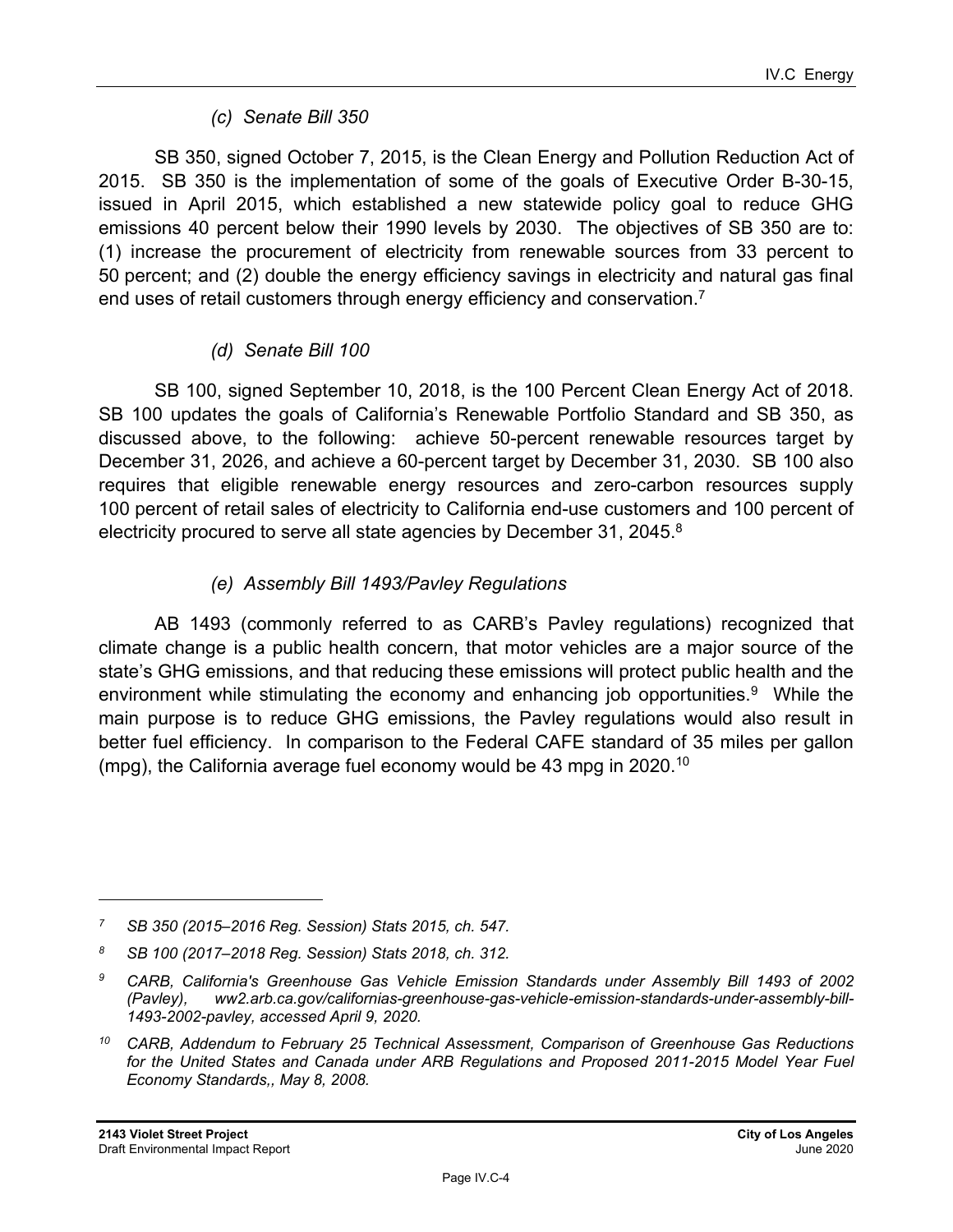#### *(f) Low Carbon Fuel Standard*

The Low Carbon Fuel Standard (LCFS), established in 2007 through Executive Order S-1-07 and administered by CARB, requires producers of petroleum-based fuels to reduce the carbon intensity of their products, starting with 0.25 percent in 2011 and culminating in a 10-percent total reduction in 2020.<sup>11</sup> Petroleum importers, refiners and wholesalers can either develop their own low carbon fuel products or buy LCFS credits from other companies that develop and sell low carbon alternative fuels, such as biofuels, electricity, natural gas, and hydrogen.<sup>12</sup>

#### *(g) California Air Resources Board*

#### *(i) CARB's Advanced Clean Cars Program*

Closely associated with the Pavley regulations, the Advanced Clean Cars emissions-control program was approved by CARB in 2012.<sup>13</sup> The program combines the control of smog, soot, and GHGs with requirements for greater numbers of zero-emission vehicles for model years 2015–2025.<sup>14</sup> The components of the Advanced Clean Cars program include the Low-Emission Vehicle (LEV) regulations that reduce criteria pollutants and GHG emissions from light- and medium-duty vehicles, and the Zero-Emission Vehicle (ZEV) regulation, which requires manufacturers to produce an increasing number of pure ZEVs (meaning battery electric and fuel cell electric vehicles), with provisions to also produce plug-in hybrid electric vehicles (PHEV) in the 2018 through 2025 model years.15

#### *(h) Sustainable Communities Strategy (SB 375)*

The Sustainable Communities and Climate Protection Act of 2008, or SB 375, coordinates land use planning, regional transportation plans, and funding priorities to help California meet the GHG reduction mandates established in AB 32. SB 375 specifically requires each Metropolitan Planning Organization (MPO) to prepare a "sustainable communities strategy" (SCS) as a part of its Regional Transportation Plan (RTP), that will achieve GHG emission reduction targets set by CARB for the years 2020 and 2035 by

*<sup>11</sup> CARB, Low Carbon Fuel Standard.* 

*<sup>12</sup> CARB, Low Carbon Fuel Standard.*

<sup>&</sup>lt;sup>13</sup> CARB, Facts About the Advanced Clean Cars Program, revised November 9, 2011.

*<sup>14</sup> CARB, Facts About the Advanced Clean Cars Program, revised November 9, 2011.*

*<sup>15</sup> CARB, Facts About the Advanced Clean Cars Program, revised November 9, 2011.*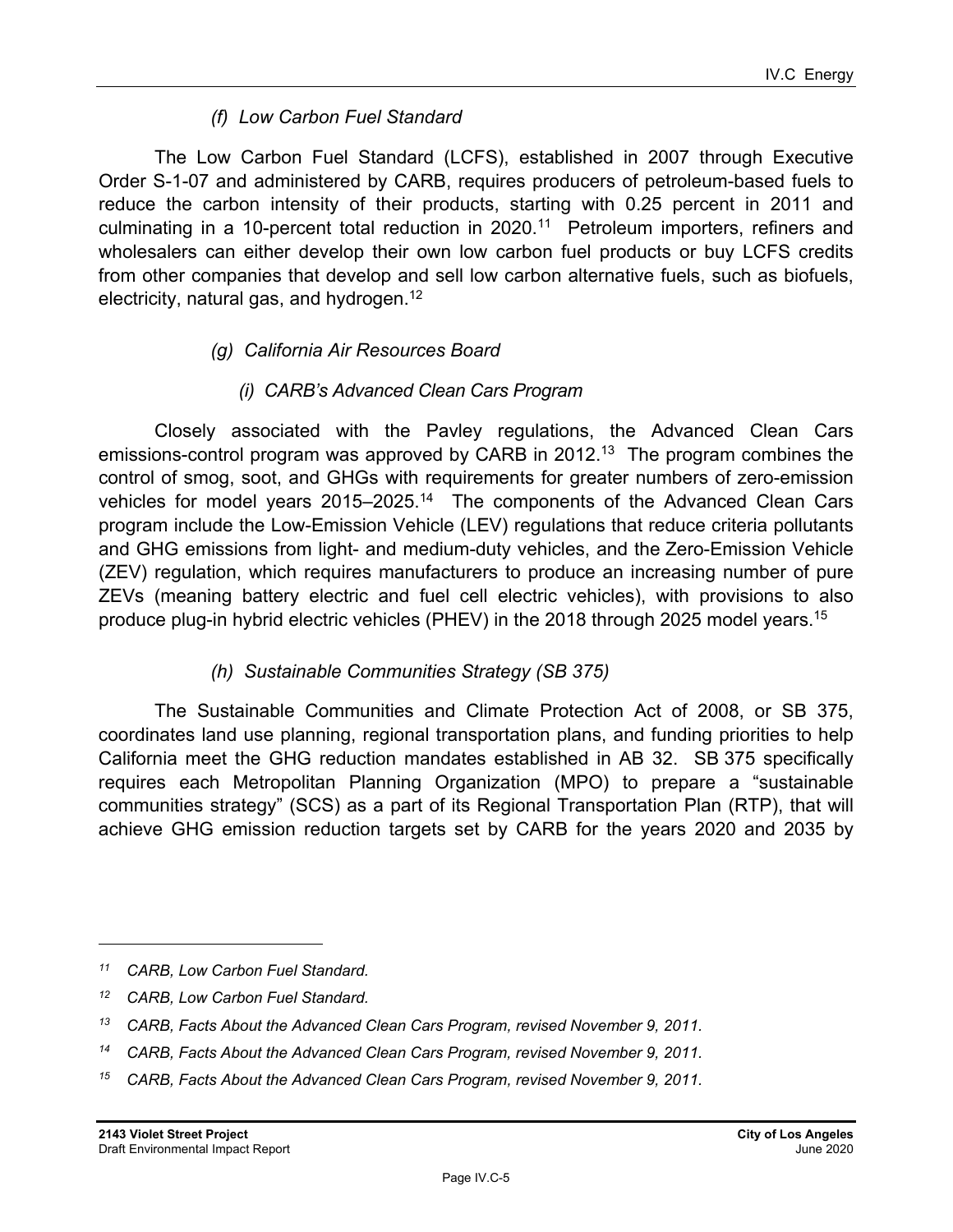reducing vehicle-miles traveled (VMT) from light-duty vehicles through the development of more compact, complete, and efficient communities.16

The Project Site is located within the planning jurisdiction of the Southern California Association of Governments (SCAG). SCAG's first-ever SCS was included in the 2012– 2035 Regional Transportation Plan/Sustainable Communities Strategy (2012–2035 RTP/SCS), which was adopted by SCAG in April 2012. The goals and policies of the SCS that reduce VMT (and result in corresponding decreases in transportation-related fuel consumption) focus on transportation and land use planning that include building infill projects, locating residents closer to where they work and play, and designing communities so there is access to high quality transit service. SCAG has since adopted the 2016–2040 Regional Transportation Plan/Sustainable Communities Strategy (2016–2040 RTP/SCS).<sup>17</sup> The goals and policies of the 2016–2040 RTP/SCS are substantially the same as those in the 2012–2035 RTP/SCS. See further discussion below.

### *(i) Senate Bill 1389*

SB 1389 (PRC Sections 25300–25323) requires the development of an integrated plan for electricity, natural gas, and transportation fuels. The CEC must adopt and transmit to the Governor and Legislature an Integrated Energy Policy Report (IEPR) every two years. In 2018, the CEC decided to write the Integrated Energy Policy Report in two volumes. Volume I, which was published on August 1, 2018, highlights the implementation of California's innovative policies and the role they have played in establishing a clean energy economy. Volume II, which was adopted on February 20, 2019, provides more detail on several key energy issues and will encompass new analyses.<sup>18</sup> The IEPR contains measures, such as decarbonizing buildings, doubling energy efficiency savings, increasing flexibility in the electrical system to integrate more renewable energy, and reduce petroleum use in cars and trucks by up to 50 percent.

### *(j) California Environmental Quality Act*

 Appendix F provides a list of energy-related items that may be included throughout the various chapters of an EIR.

*<sup>16</sup> SCAG, Senate Bill 375 Factsheet.* 

*<sup>17</sup> SCAG, 2016–2040 RTP/SCS, dated April 2016.* 

*<sup>18</sup> CEC, 2018 Integrated Energy Policy Report, Volume I, August 2018.*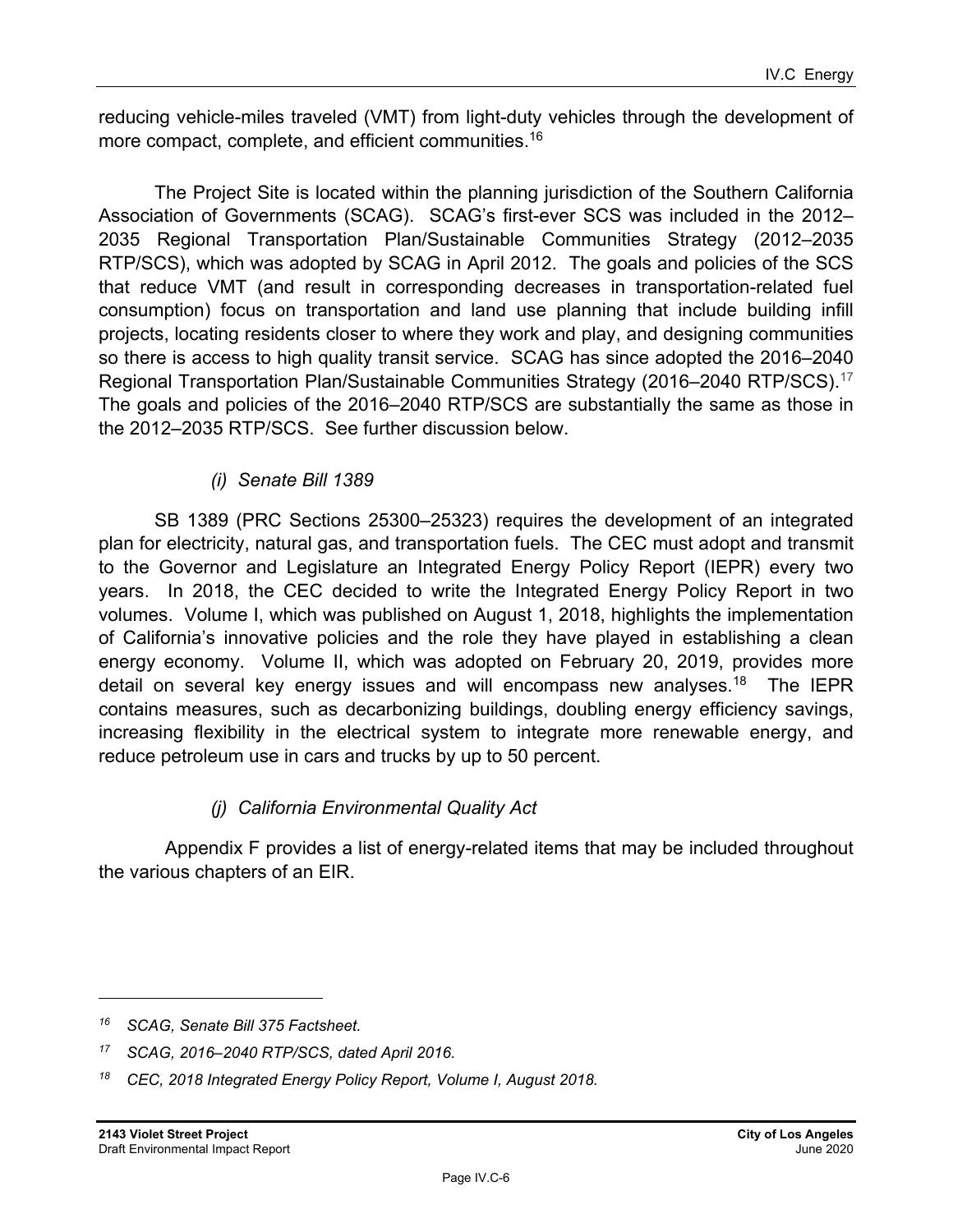## (3) Regional

As discussed in Section IV.F, Land Use, of this Draft EIR, SCAG's 2016–2040 RTP/SCS presents a long-term transportation vision through the year 2040 for the six-county region of Imperial, Los Angeles, Orange, Riverside, San Bernardino, and Ventura Counties. On April 7, 2016, the SCAG Regional Council adopted the 2016–2040 RTP/SCS, the mission of which is "leadership, vision and progress which promote economic growth, personal well-being, and livable communities for all Southern Californians."19 The 2016–2040 RTP/SCS includes land use strategies that focus on urban infill growth and walkable, mixed-use communities in existing urbanized and opportunity areas. More mixed-use, walkable, and urban infill development would be expected to accommodate a higher proportion of growth in more energy-efficient housing types like townhomes, apartments, and smaller single-family homes, as well as more compact commercial buildings types. Furthermore, the 2016–2040 RTP/SCS includes transportation investments and land use strategies that encourage carpooling, increased transit use, active transportation opportunities, and promoting more walkable and mixeduse communities which would potentially help to offset passenger VMT.

The 2016–2040 RTP/SCS also establishes High-Quality Transit Areas (HQTA), which are generally described as walkable transit villages or corridors that are within 0.5 mile of a well-serviced transit stop or a transit corridor that has a minimum density of 20 dwelling units per acre with a 15-minute or less service frequency during peak commute hours.<sup>20</sup> Local governments are encouraged to focus housing and employment growth within HQTAs to reduce VMT. The Project Site is located within an HQTA as designated by the 2016–2040 RTP/SCS.<sup>21</sup>

(4) Local

#### *(a) Green LA: An Action Plan to Lead the Nation in Fighting Global Warming/Climate LA*

Green LA: An Action Plan to Lead the Nation in Fighting Global Warming/Climate LA (LA Green Plan), was released in May 2007, sets forth a goal of reducing the City's GHG emissions to 35 percent below 1990 levels by the year  $2030<sup>22</sup>$  ClimateLA is the implementation program that provides detailed information about each action item

*<sup>19</sup> SCAG, 2016–2040 RPT/SCS, April 2016.* 

*<sup>20</sup> SCAG, 2016–2040 RTP/SCS, April 2016, p. 8.* 

*<sup>21</sup> SCAG, 2016–2040 RTP/SCS, Exhibit 5.1: High Quality Transit Areas in the SCAG Region for 2040 Plan, p. 77.* 

<sup>&</sup>lt;sup>22</sup> City of Los Angeles, Green LA: An Action Plan to Lead the Nation In Fighting Global Warming, May 2007.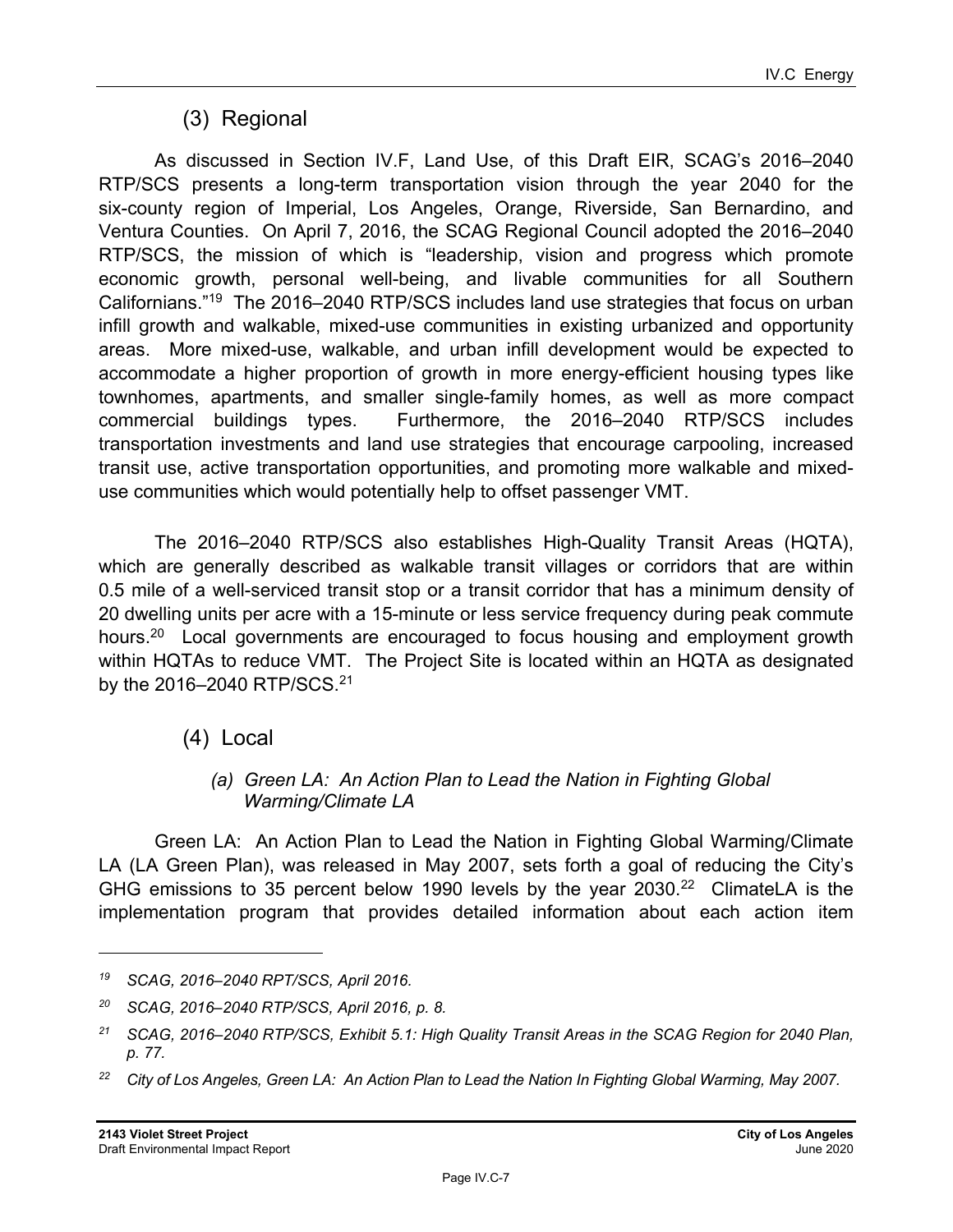discussed in the Green LA framework. Climate LA includes focus areas addressing environmental issues, including, but not limited to, energy, water, transportation, and waste. $^{23}$  The energy focus area includes action items with measures that aim to increase the use of renewable energy to 35 percent by 2020, reduce the use of coal-fired power plants, and present a comprehensive set of green building policies to guide and support private sector development.<sup>24</sup> Such energy saving measures include use of LED lighting, increased use of renewable energy, and increased solid waste diversion. As both the LA Green Plan and ClimateLA are interrelated, it will be referred to as LA Green Plan/Climate LA.

#### *(b) City of Los Angeles Green Building Code*

On December 11, 2019, the Los Angeles City Council approved Ordinance No. 186,488, which amended Chapter IX of the Los Angeles Municipal Code (LAMC), referred to as the "Los Angeles Green Building Code," by amending certain provisions of Article 9 to reflect local administrative changes and incorporating by reference portions of the 2019 CALGreen Code. Projects filed on or after January 1, 2020, must comply with the provisions of the Los Angeles Green Building Code. Specific mandatory requirements and elective measures are provided for three categories: (1) low-rise residential buildings; (2) nonresidential and high-rise residential buildings; and (3) additions and alterations to nonresidential and high-rise residential buildings. Article 9, Division 5 includes mandatory measures for newly constructed nonresidential and high-rise residential buildings. Mandatory measures include installation of electrical raceways to future electric vehicle supply equipment (EVSE), reduce water use by 20 percent compared to maximum allowable water use per plumbing fixture as required by the LAMC, and use of roofing material to reduce the heat island effect.

### *(c) City of Los Angeles Sustainable City pLAn/L.A.'s Green New Deal*

The Sustainable City pLAn was adopted in 2015 and includes both short-term and long-term aspirations through the year 2035 in various topic areas, including water, solar power, energy-efficient buildings, carbon and climate leadership, waste and landfills, housing and development, mobility and transit, and air quality, among others.<sup>25</sup> Specific targets include the construction of new housing units within 1,500 feet of transit by 2017, reducing VMT per capita by five percent by 2025, and increasing trips made by walking, biking, or transit by at least 35 percent by 2025. The Sustainable City pLAn was updated in

*<sup>23</sup> City of Los Angeles, Climate LA: Municipal Program Implementing the GreenLA Climate Action Plan, 2008.* 

*<sup>24</sup> City of Los Angeles, Climate LA: Municipal Program Implementing the GreenLA Climate Action Plan, 2008.* 

*<sup>25</sup> City of Los Angeles, Sustainable City pLAn, April 2015.*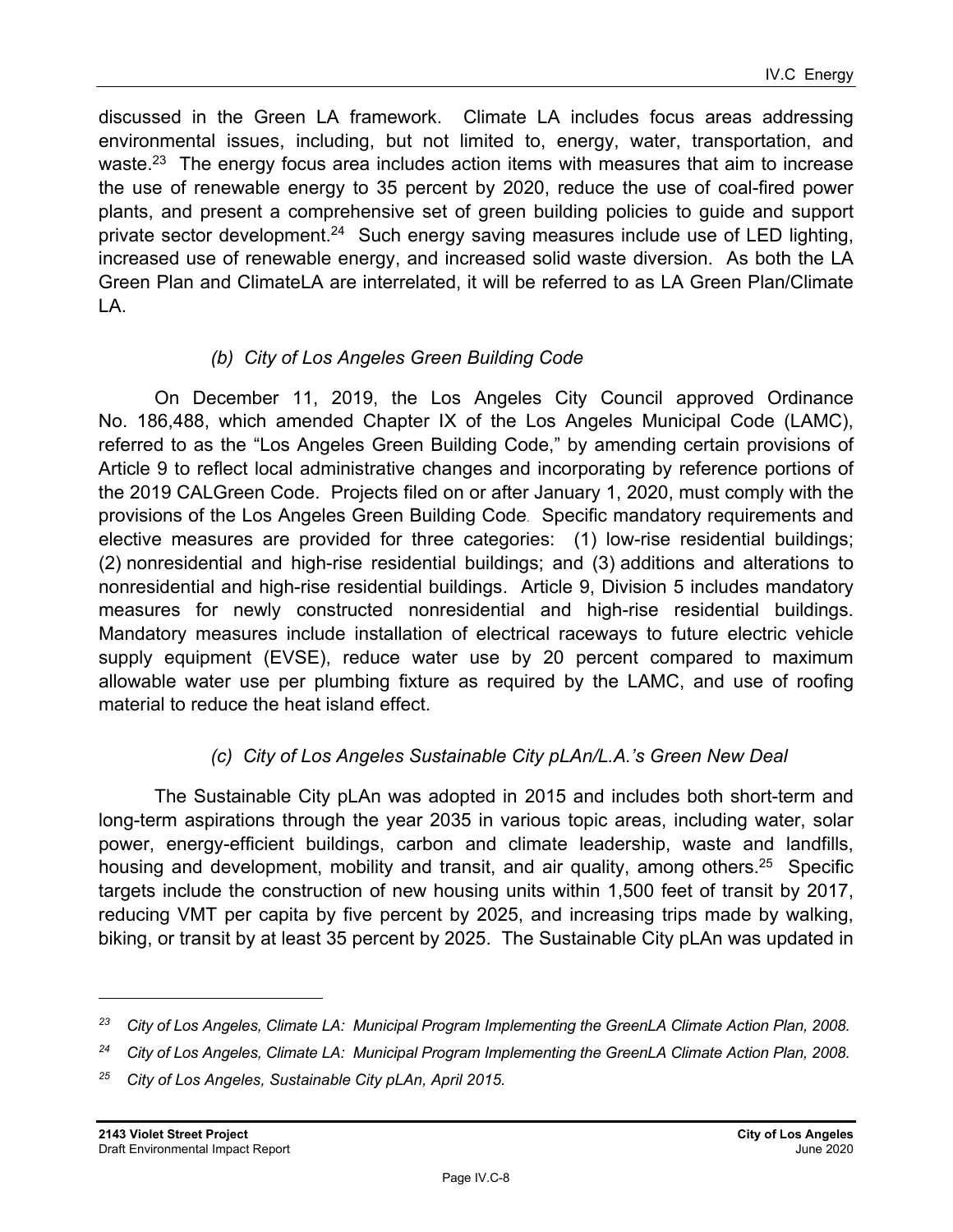April 2019 and renamed L.A.'s Green New Deal. $^{26}$  The 2019 Sustainable City pLAn/ L.A.'s Green New Deal has established targets, such as 100 percent renewable energy by 2045, diversion of 100 percent of waste by 2050, and recycling of 100 percent of wastewater by 2035.

#### *(d) City of Los Angeles Solid Waste Programs and Ordinances*

The recycling of solid waste materials also contributes to reduced energy consumption. Specifically, when products are manufactured using recycled materials, the amount of energy that would have otherwise been consumed to extract and process virgin source materials is reduced. For example, in 2015, 3.61 million tons of aluminum were produced by recycling in the United States, saving enough energy to provide electricity to 7.5 million homes.<sup>27</sup> In 1989, California enacted AB 939, the California Integrated Waste Management Act which establishes a hierarchy for waste management practices such as source reduction, recycling, and environmentally safe land disposal.<sup>28</sup> The City of Los Angeles has also adopted programs and ordinances related to solid waste. They include (1) the City of Los Angeles Solid Waste Management Policy Plan, which was adopted in 1993 and is a long-range policy plan promoting source reduction for recycling for a minimum of 50 percent of the City's waste by 2000 and 70 percent of the waste by 2020; (2) the RENEW LA Plan, which is a Resource Management Blueprint with the aim to achieve a zero waste goal through reducing, reusing, recycling, or converting the resources now going to disposal so as to achieve an overall diversion level of 90 percent or more by 2025; (3) the Waste Hauler Permit Program (Ordinance No. 181,519), which requires all private waste haulers collecting solid waste, including construction and demolition waste, to obtain AB 939 Compliance Permits and to transport construction and demolition waste to City certified construction and demolition processing facilities; and (4) the Exclusive Franchise System Ordinance (Ordinance No. 182,986), which, among other requirements, sets maximum annual disposal levels and specific diversion requirements for franchised waste haulers in the City to promote solid waste diversion from landfills in an effort to meet the City's zero waste goals. These solid waste reduction programs and ordinances help to reduce the number of trips to haul solid waste, therefore reducing the amount of petroleumbased fuel, and also help to reduce the energy used to process solid waste.

*<sup>26</sup> City of Los Angeles, L.A.'s Green New Deal, Sustainability Plan 2019, April 2019.* 

*<sup>27</sup> American Geosciences Institute, How Does Recycling Save Energy?, www.americangeosciences.org/ critical-issues/faq/how-does-recycling-save-energy, accessed April 9, 2020.* 

*<sup>28</sup> CalRecycle, History of California Solid Waste Law, 1985–1989, www.calrecycle.ca.gov/laws/legislation/ calhist/1985to1989, accessed April 9, 2020.*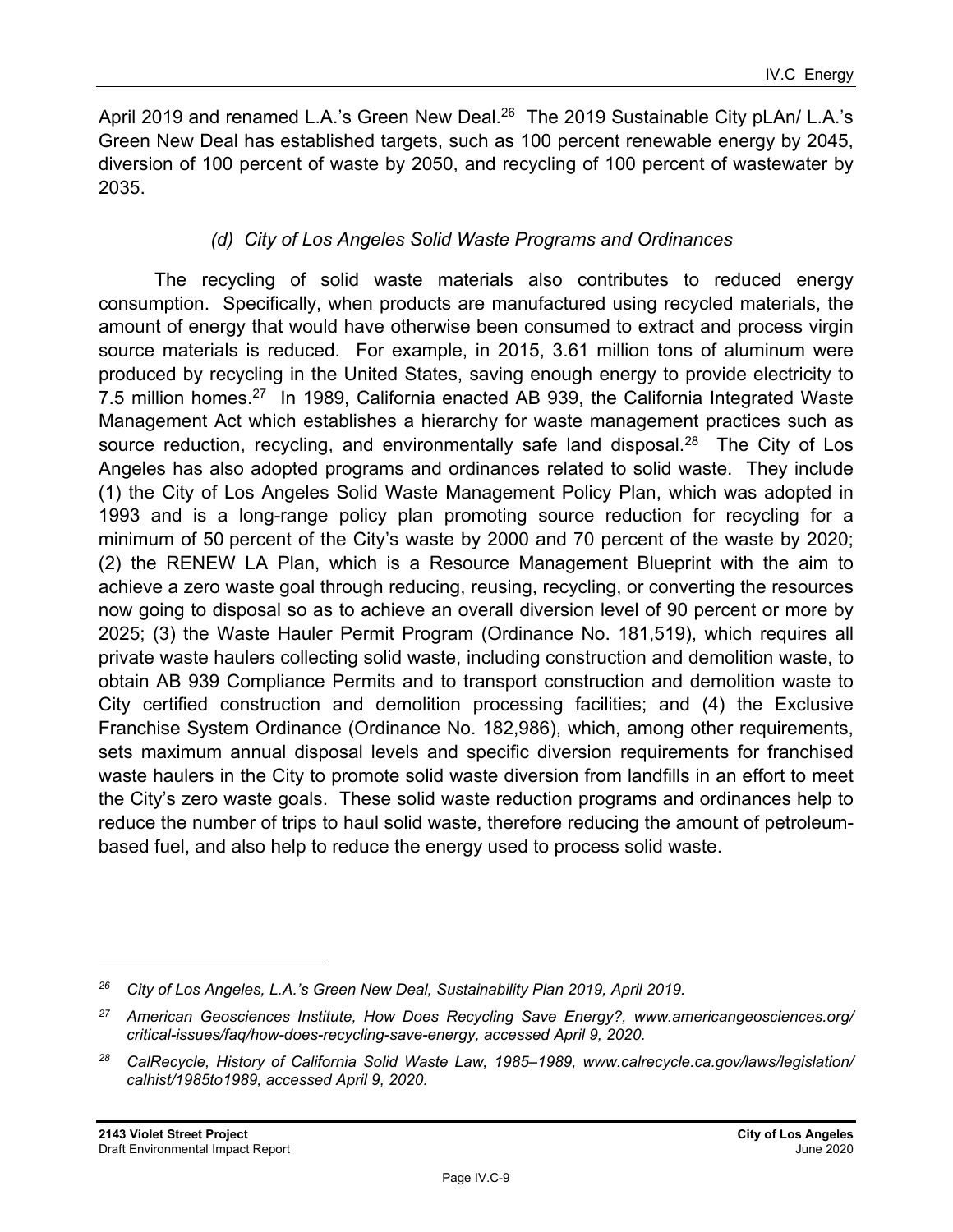## **b. Existing Conditions**

## (1) Electricity

Electricity, a consumptive utility, is a man-made resource. The production of electricity requires the consumption or conversion of energy resources, including water, wind, oil, gas, coal, solar, geothermal, and nuclear resources, into electrical energy. The delivery of electricity involves a number of system components, including substations and transformers that lower transmission line power (voltage) to a level appropriate for on-site distribution and use. The electricity generated is distributed through a network of transmission and distribution lines commonly called a power grid. Conveyance of electricity through transmission lines is typically responsive to market demands.

Energy capacity, or electrical power, is generally measured in watts (W) while energy use is measured in watt-hours (Wh). For example, if a light bulb has a capacity rating of 100 W, the energy required to keep the bulb on for 1 hour would be 100 Wh. If ten 100 W bulbs were on for 1 hour, the energy required would be 1,000 Wh or 1 kilowatt-hour (kWh). On a utility scale, a generator's capacity is typically rated in megawatts (MW), which is one million watts, while energy usage is measured in megawatt-hours (MWh) or gigawatt-hours (GWh), which is one billion watt-hours.

The Los Angeles Department of Water and Power (LADWP) provides electricity throughout the City of Los Angeles and many areas of the Owens Valley, serving approximately four million people within a service area of approximately 465 square miles, excluding the Owens Valley. Electricity provided by LADWP is divided into two planning districts: Valley and Metropolitan. The Valley Planning District includes the LADWP service area north of Mulholland Drive, and the Metropolitan Planning District includes the LADWP service area south of Mulholland Drive. The Project Site is located within LADWP's Metropolitan Planning District.

LADWP generates power from a variety of energy sources, including hydropower, coal, gas, nuclear sources, and renewable resources, such as wind, solar, and geothermal sources. According to LADWP's 2017 Power Strategic Long-Term Resources Plan, the LADWP has a net dependable generation capacity greater than 7,531 MW.<sup>29</sup> In 2017, the LADWP power system experienced an instantaneous peak demand of 6,432 MW. $^{30}$ Approximately 32 percent of LADWP's 2018 electricity purchases were from renewable

*<sup>29</sup> LADWP, 2017 Power Strategic Long-Term Resources Plan, December 2017.* 

*<sup>30</sup> LADWP, 2017 Retail Electric Sales and Demand Forecast, p. 6.*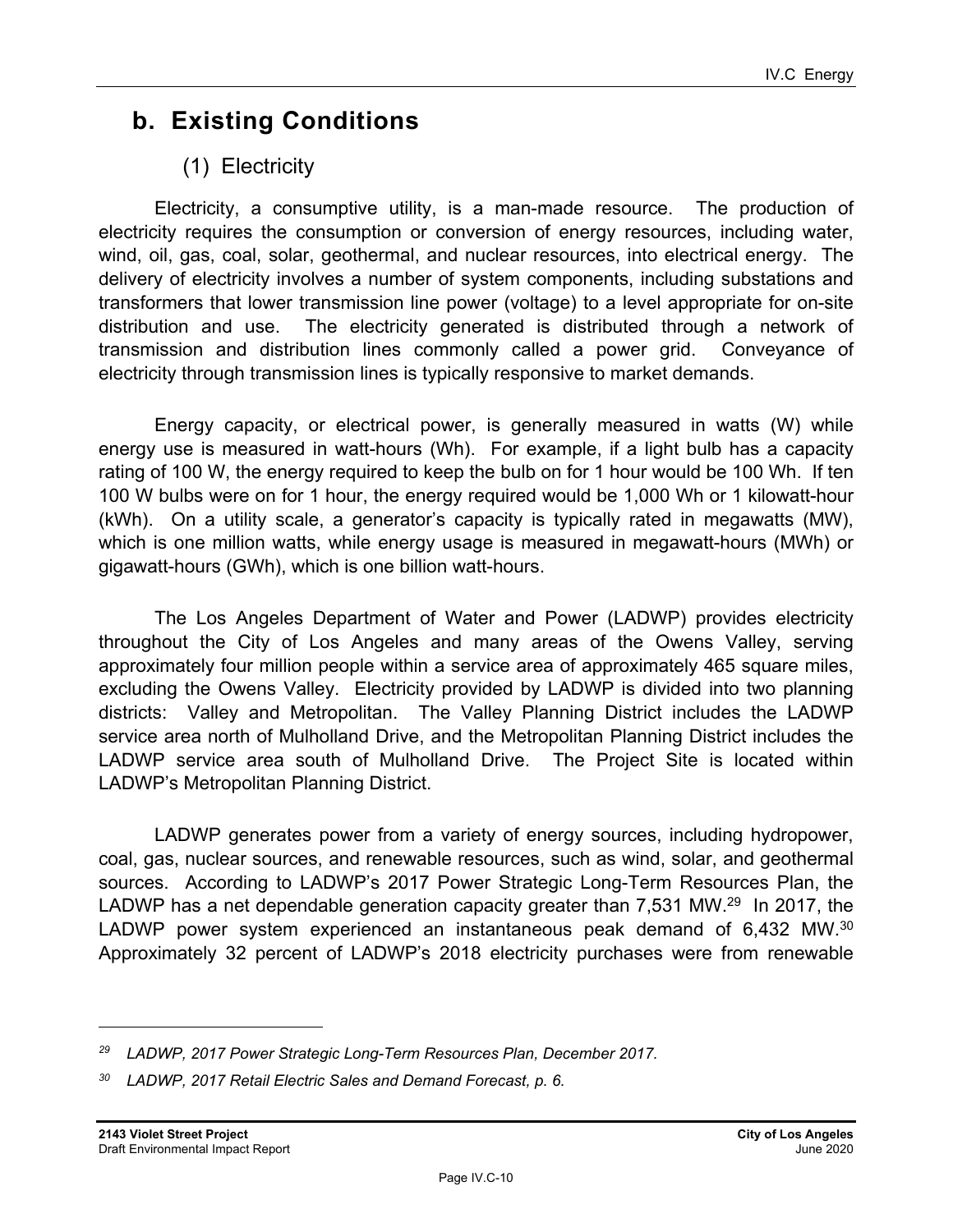sources, which is similar to the 31-percent statewide percentage of electricity purchases from renewable sources.31

LADWP supplies electrical power to the Project Site from electrical service lines located in the Project vicinity. According to the Utility Report, the Project Site is currently served by above ground conduits on power poles via both 7th Place and Violet Street. Existing electricity usage was estimated based on the same methodology contained in the GHG analysis included in Section IV.E, Greenhouse Gas Emissions, of this Draft EIR (California Emissions Estimator Model [CalEEMod] Version 2016.3.2). It is estimated that existing uses on the Project Site currently consume approximately 627,942 kWh of electricity per year.<sup>32</sup>

(2) Natural Gas

Natural gas is a combustible mixture of simple hydrocarbon compounds (primarily methane) that is used as a fuel source. Natural gas consumed in California is obtained from naturally occurring reservoirs, mainly located outside the State, and delivered through high-pressure transmission pipelines. The natural gas transportation system is a nationwide network, and, therefore, resource availability is typically not an issue. Natural gas provides almost one-third of the state's total energy requirements and is used in electricity generation, space heating, cooking, water heating, industrial processes, and as a transportation fuel. Natural gas is measured in terms of cubic feet (cf).

Natural gas is provided to the Project Site by the Southern California Gas Company (SoCalGas). SoCalGas is the principal distributor of natural gas in Southern California, serving residential, commercial, and industrial markets. SoCalGas serves approximately 21.8 million customers in more than 500 communities encompassing approximately 24,000 square miles throughout Central and Southern California, from the City of Visalia to the Mexican border.<sup>33</sup>

SoCalGas receives gas supplies from several sedimentary basins in the western United States and Canada, including supply basins located in New Mexico (San Juan Basin), West Texas (Permian Basin), the Rocky Mountains, and Western Canada, as well as local California supplies.<sup>34</sup> The traditional, southwestern United States sources of natural gas will continue to supply most of SoCalGas' natural gas demand. The Rocky

*<sup>31</sup> CEC, 2018 Power Content Label, Los Angeles Department of Water and Power, July 2019.* 

*<sup>32</sup> Eyestone Environmental, Energy Calculations for 2143 Violet Street Project, see Appendix D of this Draft EIR.* 

*<sup>33</sup> SoCalGas, Company Profile, www.socalgas.com/about-us/company-profile, accessed April 9, 2020.* 

*<sup>34</sup> California Gas and Electric Utilities, 2018 California Gas Report, pp. 80.*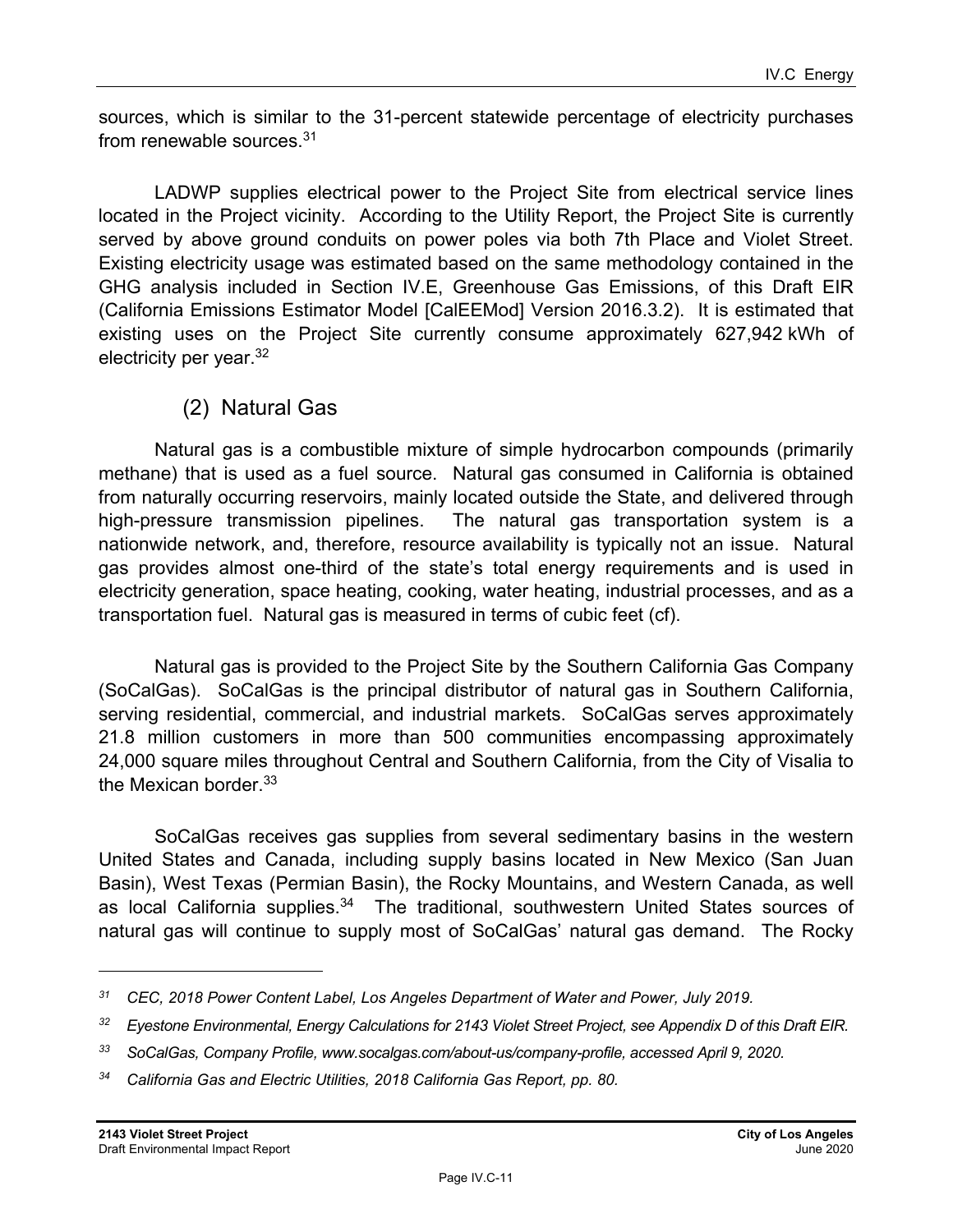Mountain supply is available but is used as an alternative supplementary supply source, and the use of Canadian sources provide only a small share of SoCalGas supplies due to the high cost of transport. $35$  Gas supply available to SoCalGas from California sources averaged 323 million cf per day in 2017 (the most recent year for which data are available).36

SoCalGas supplies natural gas to the Project Site from natural gas service lines located in the Project vicinity. According to the Utility Report, based on available substructure maps, there is an existing SoCalGas line under Violet Street. Existing natural gas usage was estimated based on the same methodology contained in the GHG analysis included in Section IV.E, Greenhouse Gas Emissions, of this Draft EIR (CalEEMod Version 2016.3.2). It is estimated that existing uses on the Project Site currently consume approximately 265,165 cf of natural gas per year.<sup>37</sup>

## (3) Transportation Energy

According to the CEC, transportation accounts for nearly 37 percent of California's total energy consumption in 2014. $38$  In 2016, California consumed 15.5 billion gallons of gasoline and 3.0 billion gallons of diesel fuel.<sup>39,40</sup> Petroleum-based fuels currently account for 90 percent of California's transportation energy sources.<sup>41</sup> However, the state is now working on developing flexible strategies to reduce petroleum use. Over the last decade, California has implemented several policies, rules, and regulations to improve vehicle efficiency, increase the development and use of alternative fuels, reduce air pollutants and GHGs from the transportation sector, and reduce VMT. Accordingly, gasoline consumption in California has declined.<sup>42</sup> The CEC predicts that the demand for gasoline will continue to decline over the next ten years, and there will be an increase in the use of alternative fuels.43 According to CARB's EMFAC Web Database, Los Angeles County on-road

- <sup>38</sup> CEC, 2016 Integrated Energy Policy Report, docketed January 18, 2017, p. 4.
- *39 California Board of Equalization, Net Taxable Gasoline Gallons 10-Year Report.*
- *40 California Board of Equalization, Net Taxable Diesel Gallons 10-Year Report.*
- *41 CEC, 2016–2017 Investment Plan Update for the Alternative and Renewable Fuel and Vehicle Technology Program, March 2016.*
- *42 State Board of Equalization, Economic Perspective, Discussion of Recent Economic Developments, Publication 329, Volume XIX, Number 1, February 2013.*
- *43 CEC, 2015 Integrated Energy Policy Report.*

*<sup>35</sup> California Gas and Electric Utilities, 2018 California Gas Report, pp. 80.* 

*<sup>36</sup> California Gas and Electric Utilities, 2018 California Gas Report, pp. 80.* 

*<sup>37</sup> Eyestone Environmental, Energy Calculations for 2143 Violet Street Project, see Appendix D of this Draft EIR.*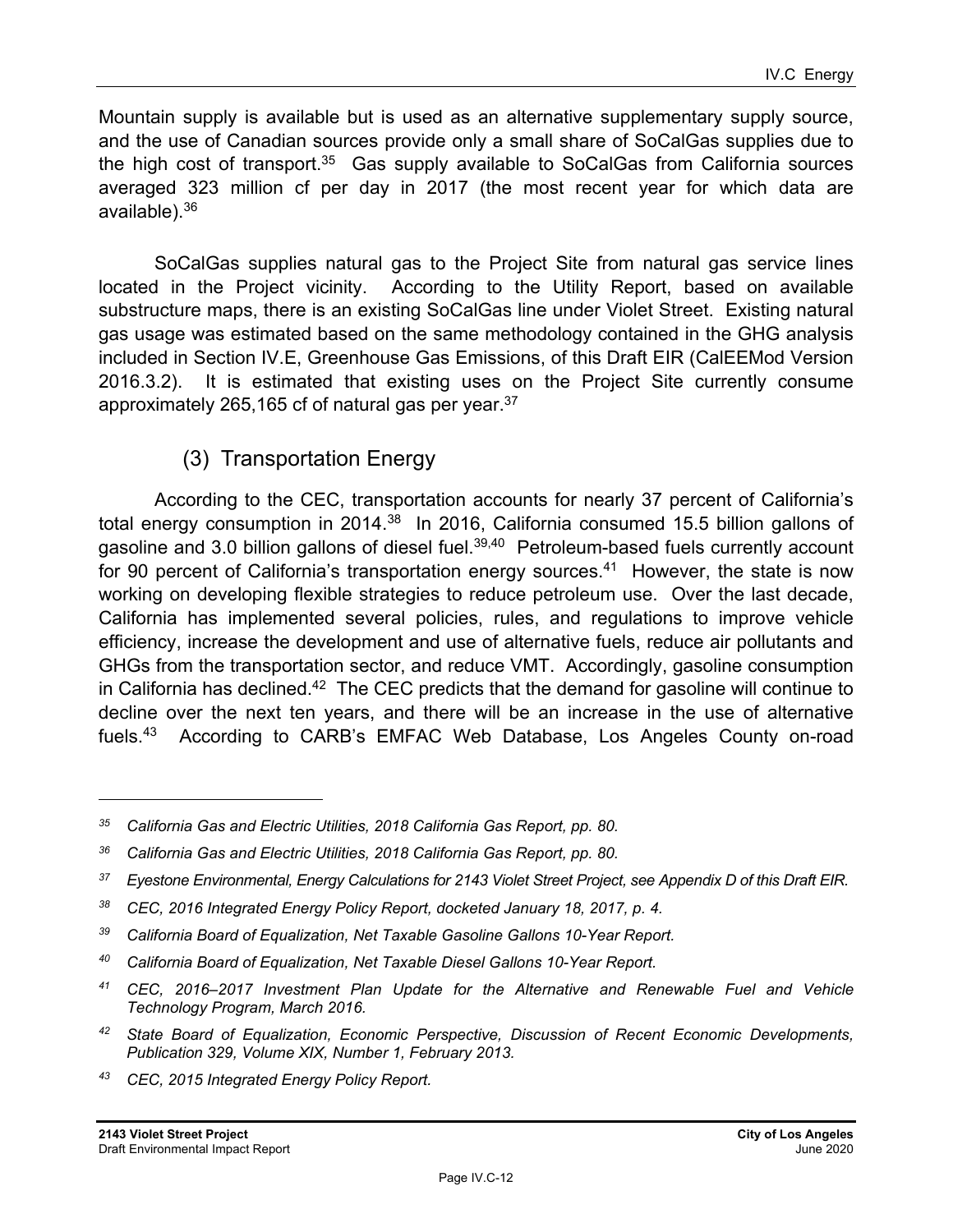transportation sources consumed 7.19 billion gallons of gasoline and 1.23 billion gallons of diesel fuel in 2018.44

The existing on-site land uses currently generate a demand for transportationrelated fuel use as a result of vehicle trips to and from the Project Site. The estimate of annual VMT associated with the existing Project Site uses is 1,009,550 VMT per year.<sup>45</sup> This translates to 50,308 gallons of gasoline and 8,916 gallons of diesel per year based on current (2018) fuel economy averages.<sup>46</sup> Persons traveling to and from the Project Site also have the option of using public transportation to reduce transportation-related fuel use. Specifically, three Metro Local bus routes run within 0.25 mile of the Project Site, including Metro Local Bus Lines 18, 60, and 62, with stops along Santa Fe Avenue and 7th Street. Metro Rapid 720 bus route runs within 0.5 mile of the Project Site, with a stop at the corner of 7th Street and Decatur Street. The Project Site is also located approximately 1.5 miles away from the Metro Gold Line Little Tokyo/Arts District and Pico/Aliso Stations.

## **3. Project Impacts**

## **a. Thresholds of Significance**

In accordance with Appendix G of the State CEQA Guidelines, the Project would have a significant impact related to energy if it would:

#### *Threshold (a): Result in potentially significant environmental impact due to wasteful, inefficient, or unnecessary consumption of energy resources, during project construction or operation?*

#### *Threshold (b): Conflict with or obstruct a state or local plan for renewable energy or energy efficiency?*

With regard to Threshold (a), this analysis relies upon Appendix F of the CEQA Guidelines, prepared in response to the requirement in PRC Section 21100(b)(3), which states that an EIR shall include a detailed statement setting forth "[m]itigation measures proposed to minimize significant effects of the environment, including, but not limited to, measures to reduce the wasteful, inefficient, and unnecessary consumption of energy."

*<sup>44</sup> CARB, EMFAC2014 Web Database.* 

*<sup>45</sup> Eyestone Environmental, Energy Calculations for 2143 Violet Street Project, see Appendix D of this Draft EIR.* 

*<sup>46</sup> Eyestone Environmental, Energy Calculations for 2143 Violet Street Project, see Appendix D of this Draft EIR.*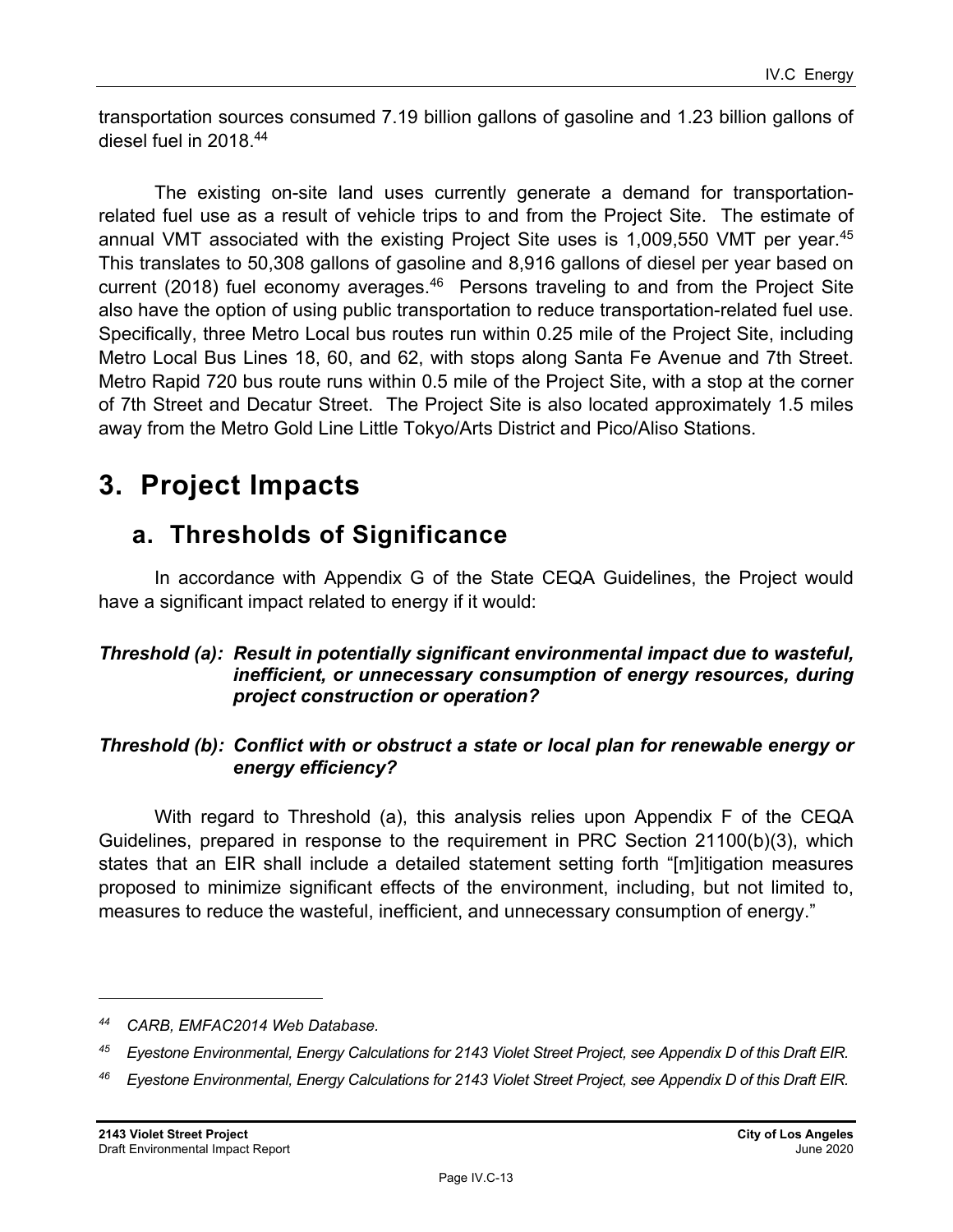In addition, with regard to potential impacts to energy, the *L.A. CEQA Thresholds Guide* states that a determination of significance shall be made on a case-by case basis, considering the following factors:

- The extent to which the project would require new (off-site) energy supply facilities and distribution infrastructure; or capacity-enhancing alterations to existing facilities;
- Whether and when the needed infrastructure was anticipated by adopted plans; and
- The degree to which the project design and/or operations incorporate energyconservation measures, particularly those that go beyond City requirements.

In accordance with Appendix F and the *L.A. CEQA Thresholds Guide*, the following factors will be considered in determining whether this threshold of significance is met:

- 1. The project's energy requirements and its energy use efficiencies by amount and fuel type for each stage of the project including construction, operation, maintenance, and/or removal. If appropriate, the energy intensiveness of materials may be discussed;
- 2. The effects of the project on local and regional energy supplies and on requirements for additional capacity;
- 3. The effects of the project on peak and base period demands for electricity and other forms of energy;
- 4. The degree to which the project complies with existing energy standards;
- 5. The effects of the project on energy resources;
- 6. The project's projected transportation energy use requirements and its overall use of efficient transportation alternatives.
- 7. The degree to which the project design and/or operations incorporate energyconservation measures, particularly those that go beyond City requirements.
- 8. Whether the project conflicts with adopted energy conservation plans.

With regard to Threshold (b), the Project is evaluated for consistency with adopted energy conservation plans and policies relevant to the Project. Such adopted energy conservation plans and policies include Title 24 energy efficiency requirements, CALGreen and City building codes. Also, as discussed in Section IV.E, Greenhouse Gas Emissions,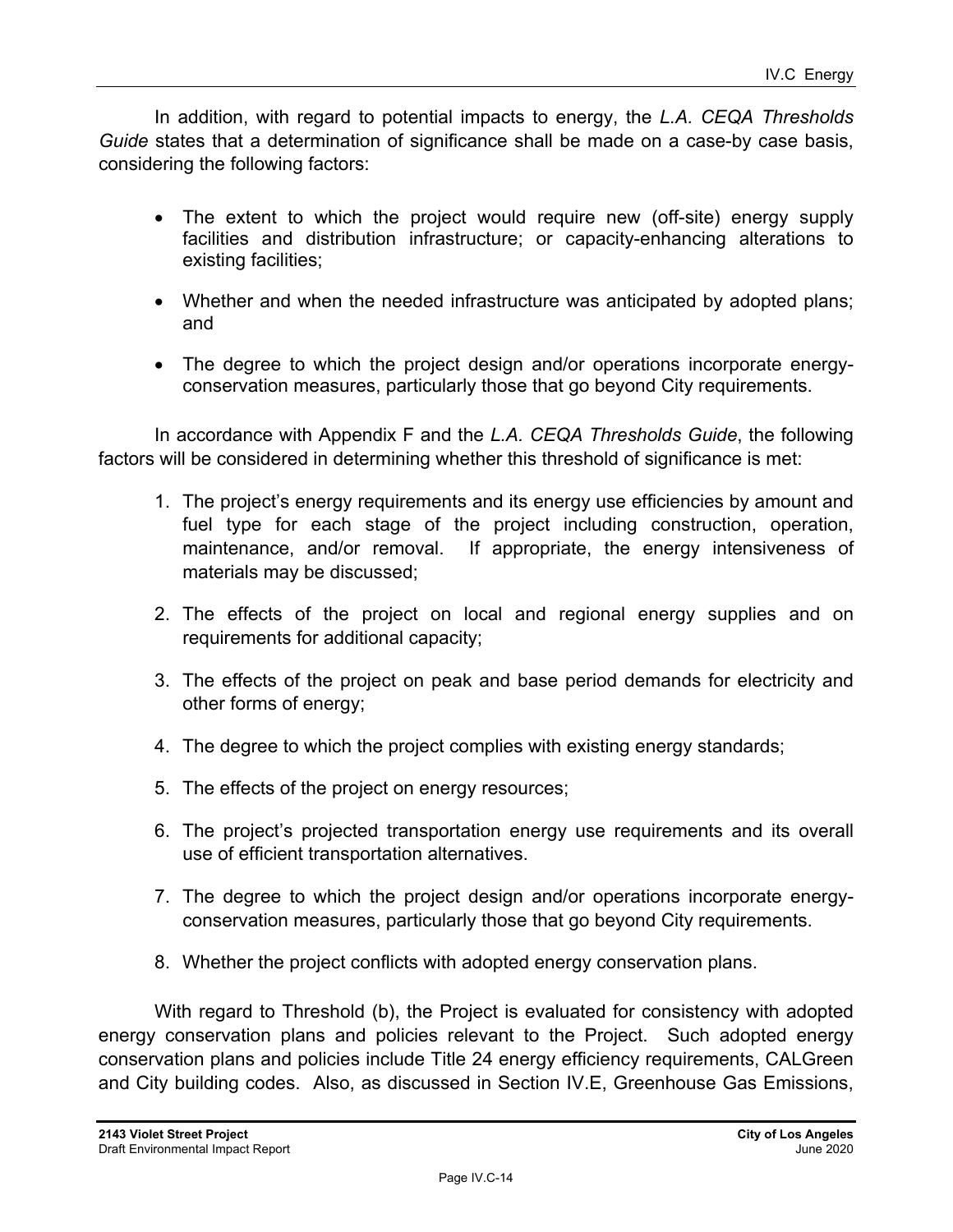of this Draft EIR, the Project would be consistent with the SCAG 2016-2040 RTP/SCS, which includes goals to reduce VMT and corresponding reduction in fuel consumption.

## **b. Methodology**

Appendix F provides the following topics that the lead agency may consider in the discussion of energy use in an EIR, where topics are applicable or relevant to the project:

- The project's energy requirements and its energy use efficiencies by amount and fuel type for each stage of the project including construction, operation, maintenance, and/or removal. If appropriate, the energy intensiveness of materials may be discussed;
- The effects of the project on local and regional energy supplies and on requirements for additional capacity;
- The effects of the project on peak and base period demands for electricity and other forms of energy;
- The degree to which the project complies with existing energy standards;
- The effects of the project on energy resources;
- The project's projected transportation energy use requirements and its overall use of efficient transportation alternatives.

## (1) Construction

During Project construction, energy would be consumed in the form of electricity associated with the conveyance of water used for dust control (including supply and conveyance) and, on a limited basis, powering lights, electronic equipment, or other construction activities necessitating electrical power. Electricity usage associated with the supply and conveyance of water used for dust control during construction was calculated using CalEEMod.<sup>47</sup> Electricity used to power lighting, electronic equipment, and other construction activities necessitating electrical power was calculated based on data provided in SCAQMD construction surveys (i.e., construction activity, horsepower, load factor, and hours of use per day).<sup>48</sup> The SCAQMD construction surveys identified the use of diesel generators to supply construction sites with electrical power. As SCAQMD recommends use of electricity from LADWP instead of diesel generators and the Project would not

*<sup>47</sup> California Air Pollution Control Officers Association, CalEEMod version 2016.3.2.* 

*<sup>48</sup> CalEEMod Users Guide, Appendix E1, Technical Source Documentation, October 2017.*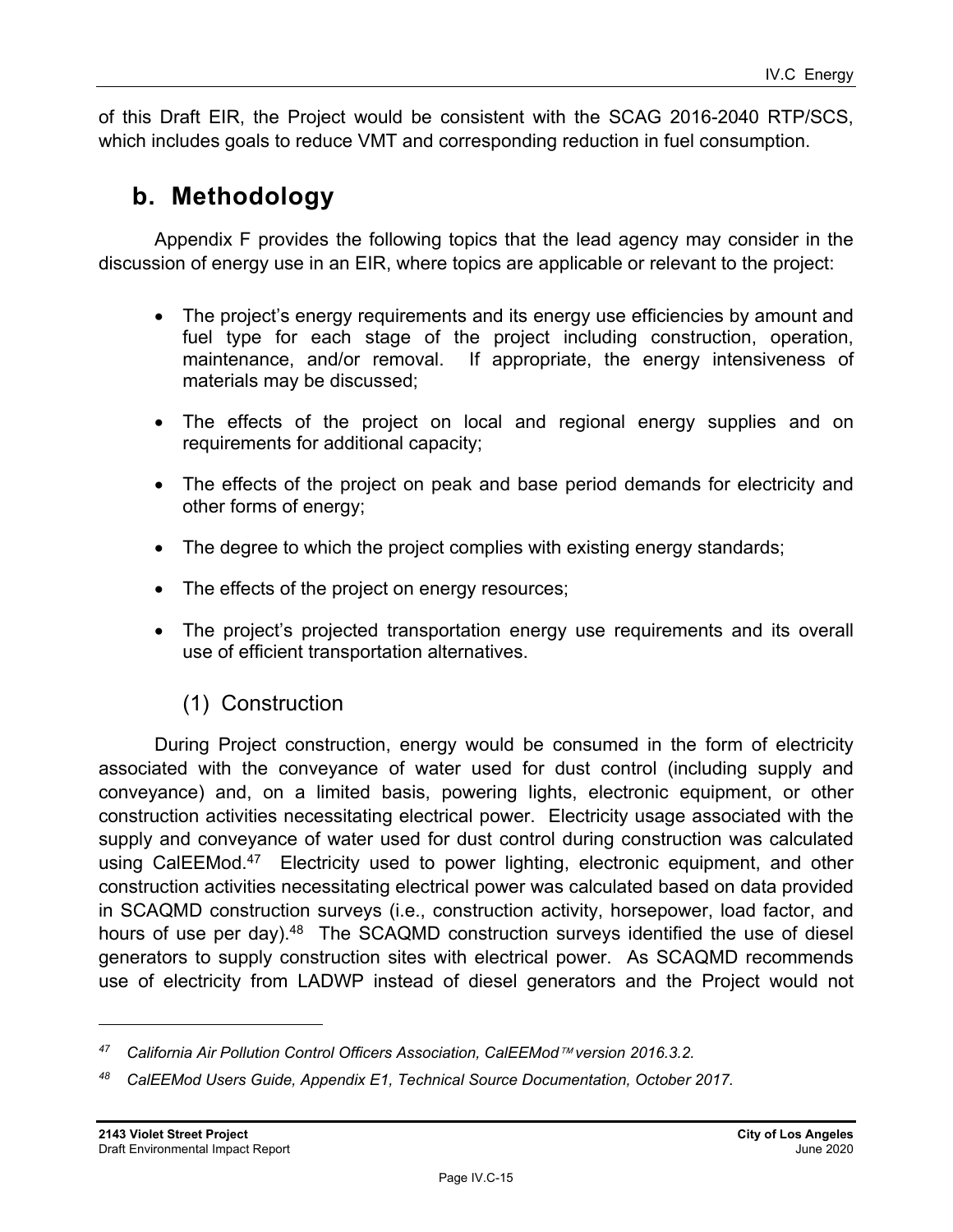include the use of diesel generators, the equivalent use of electrical power was calculated for the Project.

In terms of natural gas, construction activities typically do not involve the consumption of natural gas.

Project construction would also consume energy in the form of petroleum-based fuels associated with the use of off-road construction vehicles and equipment on the project site, construction worker travel and from the project site, and delivery and haul truck trips (e.g., the hauling of demolition material to off-site reuse and disposal facilities). Fuel consumption from on-site heavy-duty construction equipment was calculated based on the equipment mix and usage factors provided in the CalEEMod construction output files included in Appendix D of this Draft EIR. The total horsepower was then multiplied by fuel usage estimates per horsepower-hour included in Table A9-3-E of SCAQMD's *CEQA Air Quality Handbook*. Fuel consumption from construction worker, vendor, and delivery/haul trucks was calculated using the trip rates and distances provided in the CalEEMod construction output files. Total VMT was then calculated for each type of constructionrelated trip and divided by the corresponding county-specific miles per gallon factor using CARB's EMFAC 2014 model (EMFAC2014). EMFAC provides the total annual VMT and fuel consumed for each vehicle type. Consistent with CalEEMod, construction worker trips were assumed to include 50-percent light duty gasoline auto and 50-percent light-duty gasoline trucks. Construction vendor and delivery/haul trucks were assumed to be heavy-duty diesel trucks. Refer to Appendix D of this Draft EIR for detailed calculations.

## (2) Operation

Annual consumption of electricity (including electricity usage associated with the supply and conveyance of water) and natural gas was calculated using demand factors provided in CalEEMod as part of the GHG analysis included in Section IV.E, Greenhouse Gas Emissions, of this Draft EIR. Energy impacts associated with transportation during operation were also assessed. Daily trip generation used in this analysis was based on the *2143 Violet Street Project Transportation Impact Analysis* dated February 2020 (Transportation Study), prepared by Fehr and Peers (see Appendix N.1 of this Draft EIR). The Project-related VMT was calculated using the LADOT VMT Calculator. The VMT Calculator was developed by the City and LADOT to comply with SB 743 which requires lead agencies to adopt VMT criteria to determine transportation related impacts. The daily Project-VMT was then input into CalEEMod, which calculated the annual VMT. The resulting annual VMT was used as part of the GHG analysis included in Section IV.E, Greenhouse Gas Emissions, of this Draft EIR. Based on this annual VMT, gasoline and diesel consumption rates were calculated using the county-specific miles per gallon calculated using EMFAC2014. The vehicle fleet mix for vehicles anticipated to visit the Project Site was calculated consistent with the CalEEMod default for Los Angeles County.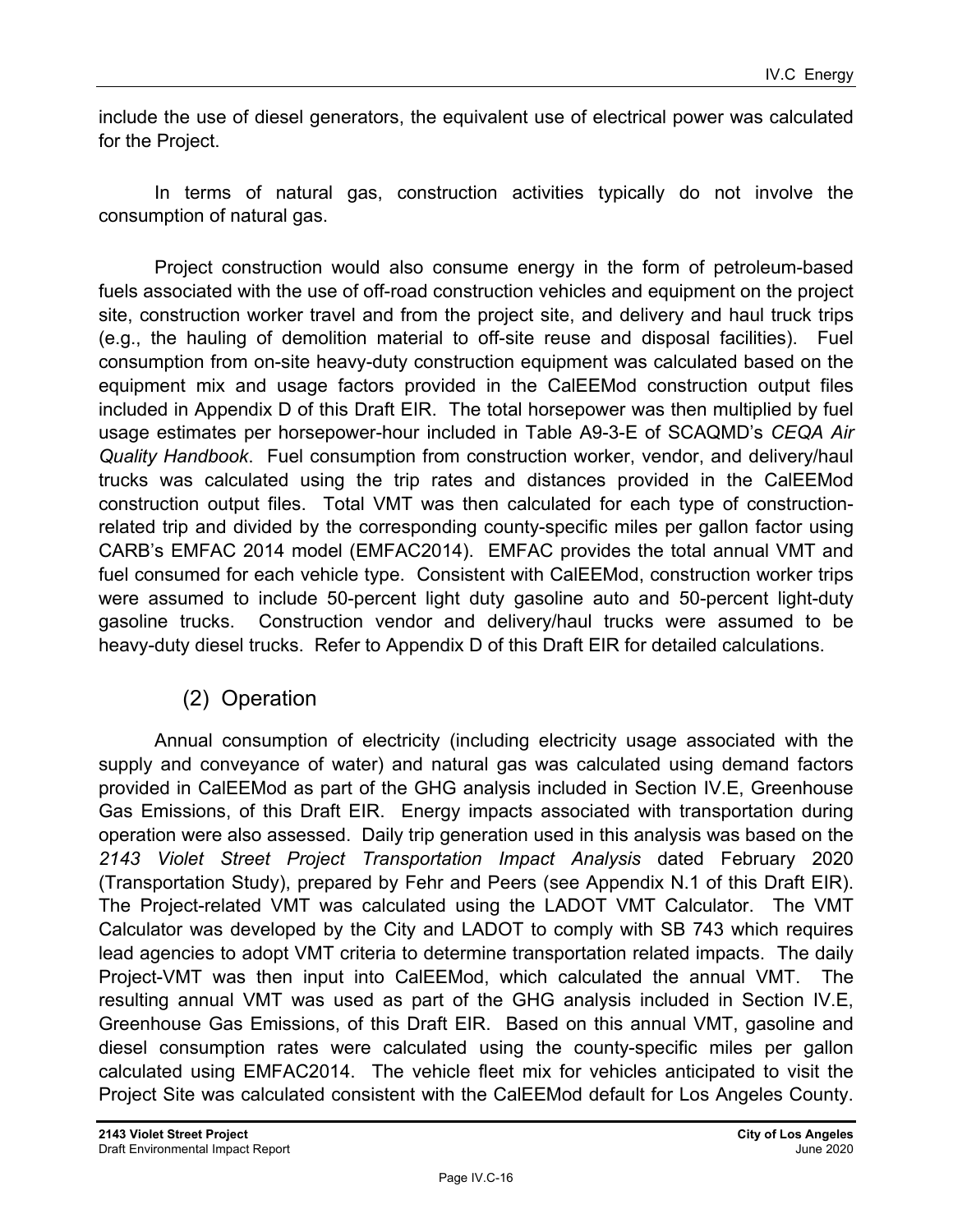Supporting calculations are provided in Appendix D of this Draft EIR. These calculations were used to determine if the Project causes the wasteful, inefficient and/or unnecessary consumption of energy as required by Appendix F guidelines.

The Project's estimated energy demands were also analyzed relative to LADWP's and SoCalGas' existing and planned energy supplies in 2024 (i.e., buildout of the Project) to determine if these two energy utility companies would be able to meet the Project's energy demands. The capacity of existing local infrastructure to accommodate the Project's estimated electricity and natural gas demand was assessed based on service letters included as part of Appendix E of this Draft EIR. These calculations were used to determine if the Project causes the wasteful, inefficient and/or unnecessary consumption of energy as required by Appendix F of the CEQA Guidelines.

## **c. Project Design Features**

The Project would include project design features designed to improve energy efficiency as set forth in Section IV.E, Greenhouse Gas Emissions, of this Draft EIR, detailed in Project Design Feature GHG-PDF-1. These measures include, but are not limited to, exceeding Title 24, Part 6, California Energy Code baseline standard requirements, installation of occupancy-controlled light switches and thermostats, installation of time-controlled lighting, and provisions to encourage pedestrian and bicycle use.

## **d. Analysis of Project Impacts**

#### *Threshold (a): Would the Project result in potentially significant impacts due to wasteful, inefficient, or unnecessary consumption of energy resources, during project construction or operation?*

(1) Impact Analysis

The following analysis considers the eight factors identified in the Thresholds of Significance subsection above to determine whether this significance threshold would be exceeded.

> *(a) The project's energy requirements and its energy use efficiencies by amount and fuel type for each stage of the project including construction, operation, maintenance, and/or removal. If appropriate, the energy intensiveness of materials may be discussed.*

The Project would consume energy during construction and operational activities. Sources of energy for these activities would include electricity usage, natural gas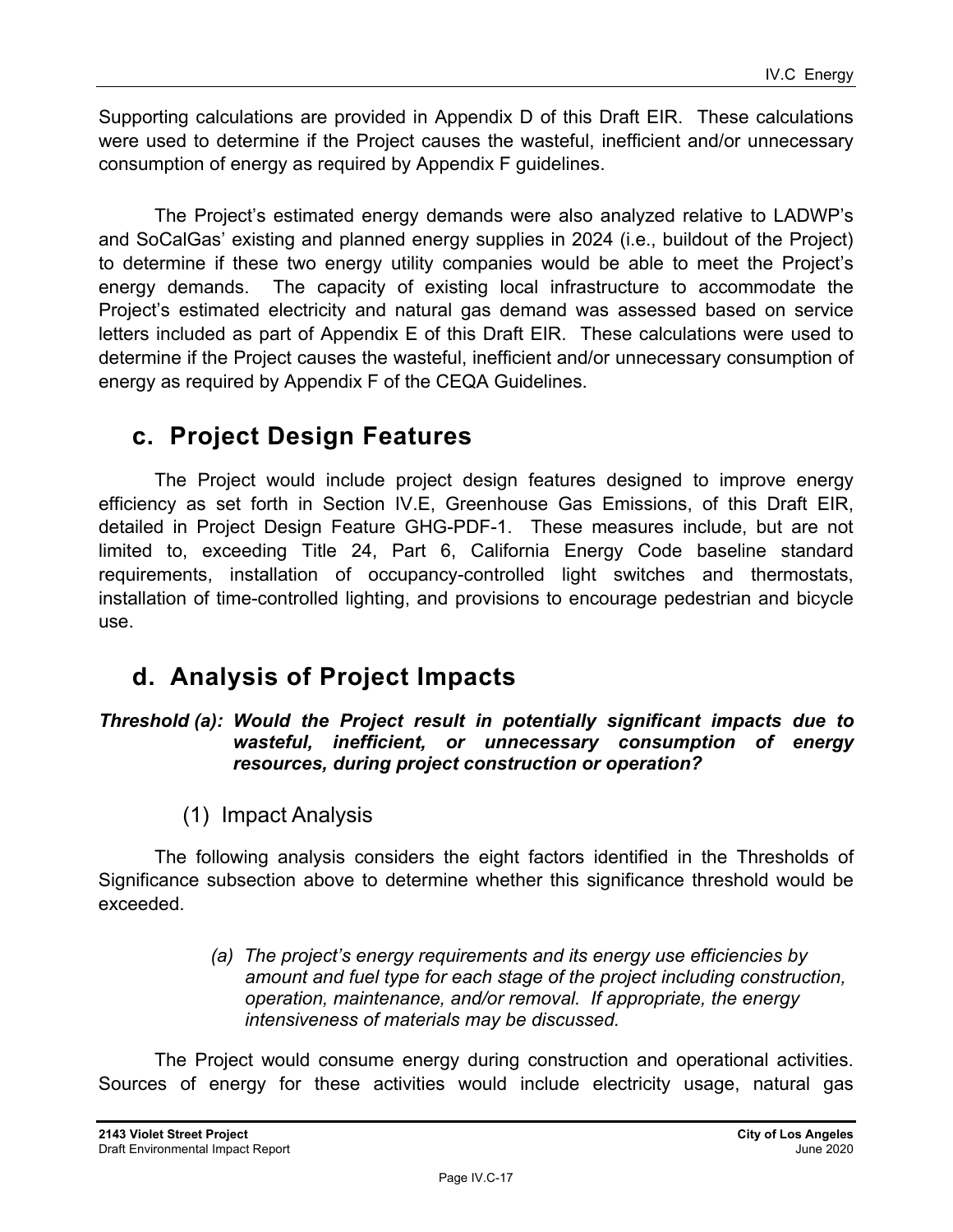consumption, and transportation fuels, such as diesel and gasoline. The analysis below includes the Project's energy requirements and energy use efficiencies by fuel type for each stage of the Project (construction, operations, maintenance, and removal activities).<sup>49</sup>

For purposes of this analysis, Project maintenance would include activities, such as repair of structures, landscaping and architectural coatings. Energy usage related to Project maintenance activities are assumed to be included as part of Project operations. Project removal activities of the structures constructed under this Project would include demolition or abandonment of the Project Site. However, it is not known when the Project would be removed. Therefore, analysis of energy usage related to Project removal activities would be speculative. For this reason, energy usage related to Project removal was not analyzed.

#### *(i) Construction*

During Project construction, energy would be consumed in the form of electricity associated with the conveyance of water used for dust control and, on a limited basis, powering lights, electronic equipment, or other construction activities necessitating electrical power. As discussed below, construction activities, including the demolition of existing structures, construction of new buildings, and facilities, typically do not involve the consumption of natural gas. Project construction would also consume energy in the form of petroleum-based fuels associated with the use of off-road construction vehicles and equipment on the Project Site, construction worker travel to and from the Project Site, and delivery and haul truck trips (e.g., hauling of demolition material to off-site reuse and disposal facilities).

As shown in Table IV.C-1 on page IV.C-19, a total of 64.7 MWh of electricity, 147,727 gallons of gasoline, and 351,168 gallons of diesel is estimated to be consumed during Project construction.

#### **Electricity**

During construction of the Project, electricity would be consumed to supply and convey water for dust control and, on a limited basis, may be used to power lighting, electronic equipment, and other construction activities necessitating electrical power. Electricity would be supplied to the Project Site by existing electrical services within the Project Site and would not affect other services.

*<sup>49</sup> Removal activities relate to the life of a project.*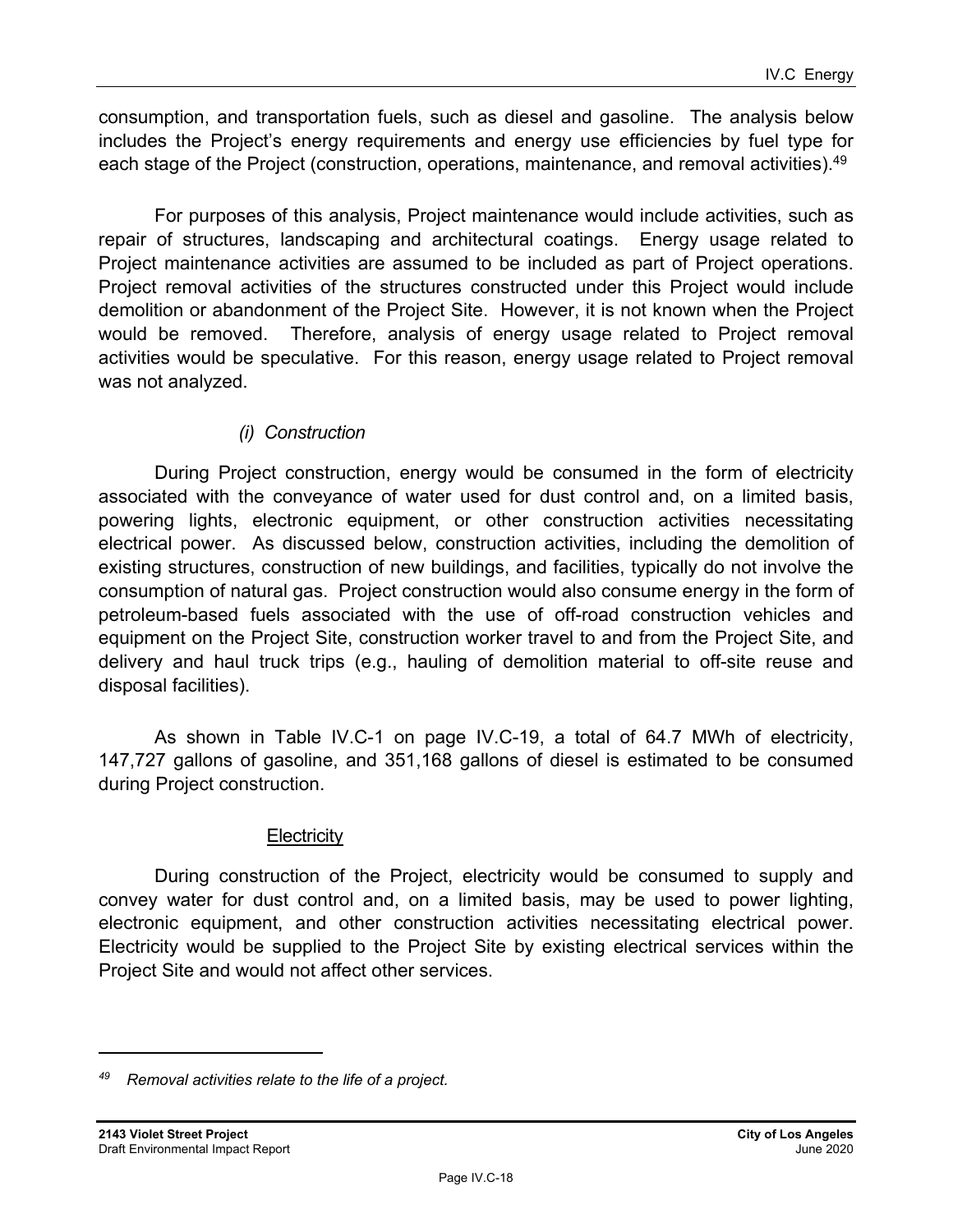| Table IV.C-1                                                   |
|----------------------------------------------------------------|
| Summary of Energy Use During Project Construction <sup>a</sup> |

| <b>Fuel Type</b>                                                                                                                                                                                                                       | Quantity        |  |
|----------------------------------------------------------------------------------------------------------------------------------------------------------------------------------------------------------------------------------------|-----------------|--|
| <b>Electricity</b>                                                                                                                                                                                                                     |                 |  |
| <b>Water Consumption</b>                                                                                                                                                                                                               | 17,523 kWh      |  |
| Lighting, electronic equipment, and other construction activities                                                                                                                                                                      | 47,174 kWh      |  |
| <b>Total Electricity</b>                                                                                                                                                                                                               | 64,697 kWh      |  |
| <b>Gasoline</b>                                                                                                                                                                                                                        |                 |  |
| <b>On-Road Construction Equipment</b>                                                                                                                                                                                                  | 147,727 gallons |  |
| <b>Off-Road Construction Equipment</b>                                                                                                                                                                                                 | 0 gallons       |  |
| <b>Total Gasoline</b>                                                                                                                                                                                                                  | 147,727 gallons |  |
| <b>Diesel</b>                                                                                                                                                                                                                          |                 |  |
| <b>On-Road Construction Equipment</b>                                                                                                                                                                                                  | 230,972 gallons |  |
| <b>Off-Road Construction Equipment</b>                                                                                                                                                                                                 | 120,196 gallons |  |
| <b>Total Diesel</b>                                                                                                                                                                                                                    | 351,168 gallons |  |
| $kWh = kilowatt hours$                                                                                                                                                                                                                 |                 |  |
| а<br>Detailed calculations are provided in Appendix D of this Draft EIR.                                                                                                                                                               |                 |  |
| b<br>Electricity usage is based on SCAQMD construction site survey data and typical requirements for<br>power generators. Such electricity demand would be temporary, limited, and would cease upon<br>the completion of construction. |                 |  |
| Source: Eyestone Environmental, 2020.                                                                                                                                                                                                  |                 |  |

As shown in Table IV.C-1, a total of approximately 64,697 kWh of electricity is anticipated to be consumed during Project construction. The electricity demand at any given time would vary throughout the construction period based on the construction activities being performed, and would cease upon completion of construction. When not in use, electric equipment would be powered off so as to avoid unnecessary energy consumption. In addition, although Title 24 requirements typically apply to energy usage for buildings, long-term construction lighting (longer than 120 days) providing illumination for the site and staging areas would also comply with applicable Title 24 requirements, which includes limits on the wattage allowed per specific area, which result in the conservation of energy.<sup>50</sup> As such, the demand for electricity during construction would not cause wasteful, inefficient, and unnecessary use of energy.

The estimated construction electricity usage represents approximately one percent of the estimated net annual operational demand, which, as discussed below, would be

*<sup>50</sup> California Building Energy Efficiency Standards, Title 24, Part 6, §110.9, §130.0, and §130.2.*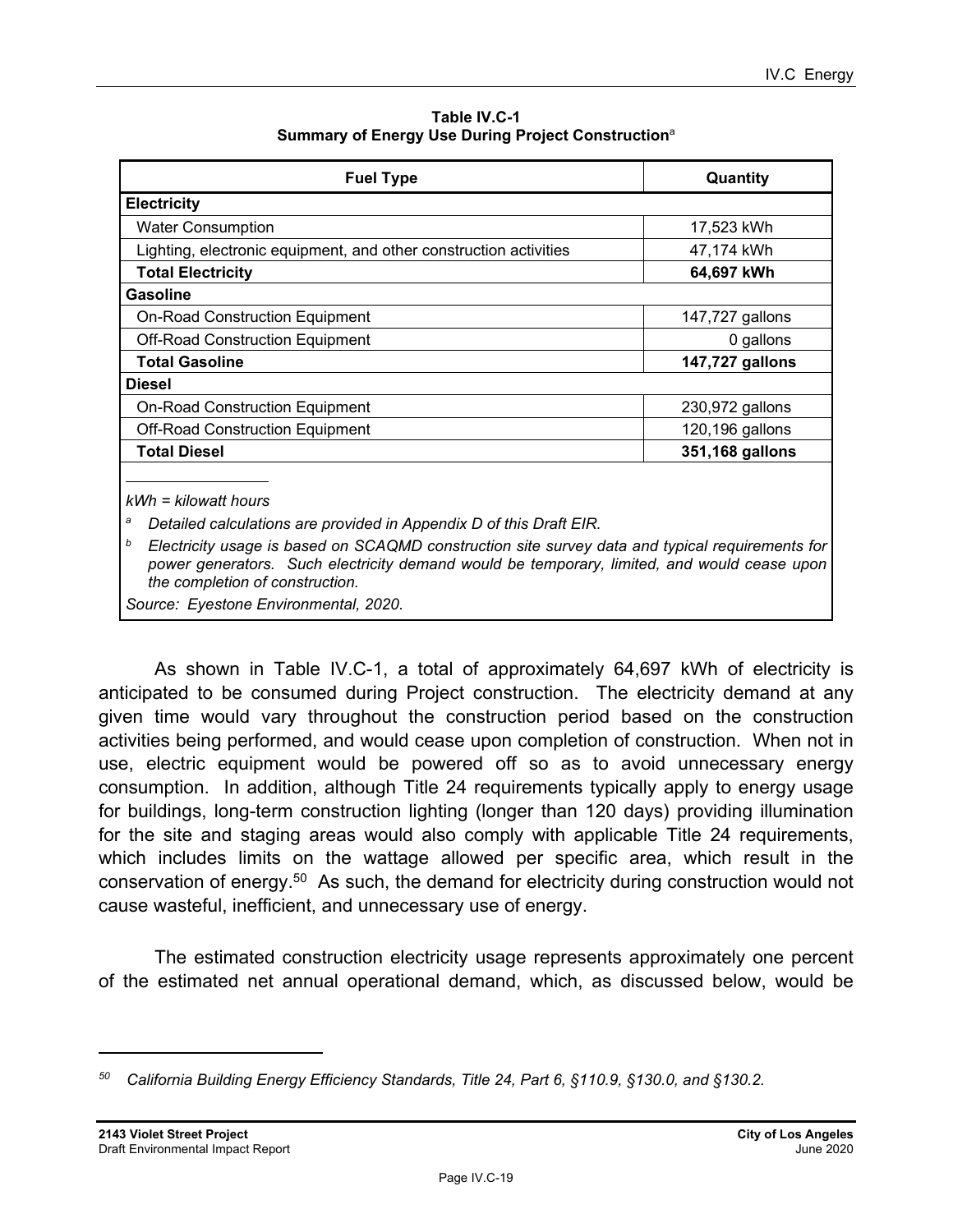within the supply and infrastructure service capabilities of  $LADWP<sup>.51</sup>$  Moreover, construction electricity usage would replace some of the existing electricity usage at the Project Site during construction.

#### Natural Gas

Construction activities, including the construction of new buildings and facilities, typically do not involve the consumption of natural gas. Accordingly, natural gas would not be supplied to support Project construction activities; thus, there would be no demand generated by construction.

#### Transportation Energy

The petroleum-based fuel use summary provided in Table IV.C-1 on page IV.C-19 represents the amount of transportation energy that could potentially be consumed during Project construction based on a conservative set of assumptions, provided in Appendix D, of this Draft EIR. As shown, on- and off-road vehicles would consume an estimated 147,727 gallons of gasoline and approximately 351,168 gallons of diesel fuel throughout the Project's construction. For comparison purposes, the fuel usage during Project construction would represent approximately 0.002 percent of the 2024 annual on-road gasoline-related energy consumption and 0.03 percent of the 2024 annual diesel fuelrelated energy consumption in Los Angeles County, as shown in Appendix D, of this Draft EIR.

Trucks and equipment used during proposed construction activities would comply with CARB's anti-idling regulations, as well as the In-Use Off-Road Diesel-Fueled Fleets regulation.52 In addition to reducing criteria pollutant emissions, compliance with the antiidling and emissions regulations would also result in efficient use of construction-related energy and reduce fuel consumption. Anti-idling regulations would limit the amount of fuel wasted in equipment and trucks that are not in operation. Emissions regulations to control

*<sup>51</sup> The percentage is derived by taking the total amount of electricity usage during construction (64,697 kWh) and dividing that number by the total amount of net electricity usage during operation (5,996,153 kWh) to arrive at one percent.* 

*<sup>52</sup> The Airborne Toxic Control Measure to Limit Diesel-Fueled Commercial Motor Vehicle Idling (Title 13, California Code of Regulations, Division 3, Chapter 10, Section 2485) was primarily adopted to reduce diesel air toxic pollutant emissions from heavy-duty trucks but also indirectly encourages the use of petroleum-based fuel in a more efficient manner by not allowing diesel trucks to idle for greater than 5 minutes at any location. The Regulation to Reduce Emissions of Diesel Particulate Matter, Oxides of Nitrogen and other Criteria Pollutants, from In-Use Heavy-Duty Diesel-Fueled Vehicles (Title 13, CCR, Division 3, Chapter 1, Section 2025) was primarily adopted to reduce pollutant emissions but also*  indirectly encourages the use of petroleum-based fuel in a more efficient manner by requiring retirement, *replacement, or repower of older less efficient, dirtier engines.*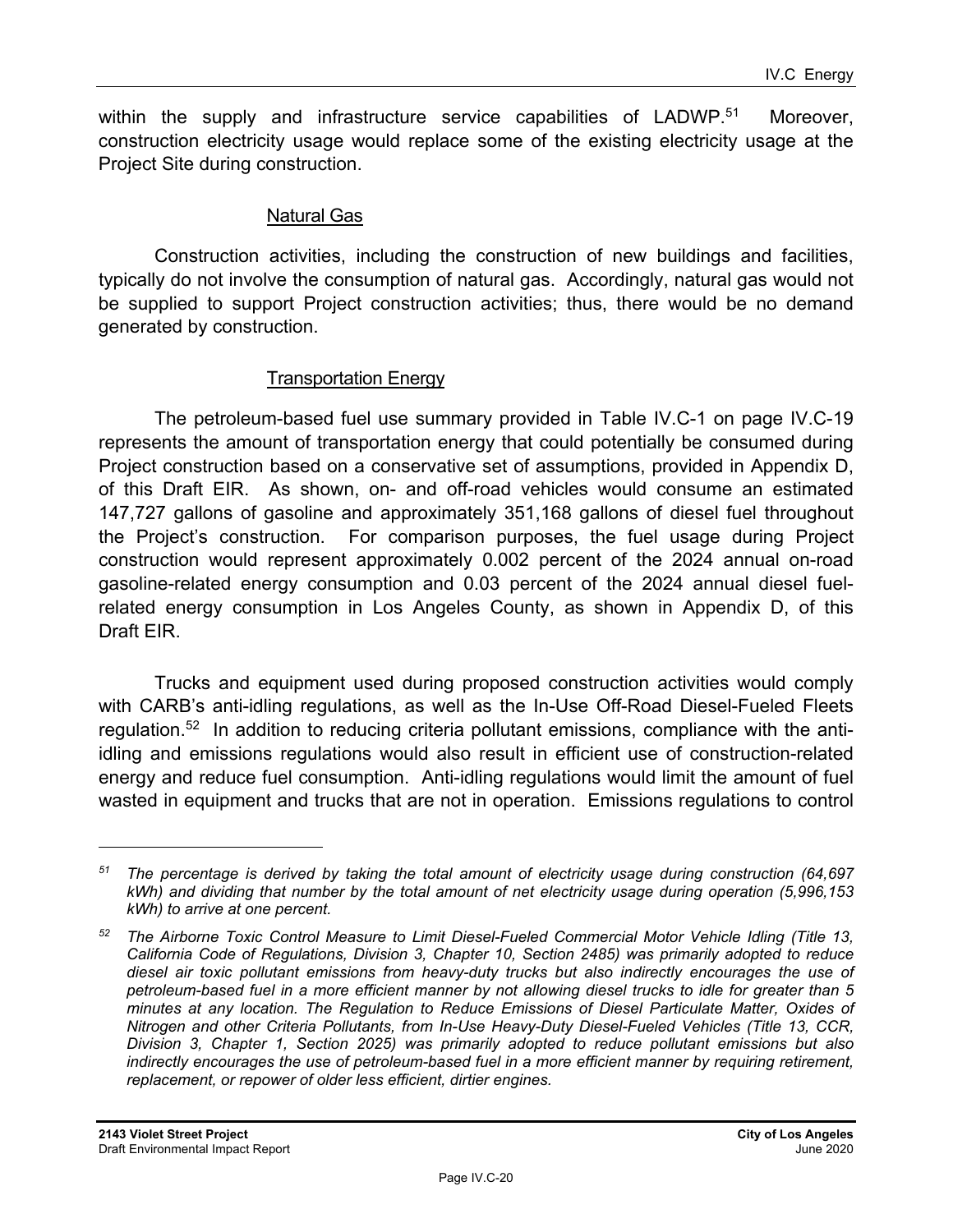DPM and NOx emissions would require that engines be more efficient, which results in reduced fuel consumption. In addition, on-road vehicles (i.e., haul trucks, worker vehicles) would be subject to Federal fuel efficiency requirements. Therefore, Project construction activities would comply with existing energy standards with regard to transportation fuel consumption. As such, the demand for petroleum-based fuel during construction would not cause wasteful, inefficient, and unnecessary use of energy.

#### Construction Materials

The energy analysis does not include a full life cycle analysis of energy usage that would occur over the production/transport of materials used during the construction of the Project or used during the operational life of the Project, or the end of life for the materials and processes that would occur as an indirect result of the Project. Estimating the energy usage associated with these processes would be too speculative for meaningful consideration, would require analysis beyond the current state-of-the-art in impact assessment, and may lead to a false or misleading level of precision in reporting. Manufacture and transport of materials related to Project construction and operation are expected to be regulated under regulatory energy efficiency requirements. Therefore, it is assumed that energy usage related to construction and operational materials would be consistent with current regulatory requirements regarding energy usage.

#### *(ii) Operation*

During operation of the Project, energy would be consumed for multiple purposes, including, but not limited to, heating/ventilating/air conditioning (HVAC); refrigeration; lighting; and the use of electronics, equipment, and machinery. Energy would also be consumed during Project operations related to water usage, solid waste disposal, and vehicle trips. As shown in Table IV.C-2 on page IV.C-22, the Project's net new energy demand would be approximately 5,996 MWh of electricity per year, 9,294,200 cf of natural gas per year, 632,265 gallons of gasoline per year, and 115,330 gallons of diesel fuel per year.

#### **Electricity**

As shown in Table IV.C-2, with compliance with 2019 Title 24 standards and applicable 2019 CALGreen requirements, buildout of the Project would result in a projected net increase in the on-site demand for electricity totaling approximately 5,996 MWh per year. In addition to complying with CALGreen Code requirements, the Applicant would also implement GHG-PDF-1 in Section IV.E, Greenhouse Gas Emissions, of this Draft EIR, which states that the design of new buildings would include features so as to be capable of exceeding Title 24 energy efficiency requirements, use of Energy Star-labeled appliances, a reduction of indoor water use by at least 20 percent, use of plumbing fixtures and fitting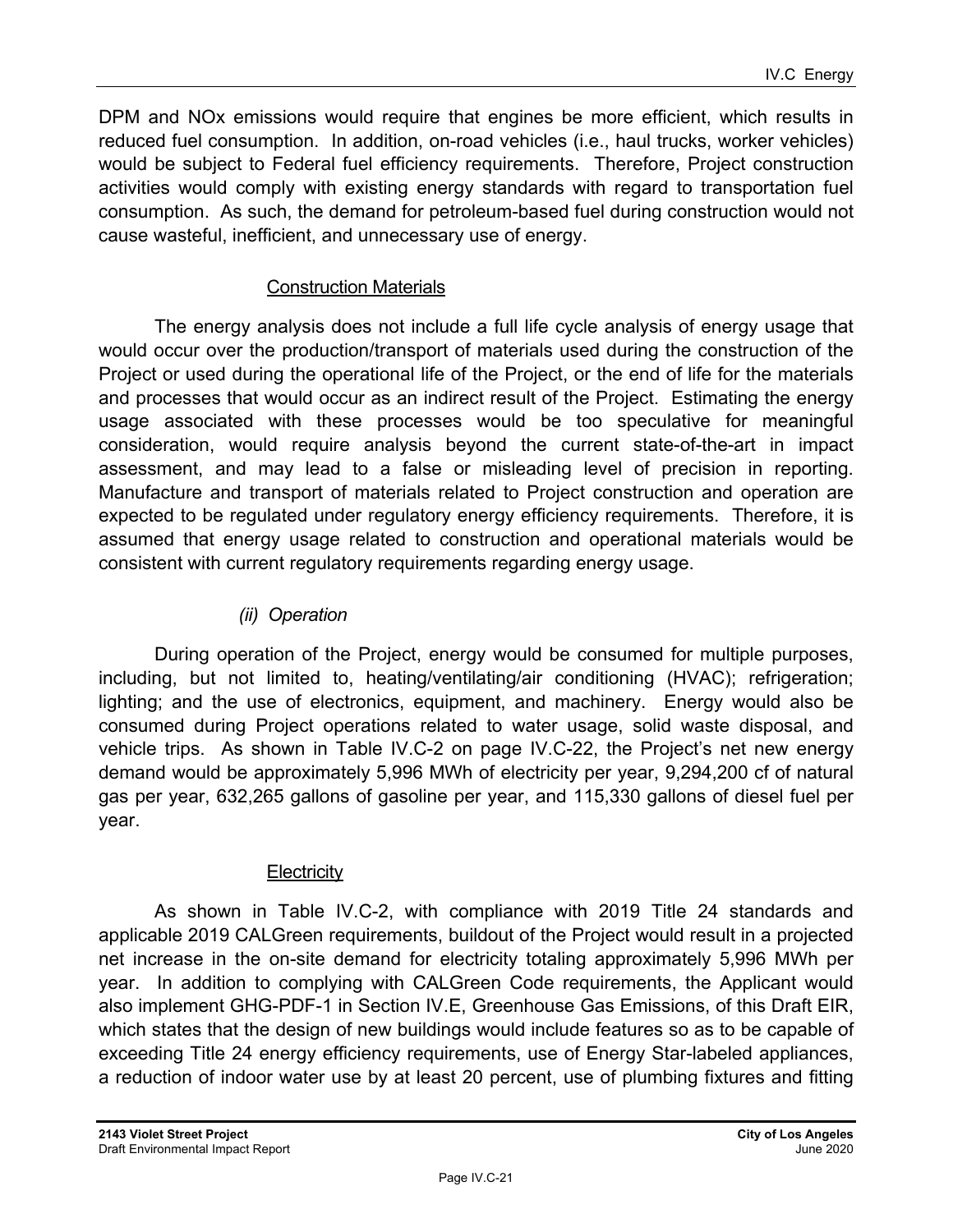**Table IV.C-2 Summary of Annual Net New Energy Use During Project Operation**<sup>a</sup>

| <b>Source</b>                                            | <b>Estimated Energy Demand</b>                                                                        |
|----------------------------------------------------------|-------------------------------------------------------------------------------------------------------|
| <b>Electricity</b>                                       |                                                                                                       |
| <b>Building</b>                                          | 5,167 MWh                                                                                             |
| <b>Water</b> <sup>b</sup>                                | 829 MWh                                                                                               |
| <b>Total Electricity</b>                                 | 5,996 MWh                                                                                             |
| <b>Natural Gas</b>                                       |                                                                                                       |
| <b>Building</b>                                          | 9,294,200 cf                                                                                          |
| <b>Total Natural Gasc</b>                                | 9,294,200 cf                                                                                          |
| Transportation (On-Road Vehicles and Off-Road Equipment) |                                                                                                       |
| Gasoline                                                 | 681,701 gallons                                                                                       |
| Diesel                                                   | 124,347 gallons                                                                                       |
| <b>Total Transportationd</b>                             | 806,049 gallons                                                                                       |
|                                                          |                                                                                                       |
| $cf = cubic feet$                                        |                                                                                                       |
| $MWh = million kilowatt hours$                           |                                                                                                       |
|                                                          | 8. Detailed establishes are nuscided in Annopolis D of this Dreft FID. Totals measured sald up due to |

*a Detailed calculations are provided in Appendix D of this Draft EIR. Totals may not add up due to rounding.* 

*b Calculations assume compliance with Project Design Feature GHG-PDF-1 provided in Section IV.E, Greenhouse Gas Emissions, of this Draft EIR and Project Design Feature WAT-PDF-1 provided in Section IV.K.1, Utilities and Service System-Water Supply and Infrastructure.* 

*c Electricity and natural gas estimates assume compliance with applicable 2019 CALGreen requirements and implementation of GHG-PDF-1, in Section IV.E, Greenhouse Gas Emissions, of this Draft EIR.* 

*d Transportation fuel estimates include project characteristics consistent with LADOT VMT Calculator output. With implementation of Mitigation Measure TR-MM-1 (TDM Program), transportation fuel would be reduced by approximately 38,175 gallons of gasoline and 6,963 gallons of diesel per year.* 

*Source: Eyestone Environmental, 2020.* 

that exceed the performance requirements specified in the LAMC, and use of a weatherbased irrigation system and water efficient landscaping with use of drought tolerant plants in up to 60 percent of the proposed landscaping. These measures would further reduce the Project's energy demand. It should be noted that the CalEEMod energy (electricity and natural gas) calculations are based on 2016 Title 24 energy efficiency standards and has not been updated to 2019 Title 24 standards. This analysis conservatively includes a 10-percent reduction in the CalEEMod calculated energy use to account for compliance with 2019 Title 24 standards.

In addition, LADWP is required to procure at least 33 percent of their energy portfolio from renewable sources by 2020. The current sources procured by LADWP include wind, solar, and geothermal sources. These sources account for 32 percent of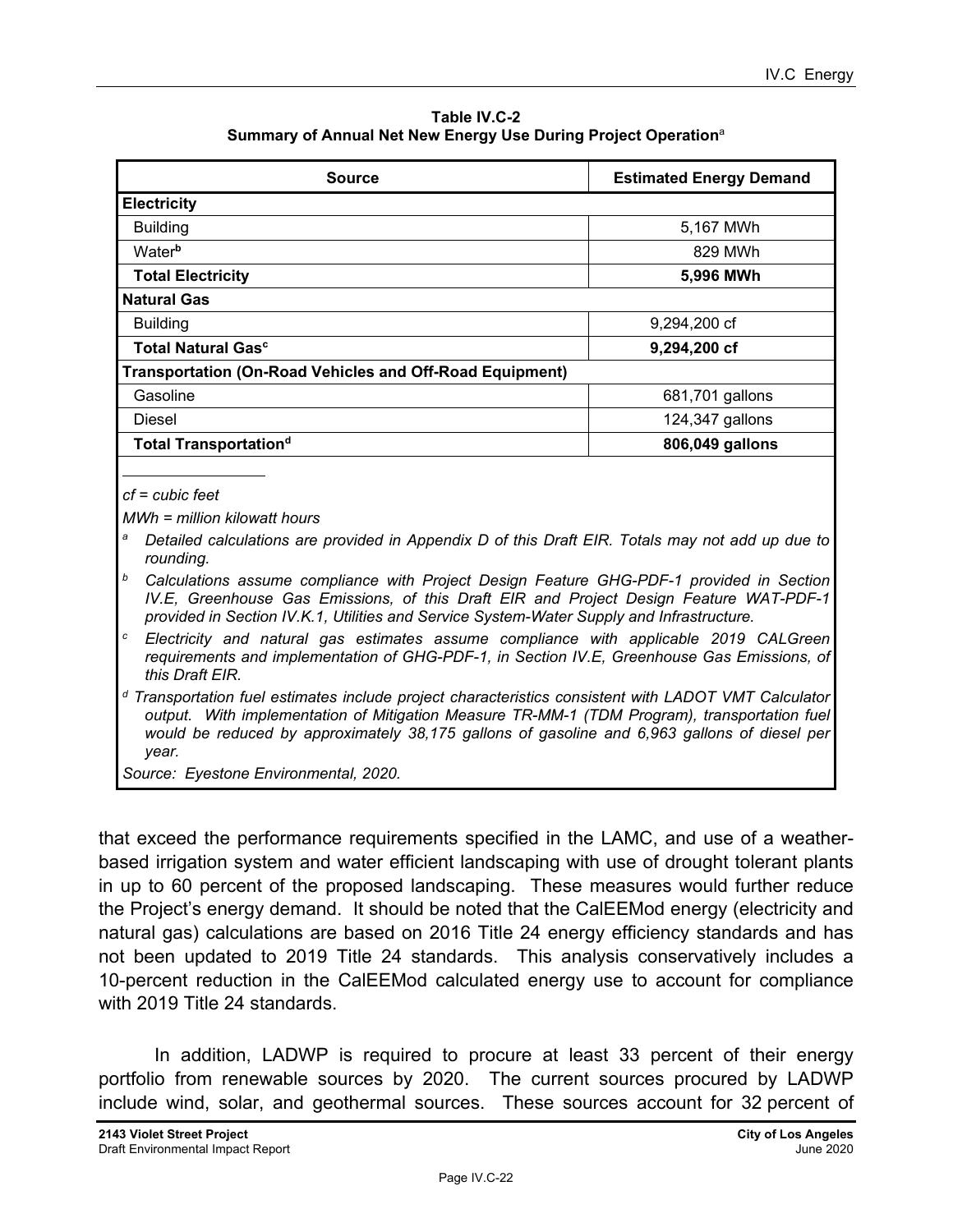LADWP's overall energy mix in 2018, the most recent year for which data are available.<sup>53</sup> This represents the available off-site renewable sources of energy that would meet the Project's energy demand. The use of renewable energy would indirectly reduce use of fossil fuels required for electricity generation (e.g., natural gas, coal, oil). While the electricity usage rate for a given land use would not be directly affected by the availability of renewable energy, the consumption of fossil fuels required for electricity generation would be reduced.

Furthermore, the Project would comply with Section 110.10 of Title 24, which includes mandatory requirements for solar-ready buildings and, as such, would not preclude the potential use of alternate fuels.

Based on LADWP's 2017 Power Strategic Long-Term Resources Plan, LADWP forecasts that its total energy sales in the 2024–2025 fiscal year (the Project's buildout year) will be 23,286 GWh of electricity.<sup>54,55</sup> As such, the Project-related net increase in annual electricity consumption of 5,996 MWh per year would represent less than 0.03 percent of LADWP's projected sales in 2024. In addition, as previously described, the Project would incorporate a variety of energy conservation measures to reduce energy usage.

#### Natural Gas

As provided in Table IV.C-2 on page IV.C-22, with compliance with 2019 Title 24 standards and applicable 2019 CALGreen Code requirements, buildout of the Project is projected to generate a net increase in the on-site demand for natural gas totaling approximately 9,294,200 cf per year. As discussed above, in addition to complying with applicable regulatory requirements regarding energy conservation (e.g., California Building Energy Efficiency Standards and CALGreen Code), the Project would implement project design features to further reduce energy use. The Project would implement GHG-PDF-1 in Section IV.E, Greenhouse Gas Emissions, of this Draft EIR, which would include features so as to be capable of exceeding Title 24 energy efficiency requirements by implementing conservation features to reduce natural gas usage. In order to meet the energy performance requirement, the Project may include use of efficient water heaters, cooking equipment and other major support appliances.

*<sup>53</sup> CEC, 2018 Power Content Label, Los Angeles Department of Water and Power, July 2019.* 

*<sup>54</sup> LADWP defines its future electricity supplies in terms of sales that will be realized at the meter.* 

*<sup>55</sup> LADWP, 2017 Power Strategic Long-Term Resources Plan, December 2017, Appendix A, Table A-1.*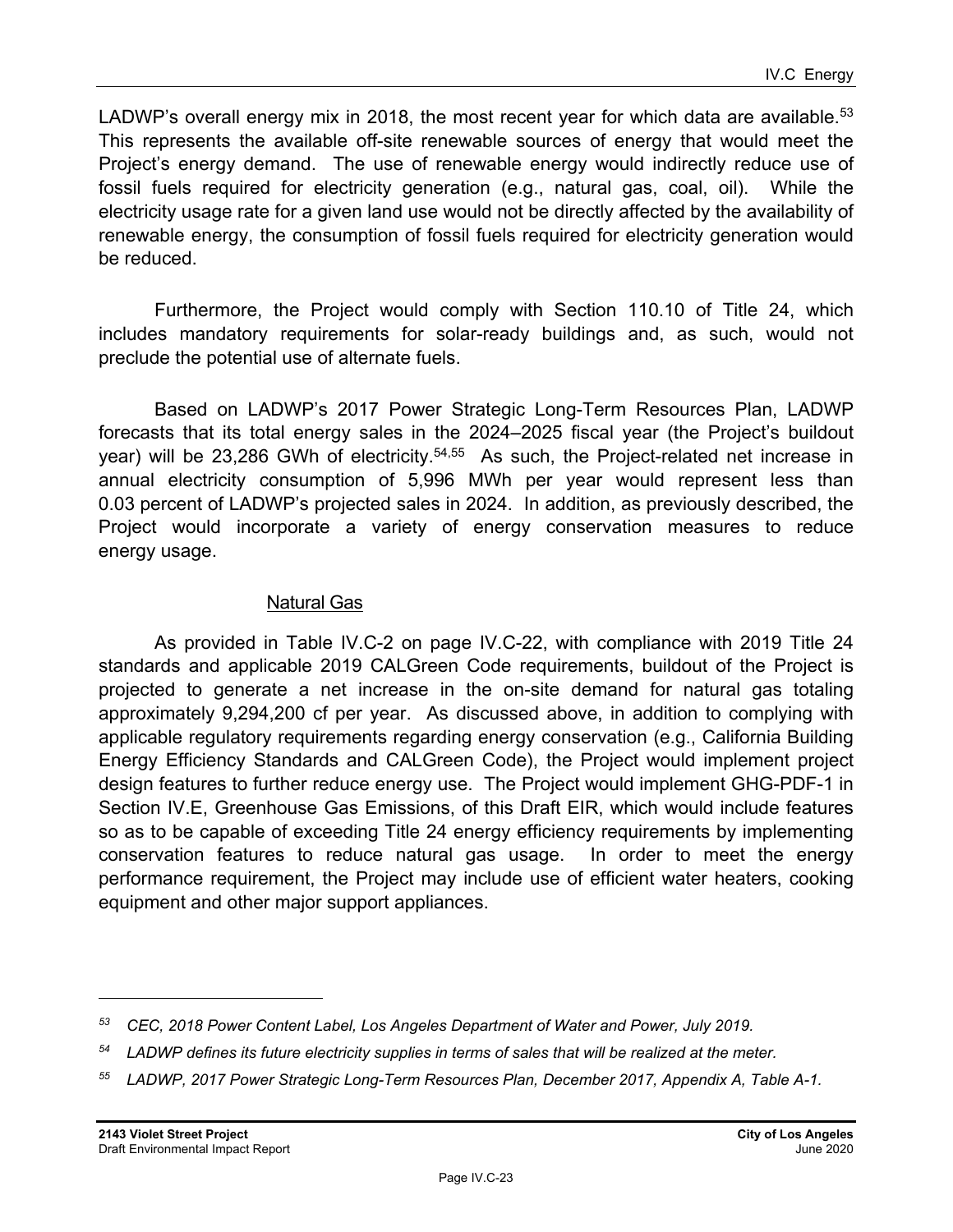As stated above, the Project's estimated net increase in demand for natural gas is 9,294,200 cf per year, which translates to 25,464 cf per day. Based on the 2018 California Gas Report, the California Energy and Electric Utilities estimates natural gas consumption within SoCalGas' planning area will be approximately 2.47 billion cf per day in 2024 (the Project's buildout year).<sup>56</sup> The Project would account for approximately 0.001 percent of the 2024 forecasted consumption in SoCalGas' planning area. In addition, as also previously described, the Project would incorporate a variety of energy conservation measures to reduce energy usage.

#### Transportation Energy

Based on the Project trip-generation estimates provided in Section IV.I, Transportation, of this Draft EIR, the Project-related traffic would result in the consumption of petroleum-based fuels related to vehicular travel to and from the Project Site. The Project Site is located in an HQTA designated by SCAG, which indicates that the Project Site is an appropriate site for increased density and employment opportunities from a "smart growth," regional planning perspective.<sup>57</sup> As discussed in Section IV.E, Greenhouse Gas Emissions, of this Draft EIR, the Project Site is located within a quarter mile of three Metro Local bus routes with stops along Santa Fe Avenue and 7th Street, including a stop adjacent to the Project Site on Santa Fe Avenue. Metro Rapid 720 bus route runs within 0.5 mile of the Project Site, with a stop at the corner of 7th Street and Decatur Street. The Project Site is also located 1.5 miles from the Metro Gold Line Little Tokyo/Arts District and Pico/Aliso Stations. Furthermore, the Project would provide short- and long-term bicycle parking spaces as required by the LAMC in addition to bicycle-serving amenities that would further encourage biking.

Previously, trip generation for land uses was calculated based on survey data collected by the Institute of Transportation Engineers (ITE). However, these ITE trip generation rates were based on data collected at suburban, single-use, free standing sites, which may not be representative of urban mixed-use environments. Beginning in 2019, the USEPA has sponsored a study to collect travel survey data from mixed-use developments in order provide a more representative trip generation rate for multi-use sites. Results of the USEPA survey indicate that trip generation and VMT are affected by factors such as resident and job density, availability of transit, and accessibility of biking and walking paths. Based on these factors, the USEPA has developed equations known as the EPA Mixed-Use Development (MXD) model to calculate trip reductions for multi-use

*<sup>56</sup> California Gas and Electric Utilities, 2018 California Gas Report p. 100. Interpolated between 2025 and 2030 estimates.* 

*<sup>57</sup> The City's Zoning Information and Map Access System (ZIMAS) also shows the Project Site in a Transit Priority Area (TPA). However, transit headways do not appear to meet the requirements for a TPA.*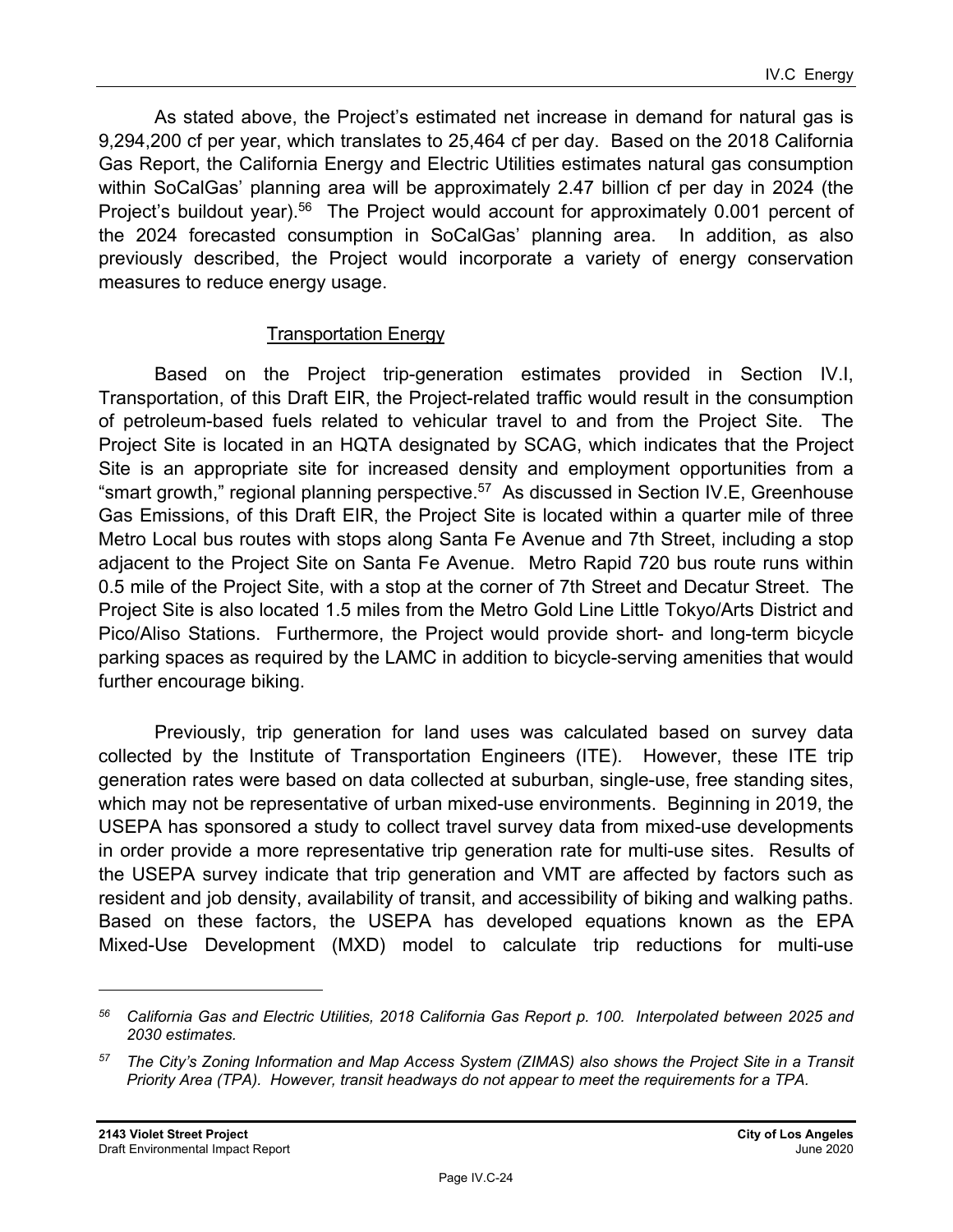developments.58 The LADOT VMT Calculator incorporates the USEPA MXD model and accounts for project features such as increased density and proximity to transit, which would reduce VMT and associated fuel usage in comparison to free-standing sites. As shown in Appendix D, incorporation of USEPA MXD VMT reduction features applicable to the Project results in a 23 percent reduction in overall VMT and resultant transportation fuel consumption compared to the baseline ITE trip generation rates.

As such, the Project's siting would minimize transportation fuel consumption through the reduction of VMT, as described above and discussed further in Section IV.E, Greenhouse Gas Emissions, of this Draft EIR.

As summarized in Table IV.C-2 on page IV.C-22, when accounting for the measures that would be implemented to reduce VMT, the Project's estimated petroleum-based fuel usage would be approximately 681,701 gallons of gasoline and 124,347 gallons of diesel per year, or a total of 806,049 gallons of petroleum-based fuels annually, compared to 1,044,049 gallons of petroleum-based fuels annually for a project without reduction features.

#### *(iii) Summary of Energy Requirements and Energy Use Efficiencies*

CEQA Guidelines Appendix F recommends quantification of a project's energy requirements and its energy use efficiencies by amount and fuel type for each stage of a project's life cycle including construction, operation, maintenance, and/or removal. If appropriate, the energy intensiveness of materials may be discussed. The Project's energy requirements were calculated based on the methodology contained in CalEEMod for electricity and natural gas usage. The calculations also took into account energy efficiency measures, such as Title 24, CALGreen Code, and vehicle fuel economy standards. Table IV.C-1 and Table IV.C-2 on pages IV.C-19 and IV.C-22, respectively, provide a summary of Project construction and operational energy usage, respectively. During Project construction activities, a total of 64,697 kWh of electricity would be consumed along with 498,894 gallons of transportation fuel (gasoline and diesel). During Project operations, a total of 5,996 MWh of electricity, 9,294,200 cf of natural gas, and 806,049 gallons of transportation fuel would be consumed on an annual basis. When accounting for project design features and increased energy efficiency measures, operational electricity usage would be reduced by 10 percent and transportation fuel usage would be reduced by 23 percent when compared to the Project without energy efficiency measures. With implementation of Mitigation Measure TR-MM-1 (TDM Program), transportation fuel would be further reduced by approximately 38,175 gallons of gasoline and 6,963 gallons of diesel

*<sup>58</sup> Environmental Protection Agency, Mixed-Use Trip Generation Model, www.epa.gov/smartgrowth/mixeduse-trip-generation-model, accessed April 9, 2020.*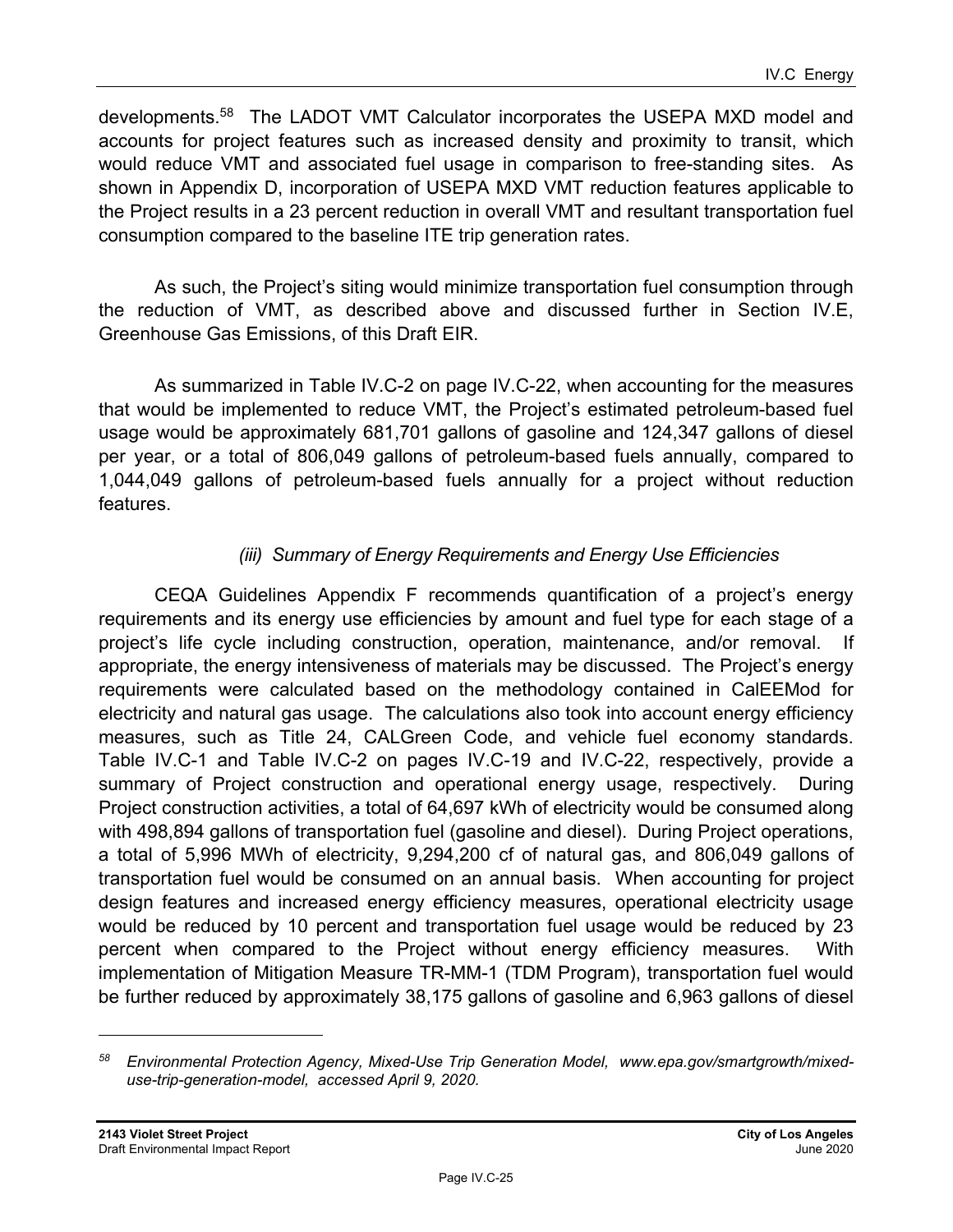per year. This mitigation measure would further support that the Project would not result in wasteful, inefficient or unnecessary consumption of energy resources. Details are provided in Appendix D of this Draft EIR.

#### *(b) The effects of the project on local and regional energy supplies and on requirements for additional capacity*

#### *(i) Construction*

As discussed above, electricity would be intermittently consumed during the conveyance of the water used to control fugitive dust, as well as to provide electricity for temporary lighting and other general construction activities. The electricity demand at any given time would vary throughout the construction period based on the construction activities being performed and would cease upon completion of construction. When not in use, electric equipment would be powered off so as to avoid unnecessary energy consumption. The estimated construction electricity usage represents approximately 1 percent of the estimated net annual operational demand which, as discussed below, would be within the supply and infrastructure service capabilities of LADWP.<sup>59</sup> Construction activities, including the construction of new buildings and facilities, typically do not involve the consumption of natural gas. Accordingly, natural gas would not be supplied to support Project construction activities; thus, there would be no demand generated by construction, resulting in a net decrease when compared to existing operations. Transportation fuel usage during Project construction activities would represent approximately 0.002 percent of gasoline usage and 0.02 percent of diesel usage within Los Angeles County, respectively. As energy consumption during Project construction activities would be relatively negligible, the Project would not likely affect regional energy consumption in years during the construction period.

### *(ii) Operation*

Based on LADWP's 2017 Power Strategic Long-Term Resources Plan, LADWP forecasts that its total energy sales in the 2024–2025 fiscal year (the Project's buildout year) will be 23,286 GWh of electricity.<sup>60,61</sup> As such, the Project-related net increase in annual electricity consumption of 5,996 MWh per year would represent less than 0.03 percent of LADWP's projected sales in  $2024.<sup>62</sup>$  Furthermore, LADWP has

*<sup>59</sup> The percentage is derived by taking the total amount of electricity usage during construction (64,697 kWh) and dividing that number by the total amount of net electricity usage during operation (5,996 MWh) to arrive at 1 percent.* 

*<sup>60</sup> LADWP defines its future electricity supplies in terms of sales that will be realized at the meter.* 

*<sup>61</sup> LADWP, 2017 Power Strategic Long-Term Resources Plan, December 2017, Appendix A, Table A-1.* 

*<sup>62</sup> LADWP, 2017 Power Strategic Long-Term Resources Plan, December 2017, Appendix A.*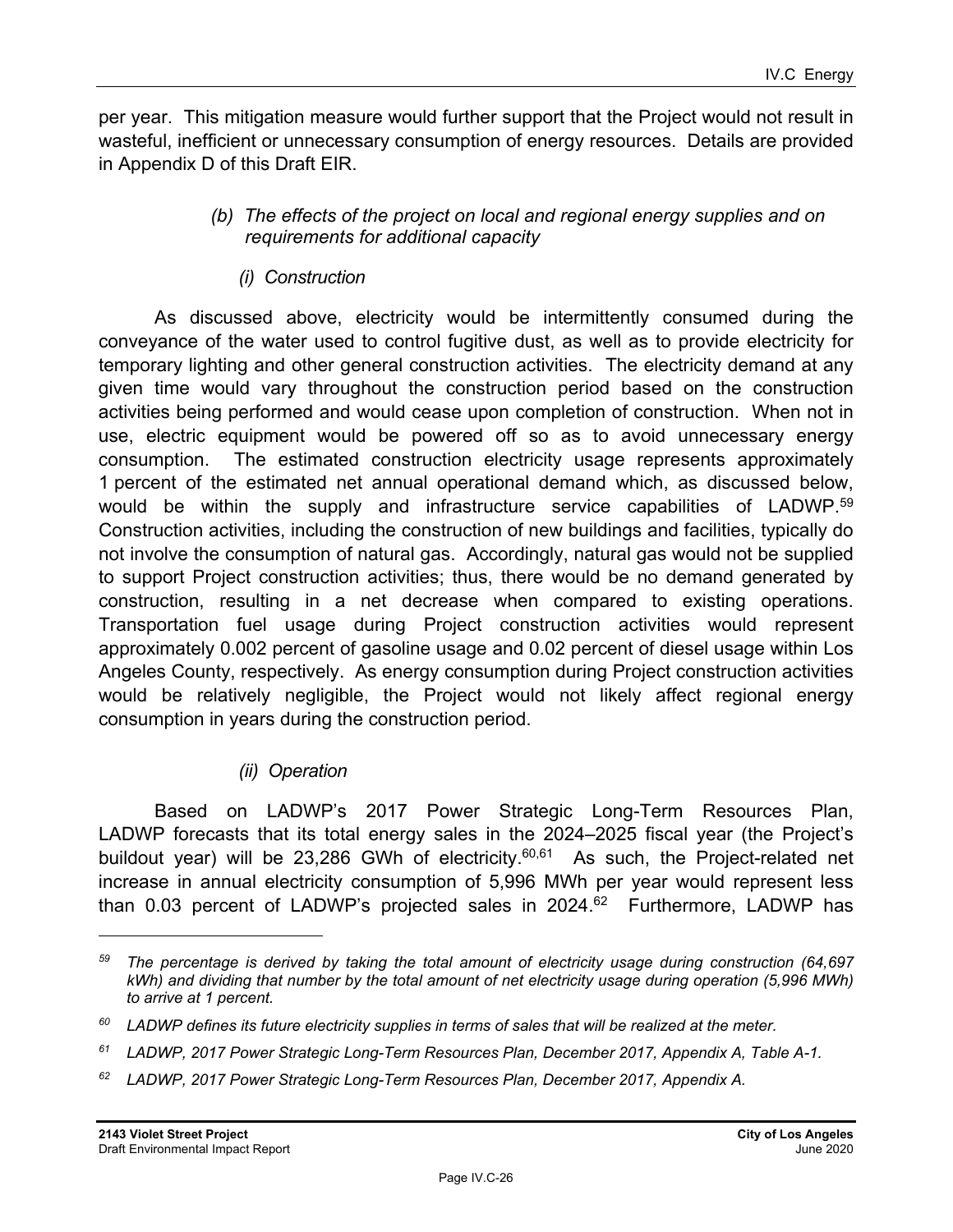confirmed that the Project's electricity demand can be served by the facilities in the Project area. $63$  Therefore, it is anticipated that LADWP's existing and planned electricity capacity and electricity supplies would be sufficient to support the Project's electricity demand.

As stated above, the Project's estimated net decrease in demand for natural gas is 9,294,200 cf per year, which translates to 25,464 cf per day. Based on the 2018 California Gas Report, the California Energy and Electric Utilities estimates natural gas consumption within SoCalGas' planning area will be approximately 2.47 billion cf per day in 2024 (the Project's buildout year).<sup>64</sup> The Project would account for approximately 0.001 percent of the 2024 forecasted consumption in SoCalGas' planning area. Furthermore, SoCalGas has confirmed that the Project's natural gas demand can be served by the facilities in the Project area.<sup>65</sup>

As energy consumption during Project operation would be relatively negligible and energy requirements are within LADWP's and SoCalGas' service provision, Project operation would not likely affect regional energy consumption.

#### *(c) The effects of the project on peak and base period demands for electricity and other forms of energy*

As discussed above, electricity demand during construction and operation of the Project would have a negligible effect on the overall capacity of LADWP's power grid and base load conditions. With regard to peak load conditions, the LADWP power system experienced an all time high peak of 6,432 MW on August 31, 2017.<sup>66</sup> LADWP also estimates a peak load based on two years of data known as base case peak demand to account for typical peak conditions. Based on LADWP estimates for 2017, the base case peak demand for the power grid is 5,854 MW.<sup>67</sup> Under peak conditions, the Project would consume a total of 5,996 MWh on an annual basis, which is equivalent to a daily peak load of 1,229 kW. In comparison to the LADWP power grid base peak load of 5,854 MW in 2017, the Project would represent approximately 0.02 percent of the LADWP base peak load conditions. In addition, LADWP's annual growth projection in peak demand of the electrical power grid of 0.4 percent would be sufficient to account for future electrical

*<sup>63</sup> KPFF Consulting Engineers, Utility Technical Report: Water, Wastewater, and Energy, February 27, 2018, refer to Appendix E of this Draft EIR.* 

*<sup>64</sup> California Gas and Electric Utilities, 2018 California Gas Report p. 100. Interpolated between 2025 and 2030 estimates.* 

*<sup>65</sup> KPFF Consulting Engineers, Utility Technical Report: Water, Wastewater, and Energy, February 27, 2018, refer to Appendix E of this Draft EIR.* 

*<sup>66</sup> LADWP, 2017 Retail Electric Sales and Demand Forecast. p. 6.* 

*<sup>67</sup> LADWP, 2017 Retail Electric Sales and Demand Forecast. p. 6.*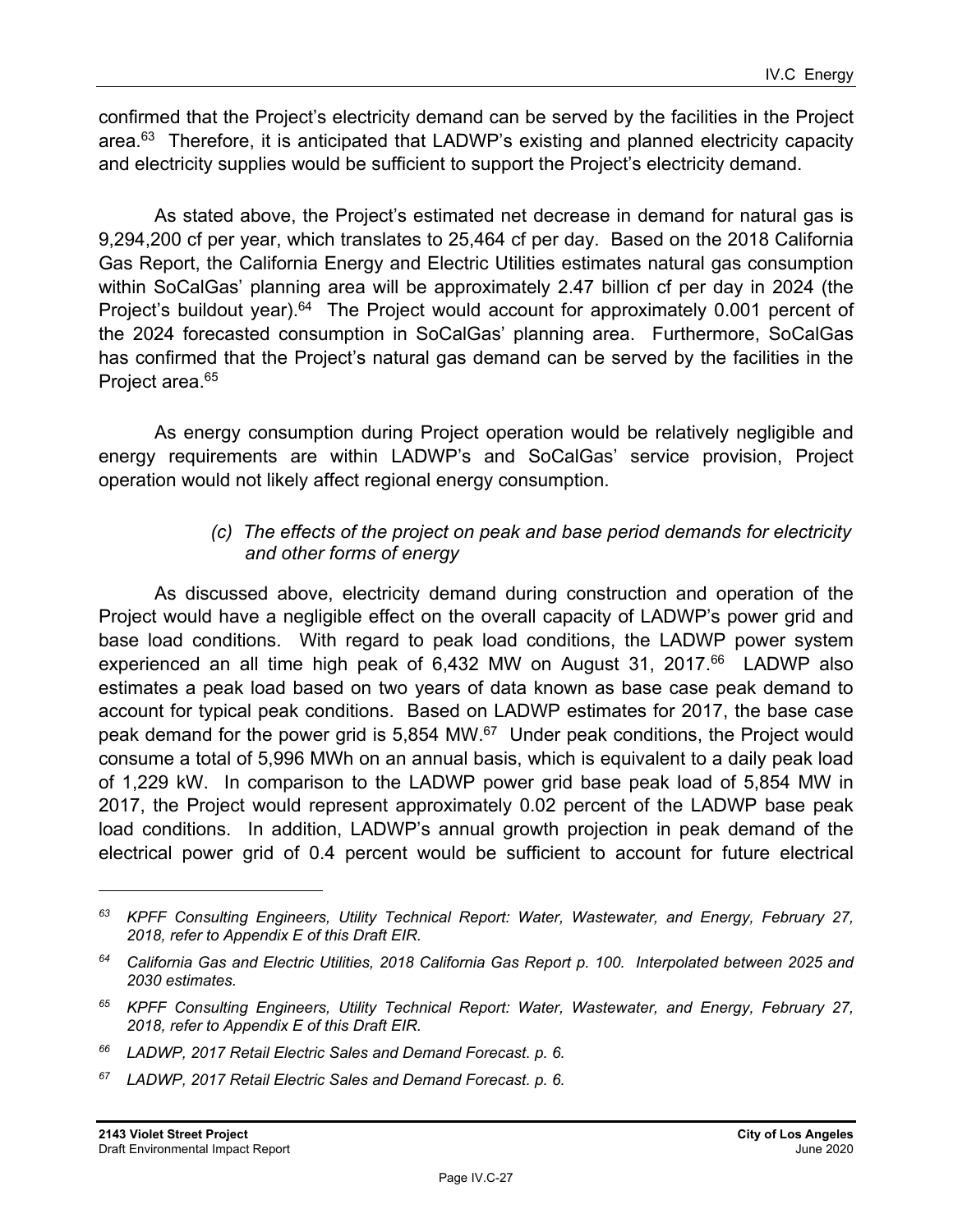demand by the Project.<sup>68</sup> As shown in Table IV.K-1, electricity usage during Project construction activities would be lower than the operational activities. As Project operational electricity usage demands would be met by the LADWP supplies, construction electricity usage would not significantly impact the electrical grid. Therefore, Project electricity consumption during construction and operational activities would have a negligible effect on peak load conditions of the power grid.

### *(d) The degree to which the project complies with existing energy standards*

Construction equipment would comply with energy efficiency requirements contained in the Federal Energy Independence and Security Act or previous Energy Policy Acts for electrical motors and equipment.<sup>69</sup> Electricity and natural gas usage during Project operations presented in Table IV.C-2 on page IV.C-22 would comply with 2019 Title 24 standards and applicable 2019 CALGreen Code and Los Angeles Green Building Code requirements. Therefore, Project construction and operational activities would comply with existing energy standards with regards to electricity and natural gas usage.

With regard to transportation fuels, the Project would comply with CARB's anti-idling regulations, as well as the In-Use Off-Road Diesel-Fueled Fleets regulation. Although these regulations are intended to reduce criteria pollutant emissions, compliance with the anti-idling and emissions regulations would also result in efficient use of constructionrelated energy. During Project operations, vehicles traveling to and from the Project Site are assumed to comply with CAFE fuel economy standards, as required.

Based on the above, Project construction and operational activities would comply with existing energy standards with regards to electricity and natural gas usage, as well as transportation fuel consumption.

### *(e) Effects of the Project on Energy Resources*

As discussed above, LADWP's electricity generation is derived from a mix of non-renewable and renewable sources such as coal, natural gas, solar, geothermal wind and hydropower. The LADWP's most recently adopted 2017 Power Strategic Long-Term Resources Plan identifies adequate resources (natural gas, coal) to support future generation capacity.

Natural gas supplied to Southern California is mainly sourced from out of state with a small portion originating in California. Sources of natural gas for the Southern California

*<sup>68</sup> LADWP, 2017 Retail Electric Sales and Demand Forecast. p. 6.* 

*<sup>69</sup> Energy Independence and Security Act of 2007. Pub.L. (110-140).*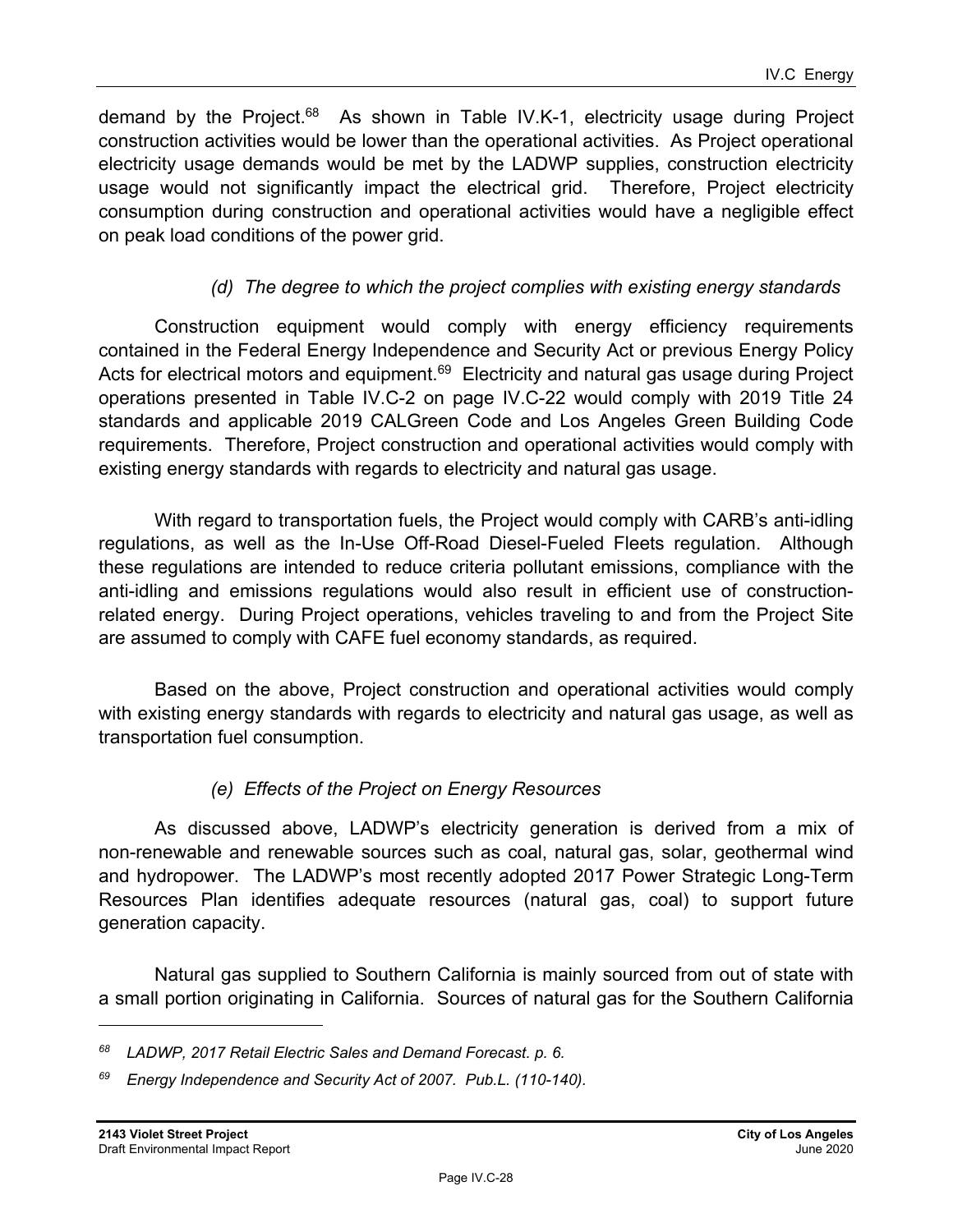region are obtained from locations throughout the western United States as well as Canada.70 According to the U.S. Energy Information Administration (EIA), the United States currently has over 80 years of natural gas reserves based on 2015 consumption.<sup>71</sup> Compliance with energy standards is expected to result in more efficient use of natural gas (lower consumption) in future years. Therefore, Project construction and operation activities would have a negligible effect on natural gas supply.

With regard to on-site energy resources, the Project Site does not contain any significant sources of renewable (i.e., water, solar, wind, geothermal) or non-renewable energy, such as coal, natural gas, and petroleum. In addition, the Project would not generate power using non-renewable sources or associated energy transmission lines. Therefore, the Project construction and operation activities would not conflict with existing or planned energy resources.

Transportation fuels (gasoline and diesel) are produced from crude oil, which is imported from various regions around the world. Based on current proven reserves, crude oil production would be sufficient to meet over 50 years of consumption.<sup>72</sup> The Project would also comply with CAFE fuel economy standards, which would result in more efficient use of transportation fuels (lower consumption). The Project would also include adequate alternative modes of transportation by providing for bicycle parking spaces and preferred parking for fuel efficient vehicles, resulting in a reduction of transportation fuel usage. Therefore, Project construction and operation activities would have a negligible effect on the transportation fuel supply.

As discussed above in the Regulatory Framework, one of the objectives of SB 350 is to increase procurement of California's electricity from renewable sources from 33 percent to 50 percent by 2030. However, as of September 2018, SB 100 was signed, which would require retail sellers of electric services to increase procurement from eligible renewable energy resources to 50 percent renewable resources target by December 31, 2026, and 60 percent by December 31, 2030. Accordingly, LADWP is required to procure at least 60 percent of their energy portfolio from renewable sources by 2030. The current sources of renewable energy procured by LADWP include wind, solar, and geothermal sources. These sources account for 32 percent of LADWP's overall energy mix in 2018, the most recent year for which data are available.<sup>73</sup> This represents the available off-site renewable

*<sup>70</sup> California Gas and Electric Utilities, 2018 California Gas Report.* 

*<sup>71</sup> U.S. Energy Information Administration, Frequently Asked Questions, www.eia.gov/tools/faqs/faq.php?id= 58&t=8, accessed April 9, 2020.* 

*<sup>72</sup> BP Global, Oil Reserves, www.bp.com/en/global/corporate/energy-economics/statistical-review-of-worldenergy/oil/oil-reserves.html, accessed April 9, 2020.* 

*<sup>73</sup> CEC, 2018 Power Content Label, Los Angeles Department of Water and Power, July 2019.*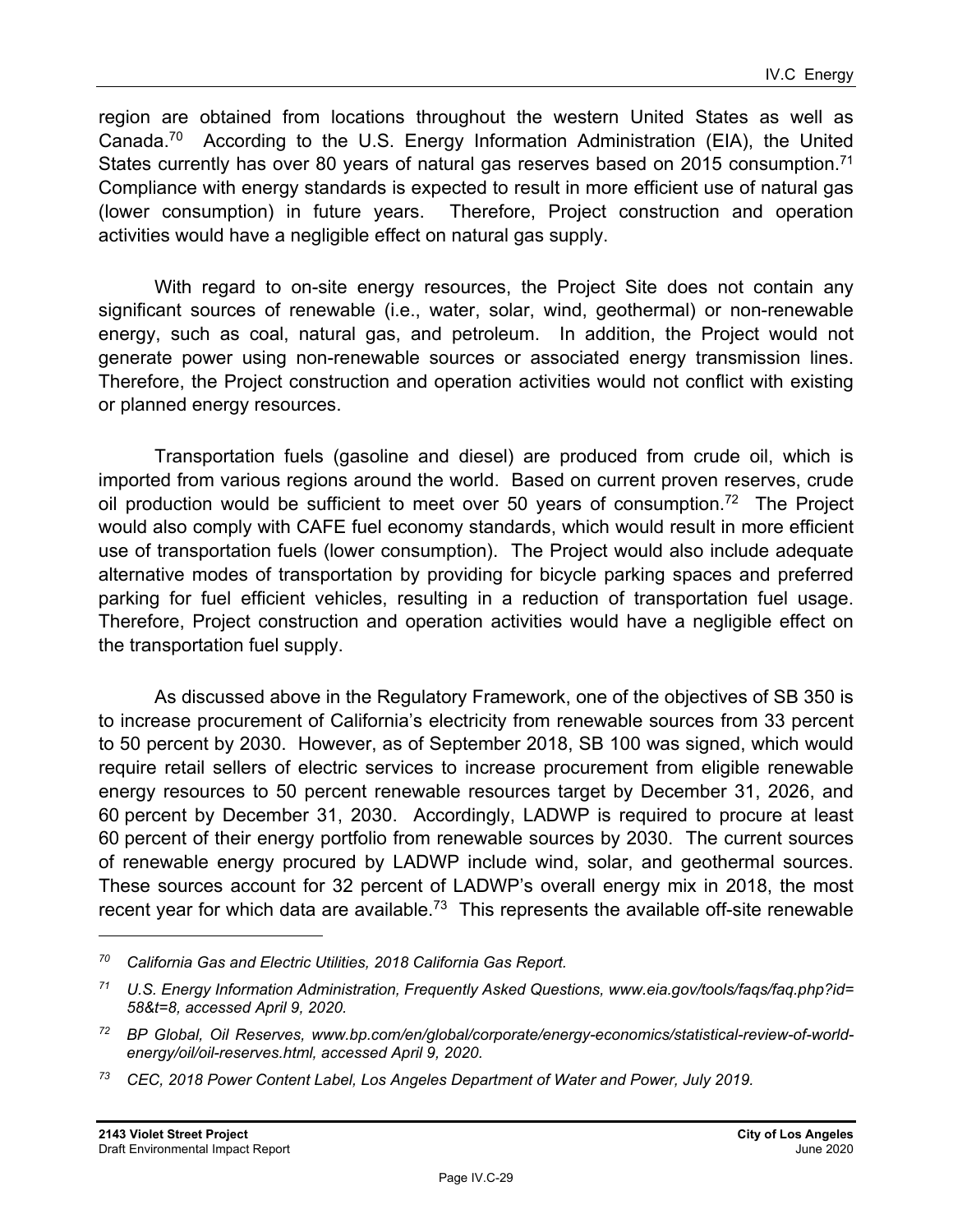sources of energy that would meet the Project's energy demand. The Project's use of renewable energy would indirectly reduce use of fuels required for electricity generation (e.g., natural gas, coal, oil). While the Project's electricity usage rate would not be directly affected by the availability of renewable energy, the Project's usage of renewable energy would indirectly avoid consumption of fossil fuels.

With regard to on-site renewable energy sources, the Project would comply with Title 24 requirements for "Solar Ready Buildings" which requires a certain area of rooftop to be set aside for installation of solar panels. However, due to the Project Site's location, other on-site renewable energy sources would not be feasible to install on-site as there are no local sources of energy from the following sources: biodiesel, biomass hydroelectric and small hydroelectric, digester gas, methane, fuel cells, landfill gas, municipal solid waste, ocean thermal, ocean wave, and tidal current technologies, or multi-fuel facilities using renewable fuels. Furthermore, wind-powered energy is not viable on the Project Site due to the lack of sufficient wind in the Los Angeles basin. Specifically, based on a map of California's wind resource potential, the Project Site is not identified as an area with wind resource potential.74

#### *(f) The project's projected transportation energy use requirements and its overall use of efficient transportation alternatives*

As discussed above, the Project would include project features to reduce VMT during operational activities. The Project includes dedicated bicycle parking facilities and encourages non-automotive forms of transportation, such as walking or biking to destinations. In addition, the Project represents an infill development within an existing urbanized area that would concentrate new residential, office, retail/restaurant, and community room that residents could use for art production within an HQTA. Specifically, three Metro Local bus routes run within 0.25 mile of the Project Site, including Metro Local Routes 18, 60, and 62, with stops along Santa Fe Avenue and 7th Street. Metro Local Route 60 stops adjacent to the Project Site along Santa Fe Avenue. Metro Rapid 720 bus route also runs within 0.5 mile of the Project Site, with a stop at the corner of 7th Street and Decatur Street. The Project Site is also located approximately 1.5 miles away from the Metro Gold Line Little Tokyo/Arts District and Pico/Aliso Stations. As further discussed in Section IV.E, Greenhouse Gas Emissions, of this Draft EIR, these measures would reduce Project-related VMT in comparison to a standard project without convenient access to mass transit, with a corresponding reduction in the Project's petroleum-based fuel usage. Therefore, the Project would encourage the use of efficient transportation alternatives.

*<sup>74</sup> CEC, Wind Resource Area & Wind Resources, www.energy.ca.gov/maps/renewable/wind.html, updated August 3, 2018.*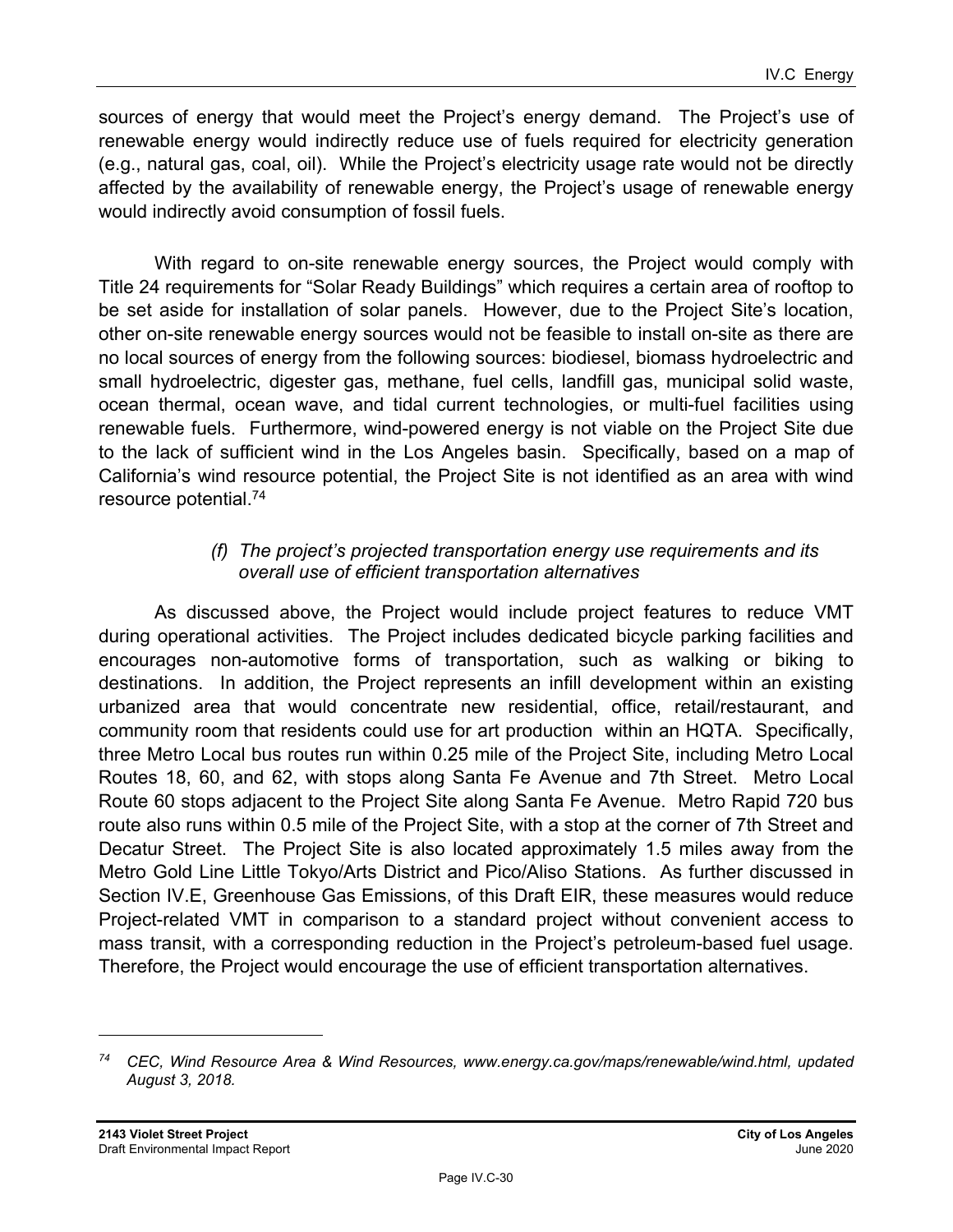#### *(g) The degree to which the project design and/or operations incorporate energy-conservation measures, particularly those that go beyond City requirements*

The current City of Los Angeles Green Building Code requires compliance with CALGreen Code and Title 24. In addition, the Project would implement measures to further reduce energy consumption during operations such as use of energy efficient appliances and water saving measures. Therefore, the Project would incorporate measures that are consistent with or better than current state and City energy conservation requirements.

The City has also adopted several plans and regulations to promote the reduction, reuse, recycling, and conversion of solid waste going to disposal systems. These regulations include the City of Los Angeles Solid Waste Management Policy Plan, the RENEW LA Plan, the City of Los Angeles Space Allocation Ordinance (Ordinance No. 171,687), and the Exclusive Franchise System Ordinance (Ordinance No. 182,986). These solid waste reduction programs and ordinances help to reduce the number of trips associated with hauling solid waste, thereby reducing the amount of petroleum-based fuel consumed. Furthermore, recycling efforts indirectly reduce the energy necessary to create new products made of raw material, which is an energy-intensive process. As discussed in the Initial Study included as Appendix A of this Draft EIR, the Project would be consistent with the applicable regulations associated with solid waste. Specifically, the Project would provide adequate storage areas in accordance with Ordinance No. 171,687, which requires that development projects include an on-site recycling area or room of specified size.<sup>75</sup> The Project would also comply with State and City waste diversion goals, as applicable, by providing clearly marked, source-sorted receptacles to facilitate recycling. Thus, through compliance with the City's construction-related solid waste recycling programs, the Project would contribute to reduced fuel-related energy consumption.

With implementation of these features along with complying with state and local energy efficiency standards, the Project would meet and/or exceed all applicable energy conservation policies and regulations.

#### *(h) Whether the Project conflicts with adopted energy conservation plans*

As discussed in Section IV.E, Greenhouse Gas Emissions, the City has published the LA Green Plan/ClimateLA in 2007, which outline goals and actions by the City to reduce GHG emissions. To facilitate implementation of the LA Green Plan/Climate LA, the City adopted the Green Building Code. The Project would comply with applicable regulatory requirements for the design of new buildings, including the provisions set forth in

*<sup>75</sup> Ordinance No. 171,687, adopted by the Los Angeles City Council on August 6, 1997.*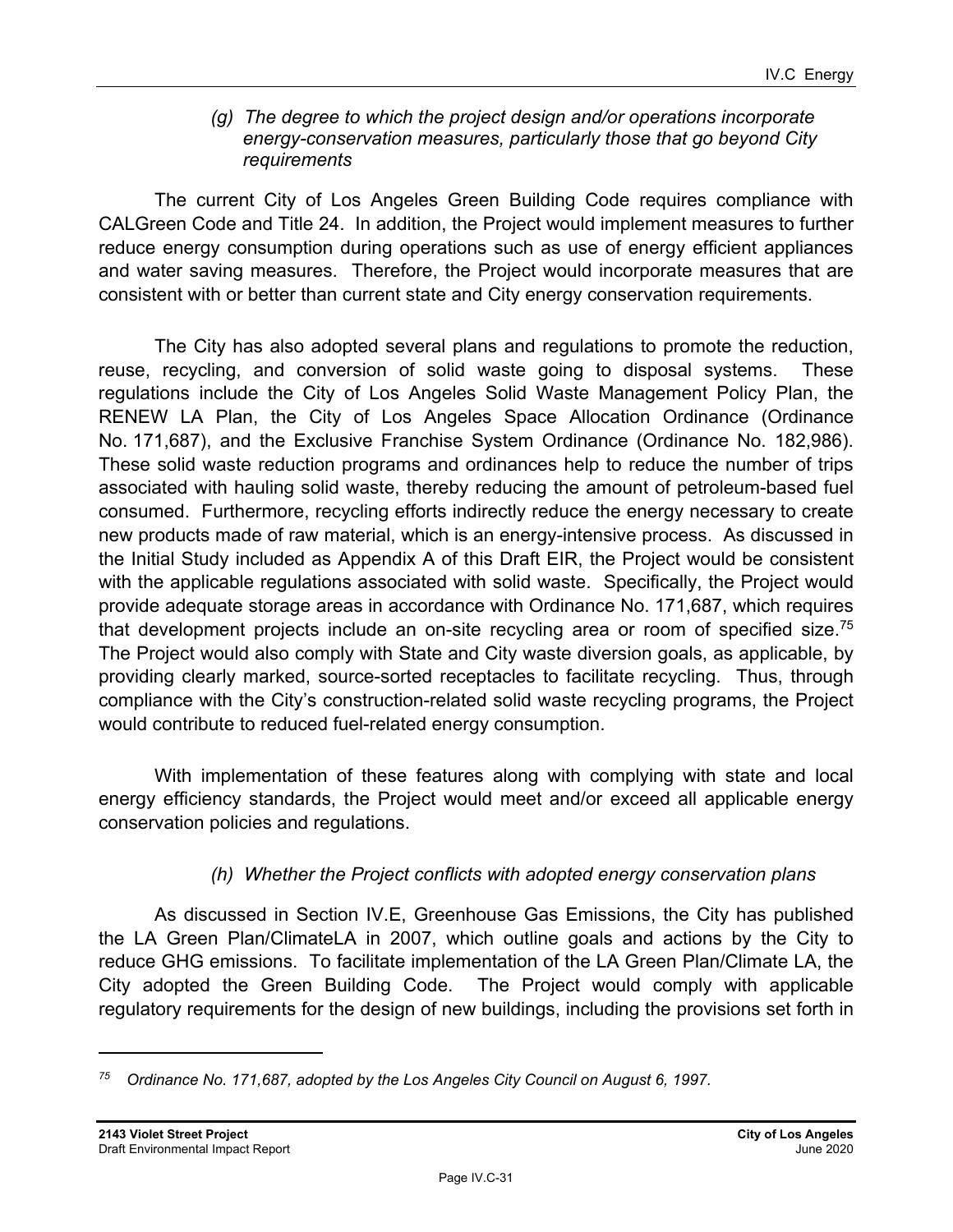the 2019 CALGreen Code and Title 24, which have been incorporated into the City's Green Building Code.

With regard to transportation uses, the Project design would reduce VMT throughout the region and encourage use of alternative modes of transportation. The Project would be consistent with regional planning strategies that address energy conservation. As discussed above and in Section IV.F, Land Use, of this Draft EIR, SCAG's 2016–2040 RTP/SCS focuses on creating livable communities with an emphasis on sustainability and integrated planning, and identifies mobility, economy, and sustainability as the three principles most critical to the future of the region. As part of the approach, the 2016–2040 RTP/SCS focuses on reducing fossil fuel use by decreasing VMT, reducing building energy use, and increasing use of renewable sources. The Project would be consistent with the energy efficiency policies emphasized in the 2016–2040 RTP/SCS. Most notably, the Project would be an infill development within an existing urbanized area that would concentrate new residential, office, retail/restaurant, and artist production amenity uses within an HQTA<sup>76</sup>, which is defined by the 2016–2040 RTP/SCS as generally walkable transit villages or corridors that are within 0.5 mile of a well-serviced transit stop or a transit corridor with 15-minute or less service frequency during peak commute hours (see Section IV.F, Land Use, of this Draft EIR for further details). Specifically, three Metro Local bus routes run within 0.25 mile of the Project site including Metro Local Routes 18, 60, and 62, with stops along Santa Fe Avenue and 7th Street. Metro Local Route 60 stops adjacent to the Project Site along Santa Fe Avenue. Metro Rapid 720 bus route also runs within 0.5 mile of the Project Site, with a stop at the corner of 7th Street and Decatur Street. The Project Site is also located approximately 1.5 miles away from the Metro Gold Line Little Tokyo/Arts District and Pico/Aliso Stations. Furthermore, the Project would provide short- and long-term bicycle parking spaces as required by the LAMC. Development of the Project within an HQTA would encourage the use of transit and reduce the transportation fuel associated with VMT.

The introduction of new housing and job opportunities within an HQTA, as proposed by the Project, is consistent with numerous policies in the 2016–2040 RTP/SCS. The 2016–2040 RTP/SCS is estimated to result in an 8-percent decrease in VMT by 2020, an 18-percent decrease in VMT by 2035, and a 21-percent decrease in VMT by 2040. In March 2018, CARB adopted updated targets requiring a 19-percent decrease in VMT for the SCAG region by 2035. As the CARB targets were adopted after the 2016–2040 RTP/SCS, it is expected that the updated targets will be incorporated into the next RTP/SCS. The 2016–2040 RTP/SCS and/or the next RTP/SCS are expected to fulfill and exceed SB 375 compliance with respect to meeting the State's GHG emission reduction goals. Consistent with both the 2016–2040 RTP/SCS and CARB's updated targets

*<sup>76</sup> SCAG, 2016–2040 RTP/SCS, Exhibit 5.1, dated April 2016*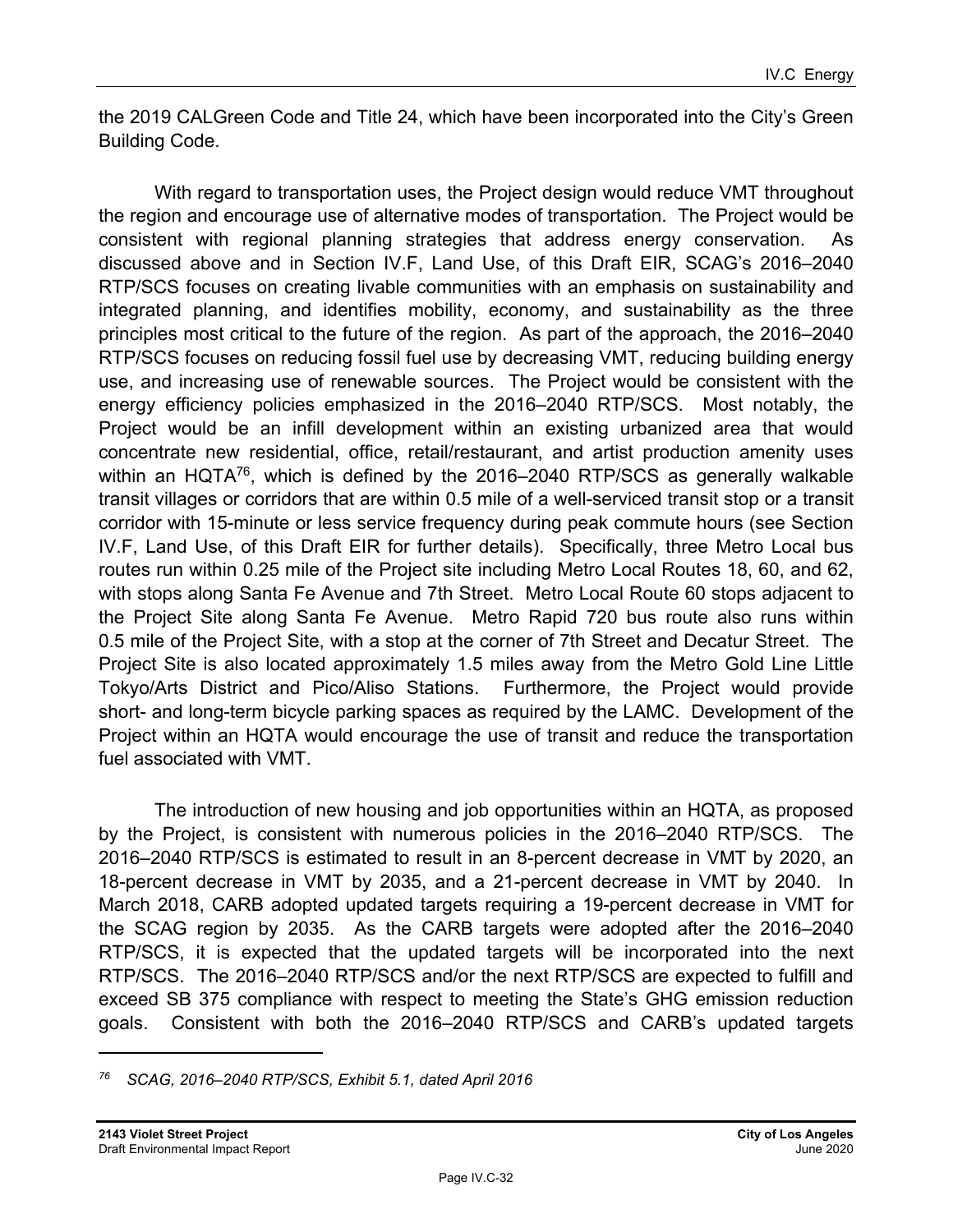adopted in March 2018, the Project would reduce VMT by 23 percent, thereby reducing fuel usage.

These VMT reducing measures are also consistent with the goals of the Sustainable City pLAn/L.A.'s Green New Deal, which targets GHG emissions generated by city-owned buildings and properties. Although the Sustainable City pLAn/L.A.'s Green New Deal targets City-generated GHG emissions, the Project would also comply with or not conflict with measures to reduce GHG emission. In addition, as previously discussed, the Project would exceed state energy efficiency requirements and would use electricity from LADWP, which had a renewable energy mix of 32 percent in 2018, the most recent year for which data are available. All of these features would serve to reduce the consumption of electricity, natural gas, and transportation fuel. Based on the above, the Project would be consistent with adopted energy conservation plans.

## *(i) Conclusion Regarding SignificanceThreshold No. 1*

As demonstrated in the analysis above, the Project would not cause wasteful, inefficient, or unnecessary consumption of energy during construction or operation. Project Design Feature GHG-PDF-1, would allow the Project to exceed Title 24, Part 6, California Energy Code baseline standard requirements for energy efficiency. The Project would also reduce VMT by 23 percent in comparison to a Project without trip reduction features (transit accessibility, mix of uses, proximity to job centers), thereby reducing fuel usage. The Project's energy requirements would not significantly affect local or regional supplies or capacity. The Project's energy usage during base and peak periods would be consistent with electricity and natural gas future projections for the region. Electricity generation capacity and supplies of natural gas and transportation fuels would be sufficient to meet the needs of Project-related construction and operational activities. During construction the Project would comply with on-road fuel economy Title 24 energy efficiency standards where applicable resulting in efficient use of energy. During operations, the Project would comply with applicable energy efficiency requirements, such as CALGreen Code, as well as include energy conservation measures beyond such requirements. **In summary, the Project would comply with relevant energy efficiency standards and would not cause wasteful, inefficient, or unnecessary use of energy. Therefore, Project impacts related to energy use would be less than significant during construction and operation.** 

## (2) Mitigation Measures

Project impacts with regard to energy use would be less than significant. Therefore, no mitigation measures are required.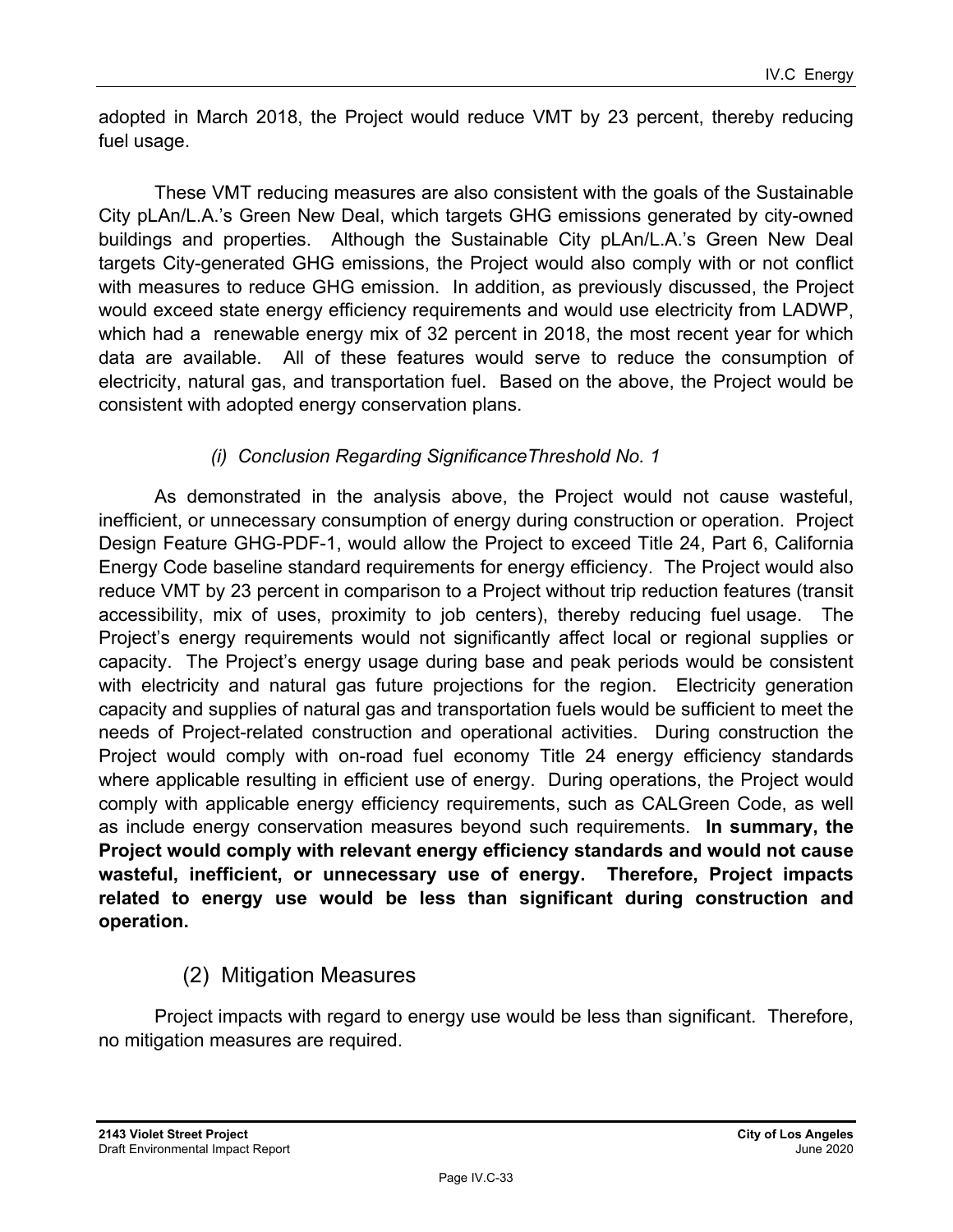## (3) Level of Significance After Mitigation

Project impacts with regard to energy use would be less than significant without mitigation.

#### *Threshold (b): Conflict with or obstruct a state or local plan for renewable energy or energy efficiency?*

## (1) Impact Analysis

As discussed above, the energy conservation policies and plans relevant to the Project include the California Title 24 energy standards, the 2019 CALGreen building code, and the City of Los Angeles Green Building Code. As these conservation policies are mandatory under the City of Los Angeles Building Code, the Project would not conflict with applicable plans for renewable energy or energy efficiency. In addition, the Project would implement measures to exceed Title 24 energy efficiency requirements.

With regard to transportation related energy usage, the Project would comply with goals of the SCAG's 2016-2040 RTP/SCS, which incorporates VMT targets established by SB 375. The Project's mixed-use development and proximity to major job centers and public transportation would serve to reduce VMT and associated transportation fuel usage within the region. In addition, vehicle trips generated during Project operations would comply with CAFE fuel economy standards. During construction activities, the Project would be required to comply with CARB anti-idling regulations and the In-Use Off-Road Diesel Fleet regulations.

Based on the above, the Project would not conflict with adopted energy conservation plans, or violate state or federal energy standards. **Therefore, Project impacts associated with regulatory consistency would be less than significant.** 

(2) Mitigation Measures

Project impacts with regard to conflicts with plans would be less than significant. Therefore, no mitigation measures are required.

## (3) Level of Significance After Mitigation

Project impacts with regard to conflicts with plans would be less than significant without mitigation.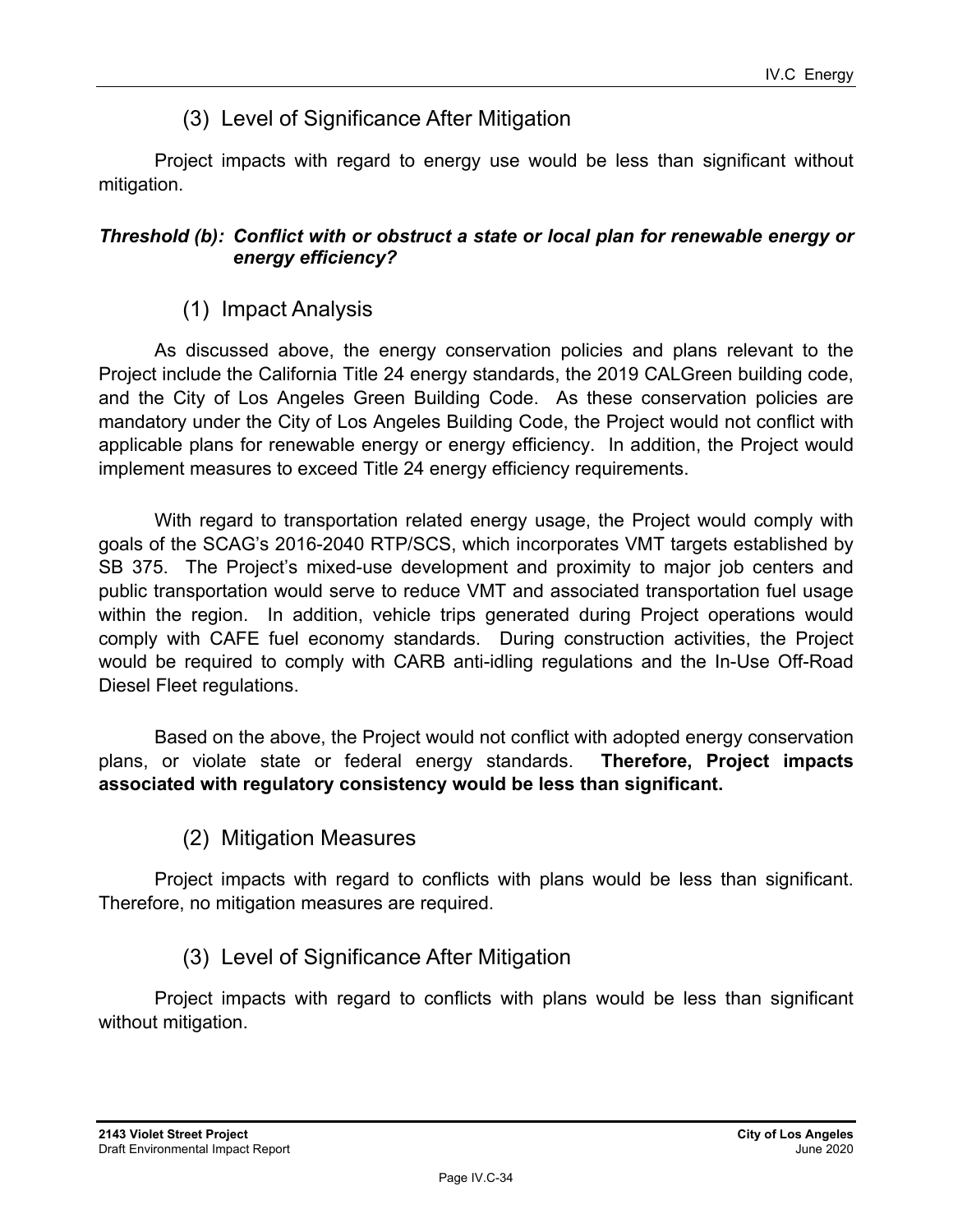## **e. Cumulative Impacts**

- (1) Impact Analysis
	- *(a) Wasteful, Inefficient, and Unnecessary Use of Energy*

Cumulative impacts occur when impacts that are significant or less than significant from a proposed project combine with similar impacts from other past, present, or reasonably foreseeable projects in a similar geographic area. The geographic context for the cumulative analysis of electricity is LADWP's service area and the geographic context for the cumulative analysis of natural gas is SoCalGas' service area. While the geographic context for transportation-related energy use is more difficult to define, it is meaningful to consider the Project in the context of County-wide consumption. Growth within these geographies is anticipated to increase the demand for electricity, natural gas, and transportation energy, as well as the need for energy infrastructure, such as new or expanded energy facilities.

#### *(i) Electricity*

Although Project development would result in the use of renewable and nonrenewable electricity resources during construction and operation, which could limit future availability, the use of such resources would be on a relatively small scale, would be reduced by measures rendering the Project more energy-efficient, and would be consistent with growth expectations for LADWP's service area. The Project would also incorporate additional energy efficiency measures to make the Project capable of exceeding Title 24 energy efficiency standards, as required by Project Design Feature GHG-PDF-1. Furthermore, other future development projects within LADWP's service area would be expected to incorporate energy conservation features, comply with applicable regulations, including CALGreen Code and state energy standards under Title 24, and incorporate mitigation measures, as necessary.

Additionally, as discussed above, LADWP is required to procure at least 33 percent of its energy portfolio from renewable sources by 2020. The current sources of renewable energy procured by LADWP include wind, solar, and geothermal sources. These sources accounted for 32 percent of LADWP's overall energy mix in 2018, the most recent year for which data are available.<sup>77</sup> This represents the available off-site renewable sources of energy that could meet the Project's energy demand and energy demand of future projects within LADWP's service area. Therefore, the Project and other future projects within LADWP's service area would comply with energy conservation plans and efficiency standards required to ensure that energy is used efficiently. **As such, the Project's** 

*<sup>77</sup> CEC, 2018 Power Content Label, Los Angeles Department of Water and Power, July 2019.*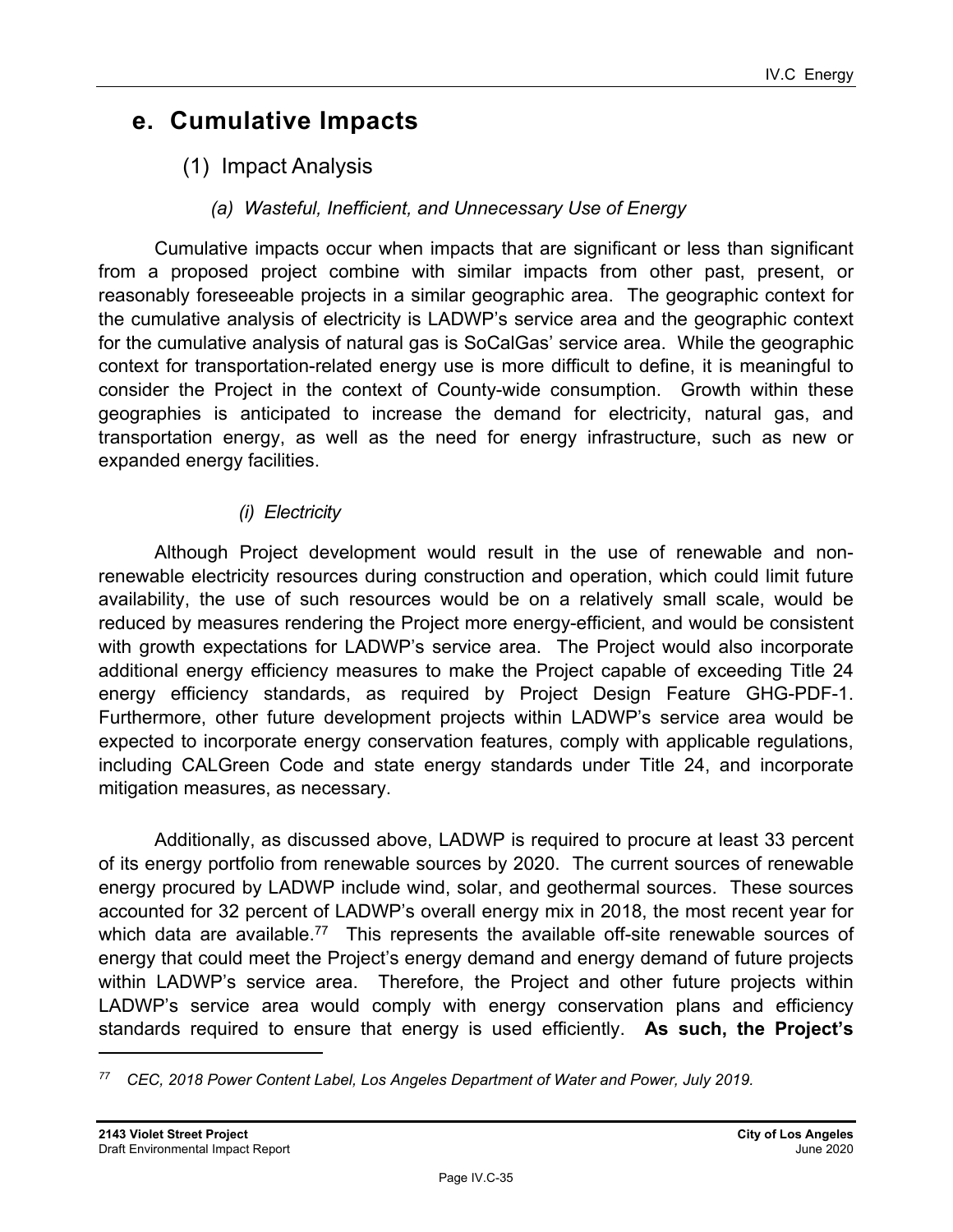**contribution to cumulative impacts related to wasteful, inefficient and unnecessary use of electricity would not be cumulatively considerable and, thus, would be less than significant.**

#### *(ii) Natural Gas*

Although Project development would result in the use of natural gas resources, which could limit future availability, the use of such resources would be on a relatively small scale, would be reduced by measures rendering the Project more energy-efficient, and would be consistent with regional and local growth expectations for SoCalGas' service area. The Project would also incorporate additional energy efficiency measures capable of exceeding Title 24 energy efficiency standards. Furthermore, future development projects within SoCalGas' service area would be expected to incorporate energy conservation features, comply with applicable regulations, including CALGreen Code and state energy standards under Title 24, and incorporate mitigation measures, as necessary. Therefore, the Project and other future development projects within SoCalGas' service area would comply with energy conservation plans and efficiency standards required to ensure that energy is used efficiently. **As such, cumulative impacts related to wasteful, inefficient and unnecessary use of natural gas would not be cumulatively considerable and, thus, would be less than significant.**

#### *(iii) Transportation Energy*

Buildout of the Project, related projects, and additional forecasted growth would cumulatively increase the demand for transportation-related fuel in the state and region. As described above, at buildout, the Project would consume a total of 632,265 gallons of gasoline and 115,330 gallons of diesel per year, or a total of 747,945 gallons of petroleumbased fuels per year. For comparison purposes, the transportation-related fuel usage for the Project would represent approximately 0.008 percent of the 2024 annual on-road gasoline and diesel related energy consumption in Los Angeles County, as shown in Appendix D, of this Draft EIR.

Related projects in the Project vicinity would also be infill projects locating uses near other residential and commercial uses, which would reduce distance traveled, as well as consumption of transportation fuel. As analyzed above, Project transportation fuel usage would represent a small percentage of total fuel consumption within Los Angeles County. While it is speculative to assess transportation fuel usage from other development projects, it is expected that cumulative transportation fuel usage resulting from the Project and other development projects would be consistent with projections discussed above.

Additionally, as described above, petroleum currently accounts for 90 percent of California's transportation energy sources; however, over the last decade the state has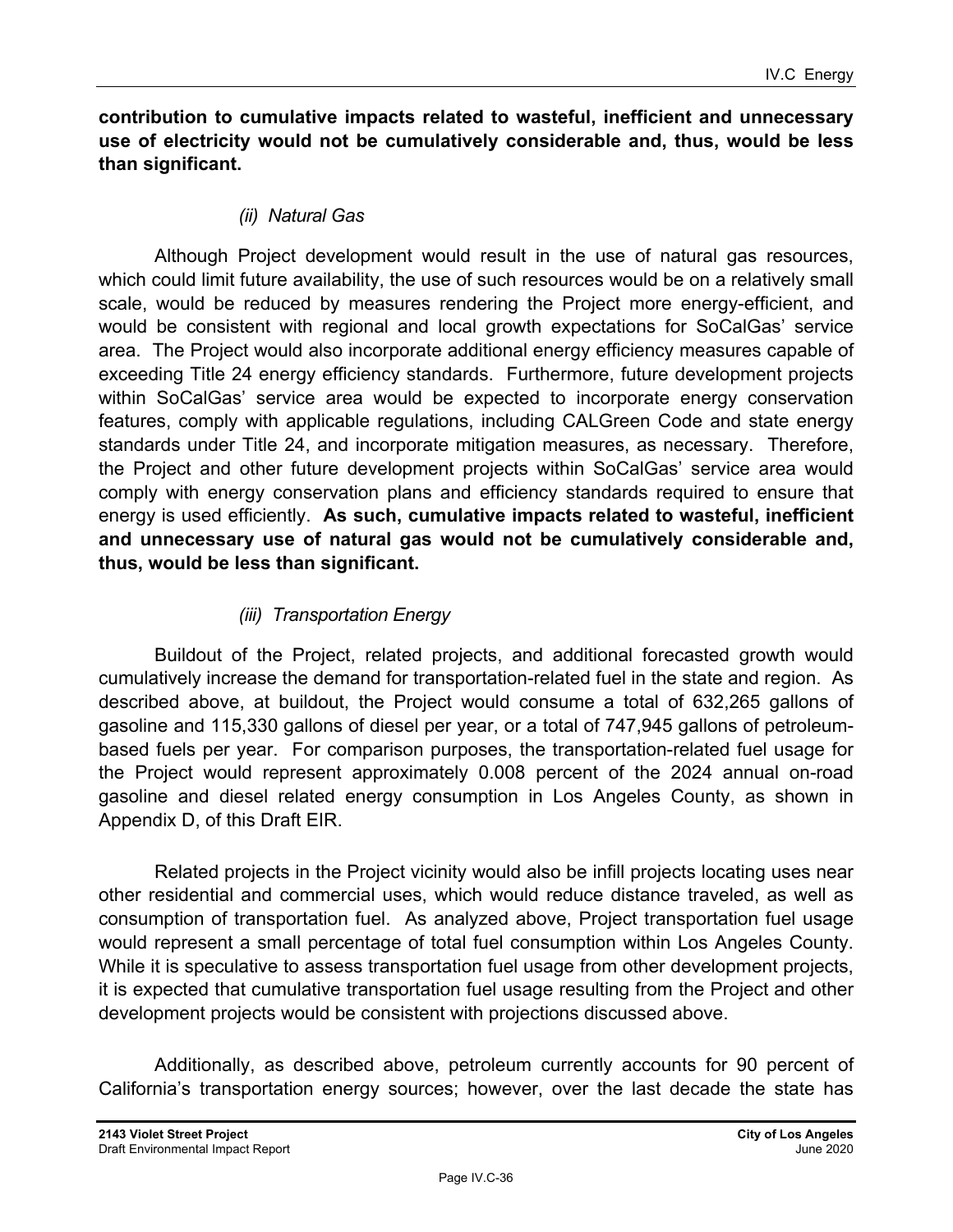implemented several policies, rules, and regulations to improve vehicle efficiency, increase the development and use of alternative fuels, reduce air pollutants and GHGs from the transportation sector, and reduce VMT, which would reduce reliance on petroleum fuels. According to the California Department of Tax and Fee Administration, gasoline consumption has increased by four percent from 2010 to  $2018^{78}$ ; however, the CEC predicts that there will be an increase in the use of alternative fuels, such as natural gas, biofuels, and electricity. As with the Project, other future development projects would be expected to reduce VMT by encouraging the use of alternative modes of transportation and other design features that promote VMT reductions.

Furthermore, as described above, the Project would be consistent with the energy efficiency policies emphasized by the 2016–2040 RTP/SCS. Specifically, the Project would be an infill development within an existing urbanized area that would concentrate new residential, office, retail/restaurant, and artist production amenity uses within an HQTA. The Project would provide greater proximity to neighborhood services and residences and would be well-served by existing public transportation, including Metro and LADOT bus lines and rail line. The Project also would introduce new housing and job opportunities within an HQTA, which is consistent with numerous policies in the 2016–2040 RTP/SCS related to locating new jobs near transit. These features would serve to reduce VMT and associated transportation fuel consumption.<sup>79</sup> Although there are no per capita GHG emission reduction targets for passenger vehicles set by CARB for 2040, the 2016–2040 RTP/SCS GHG emission reduction trajectory shows that more aggressive GHG emission reductions are projected for 2040.<sup>80</sup> Implementation of the 2016–2040 RTP/SCS would result in an estimated 8-percent decrease in per capita GHG emissions by 2020, 18-percent decrease in per capita GHG emissions by 2035, and 21-percent decrease in per capita GHG emissions by 2040. As discussed above, CARB updated the SB 375 targets for the SCAG region, requiring a 19-percent decrease in VMT by 2035. Implementation of the 2016–2040 RTP/SCS or the next plan is expected to fulfill and exceed the region's obligations under SB 375 with respect to meeting the State's GHG emission reduction goals. As discussed in Section IV.E, Greenhouse Gas Emissions, of this Draft EIR, the Project results in a VMT reduction of approximately seven percent in comparison to a standard project without trip reduction features (transit accessibility, mix of uses, proximity to job centers), as estimated by CalEEMod, which would be consistent with the reduction in transportation emission per capita provided in the 2016–2040 RTP/SCS and with CARB's updated 2035 target.

*<sup>78</sup> California Department of Tax and Fee Administration, Fuel Taxes Statistics & Reports, www.cdtfa.ca.gov/ taxes-and-fees/spftrpts.htm, accessed April 9, 2020.* 

*<sup>79</sup> Provision of code-required EV infrastructure would also serve to reduce transportation fuel consumption.* 

*<sup>80</sup> SCAG, Final 2016–2040, RTP/SCS, April 2016, p. 153.*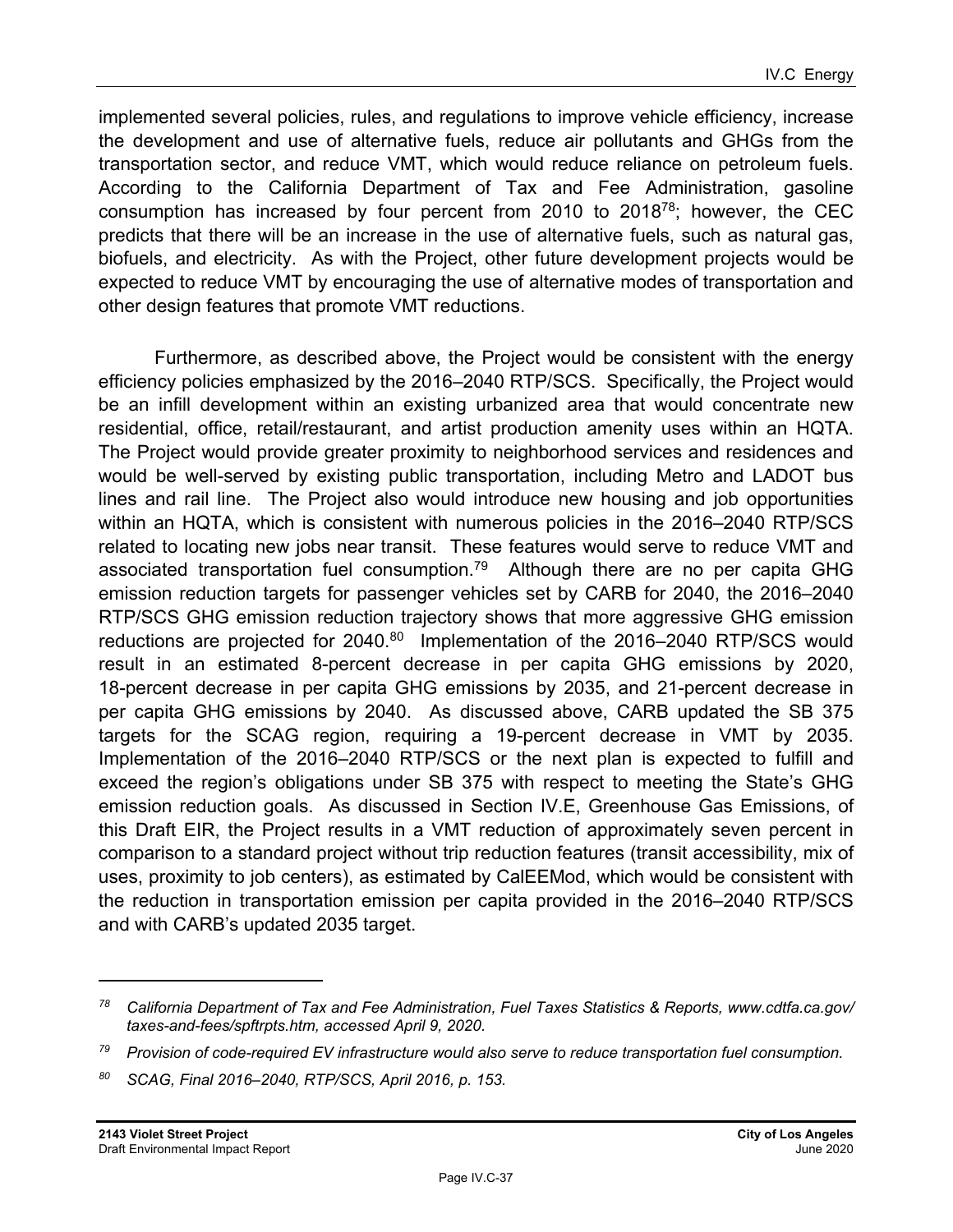Although the 2016–2040 RTP/SCS is intended to reduce GHG emissions, the reduction in VMT would also result in reduced transportation fuel consumption. By its very nature, the 2016–2040 RTP/SCS is a regional planning tool that addresses cumulative growth and resulting environmental effects. In addition, it is assumed that related projects in the Project Site vicinity would reduce VMT, consistent with the goals of the 2016–2040 RTP/SCS. **Since the Project is consistent with the 2016 RTP/SCS, its contribution to cumulative impacts related to wasteful, inefficient and unnecessary use of transportation fuel would not be cumulatively considerable and, thus, would be less than significant.**

#### *(iv) Conclusion*

**Based on the analysis provided above, the Project's contribution to cumulative impacts related to energy consumption (i.e., electricity, natural gas, and petroleum-based fuel) would not be cumulatively considerable. Further, the Project would not result in a cumulatively considerable effect related to the wasteful, inefficient, and unnecessary consumption of energy during construction or operation. As such, the Project's impacts would not be cumulatively considerable; therefore, cumulative energy impacts under this significance threshold are concluded to be less than significant.** 

#### *(b) Consistency with State or Local Plans*

Related and future projects within the Project area would be required to comply with energy conservation and renewable energy plans and polices described above, including Title 24, CALGreen, and the City of Los Angeles Green Building Code. As related projects would be required to meet the same energy consumption standards, there would be no significant cumulative impacts with regard to consistency with energy conservation plans.

Furthermore, as described above, the Project would be consistent with the policies emphasized by the 2016–2040 RTP/SCS. The Project would be mixed-use and located near major job centers and public transit which would result in a VMT reduction. As discussed in Section IV.E, Greenhouse Gas Emissions, of this Draft EIR, the Project results in a VMT reduction of approximately seven percent in comparison to a Project without Reduction Features as estimated by CalEEMod, which would be consistent with the reduction in transportation emission per capita provided in the 2016–2040 RTP/SCS and with CARB's updated 2035 target. Similarly, most, if not all, of the related Project would also be located near job centers and public transit, which would result in VMT reductions. Therefore, the Project is consistent with the 2016-2040 RTP/SCS and would not be cumulatively considerable with regard to consistency with energy conservation plans.